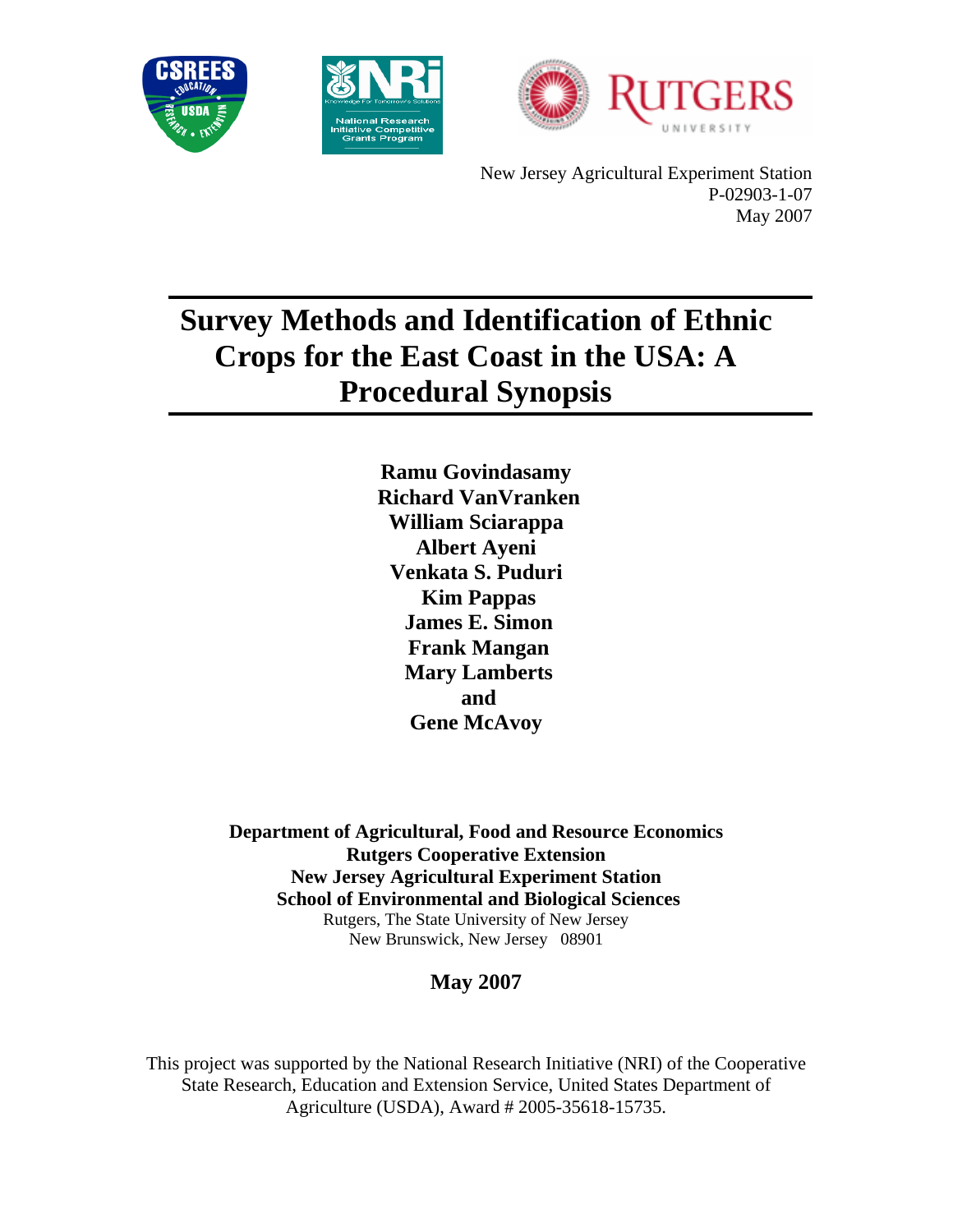

# **Survey Methods and Identification of Ethnic Crops for the East Coast in the USA: A Procedural Synopsis**

## **Ramu Govindasamy<sup>1</sup> , Richard VanVranken<sup>2</sup> , William Sciarappa<sup>2</sup> ,**  Albert Ayeni<sup>3</sup>, Venkata S. Puduri<sup>1</sup>, Kim Pappas<sup>1</sup>, James E. Simon<sup>4</sup>, **Frank Mangan<sup>5</sup> , Mary Lamberts<sup>6</sup> , and Gene McAvoy <sup>7</sup>**

<sup>1</sup>Department of Agricultural, Food and Resource Economics, Rutgers University, New Brunswick, NJ 08901; <sup>2</sup>Department of Agriculture and Resource Management Agents, Rutgers Cooperative Extension, Rutgers University, New Brunswick, NJ 08901; <sup>3</sup>International Programs, Rutgers University, New Brunswick, NJ 08901; <sup>4</sup>New Use Agriculture and Natural Plant Products Program, Rutgers University, New Brunswick, NJ 08901; <sup>5</sup>Department of Plant, Soil & Insect Sciences, Amherst, MA 01003; <sup>6</sup>Florida Cooperative Extension, Homestead, FL 33030; <sup>7</sup>Florida Cooperative Extension, LaBelle, FL 33975.

## **Correspondence Address**

### **Dr. Ramu Govindasamy.**

Department of Agricultural, Food, and Resource Economics Rutgers, The State University of New Jersey 55 Dudley Road New Brunswick, NJ 08901-8520 Tel.: (732) 932-9155 ext.254 FAX: (732) 932-8887 *E-mail address: govindasamy@AESOP.rutgers.edu*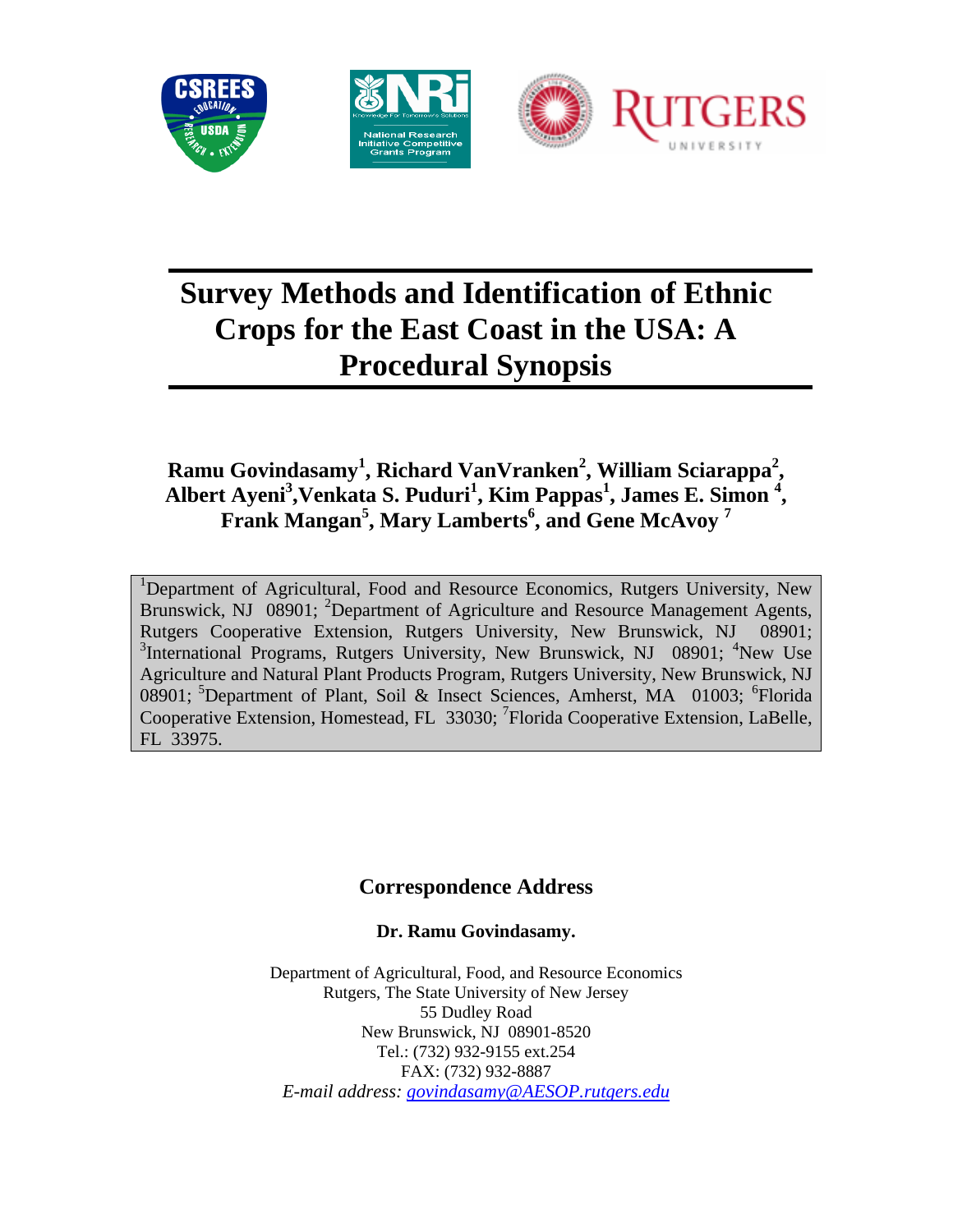### **Acknowledgements**

The authors acknowledge several individuals who contributed valuable expertise and guidance to the progress of the project. At the University of Maryland, we appreciate the inputs of Stephan Tubene, Agricultural Economist, Coordinator of the Small Farm Institute, and State Coordinator of Cooperative State Research, Education, and Extension Service (CSREES) – USDA Small Farm Programs. We also recognize the valuable contributions from Rutgers Food Innovation Center (FIC) and Interregional Research Project No. 4 (IR-4) and most notably, the respective marketing and crop expertise of Diane D. Holtaway, Associate Director and Hong Chen, Chair - International Crop Grouping Consulting Committee. These university partners made significant contributions in the initial consumer survey development, specifically in the ethnic crop identification and selection process. We acknowledge the Language Institute at Rutgers and, in particular, Professors R. Van Ness Simmons and Phyllis Zatlin for their assistance in securing translators from their respective Asian and Spanish language departments to prepare bilingual versions of the ethnic consumer surveys. Morris Gbolo, Brian Hulme, and Vivian Quinn of Rutgers Cooperative Extension are recognized and appreciated for their field trial management. We also thank Drs. Chung Park and Qing-Li Wu of Rutgers Plant Biology and Pathology for their valuable assistance and support relative to Asian ethnic crops.

This project was supported by the National Research Initiative (NRI) of the Cooperative State Research, Education and Extension Service, United States Department of Agriculture (USDA), Award # 2005-35618-15735. The opinions expressed in the article are those of the authors and do not necessarily reflect official positions or policies of the USDA, NRI,, Rutgers University, University of Florida, or University of Massachusetts.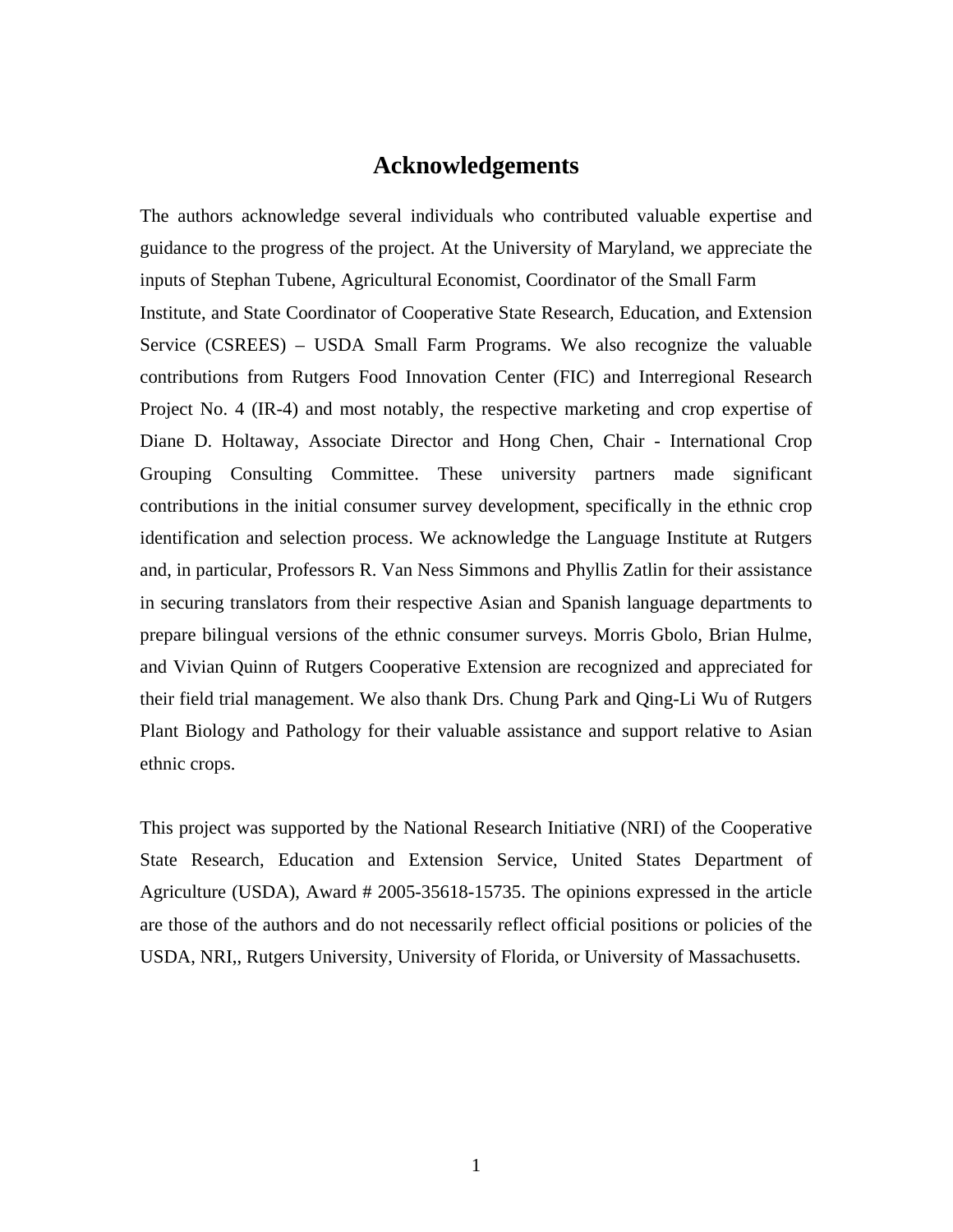# **TABLE OF CONTENTS**

#### Page

| 4.4. Develop Production Plot Plans; 12 Research and 16 Demo Crops  32 |  |
|-----------------------------------------------------------------------|--|
|                                                                       |  |
|                                                                       |  |
|                                                                       |  |
| 5.3. Outreach.<br>36                                                  |  |
| 6. CONCLUSIONS AND RECOMMENDATIONS FOR FURTHER RESEARCH 37            |  |
|                                                                       |  |
|                                                                       |  |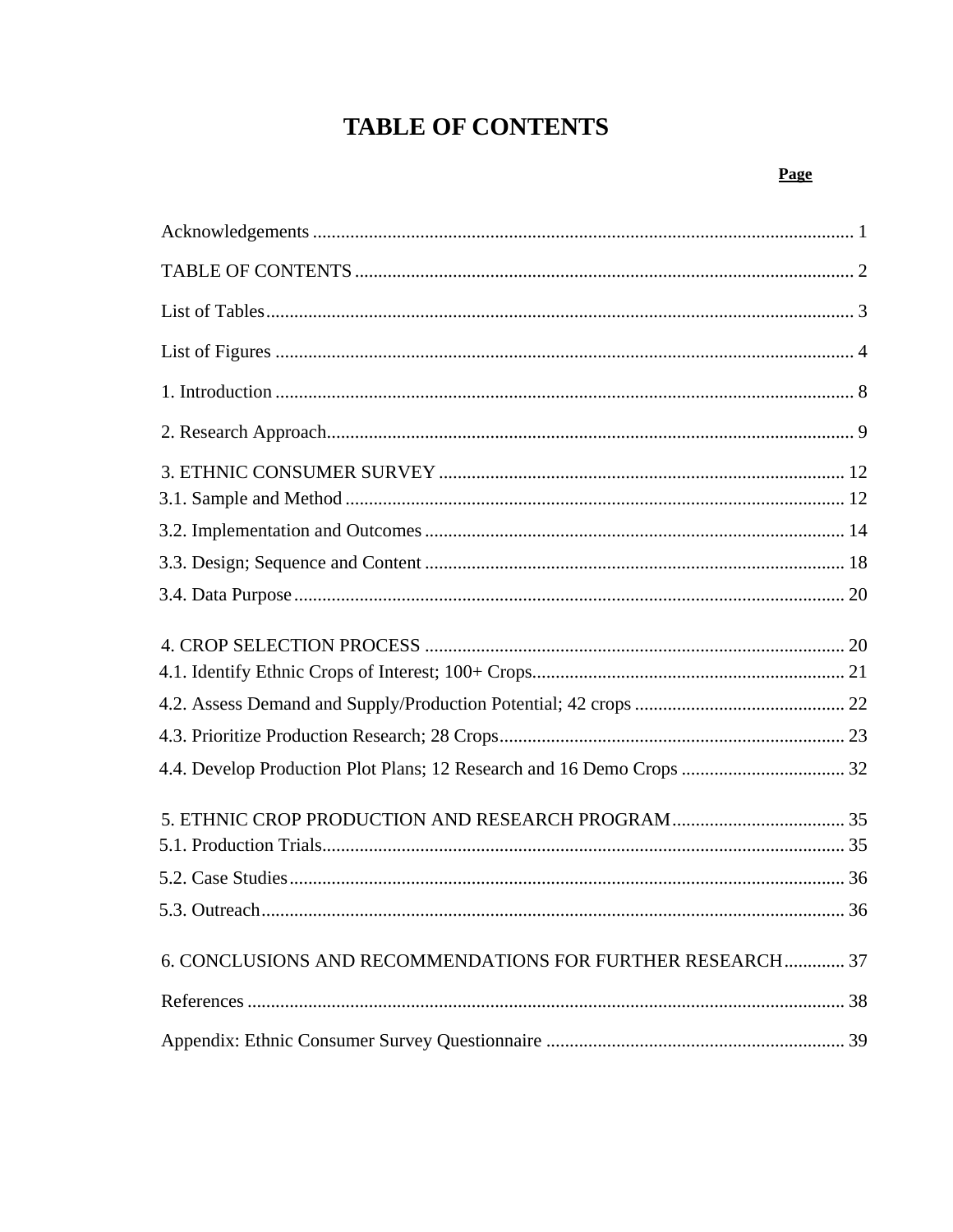## **List of Tables**

## **Page**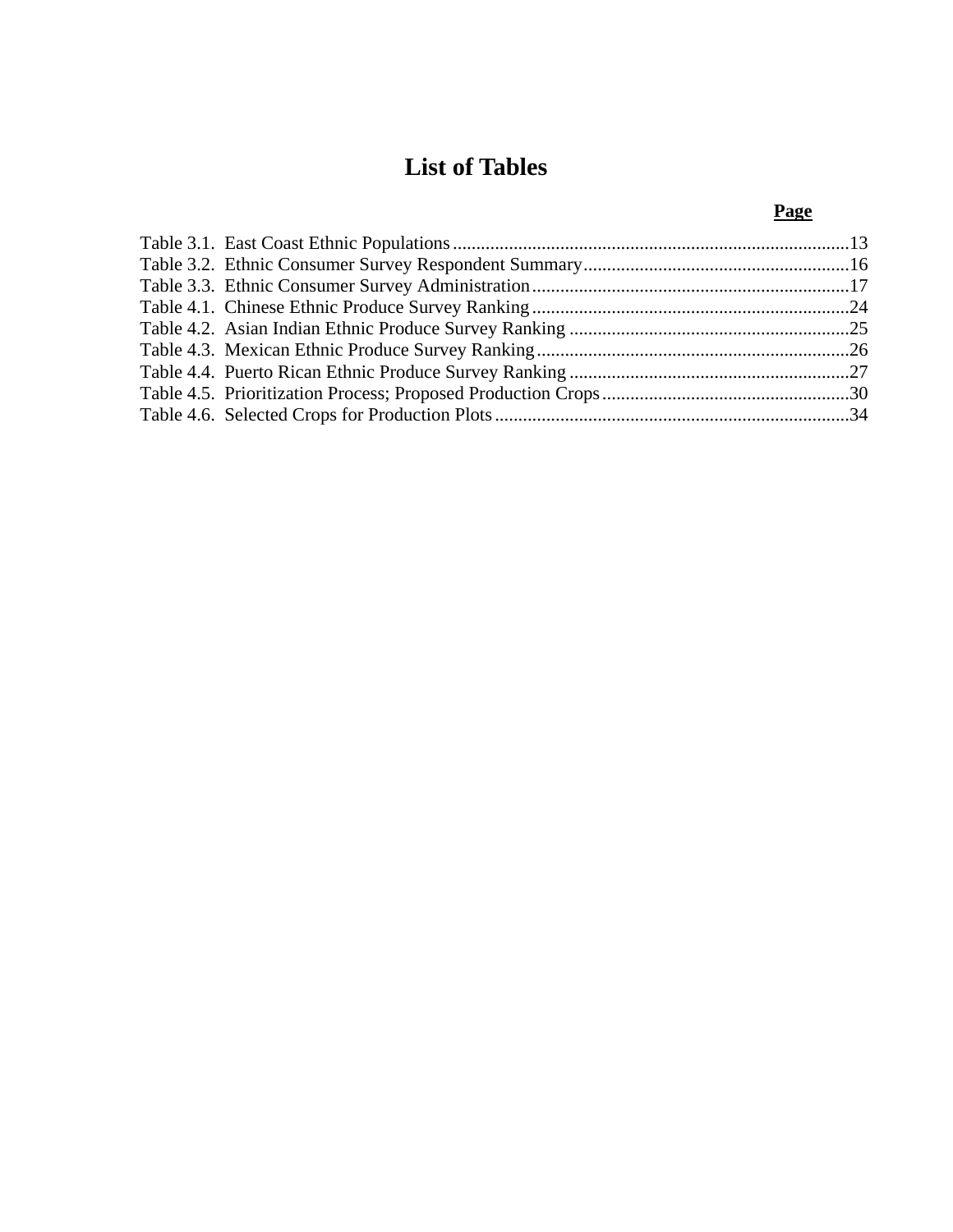# **List of Figures**

### **Page**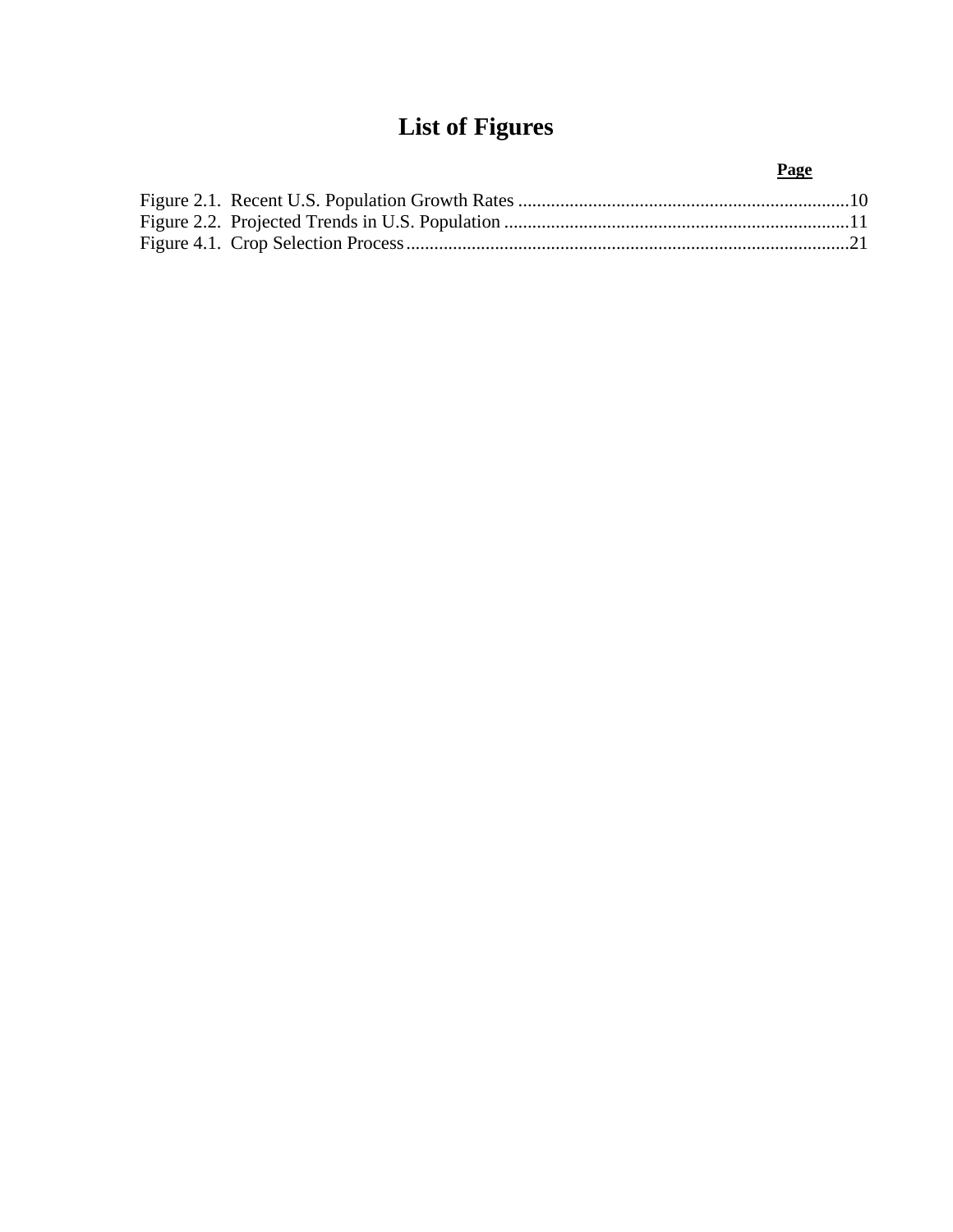### **EXECUTIVE SUMMARY**

The rapid expansion of ethnic populations presents significant opportunities for fruit and vegetable producers along the East Coast to take advantage of their close proximity to densely populated areas. This study was undertaken to document and quantify the current market for selected ethnic vegetables and assess the demand so farmers may grow crops targeted from a demand perspective. The project has two phases; Phase I and II. Phase I includes assessment and quantification of ethnic market demand to focus production efforts in the subsequent phase. Phase II utilizes the demand findings to develop production trials, grower recommendations, and strategies to coordinate yearround production of select ethnic crops to serve this market niche. The procedural synopsis contained in this publication documents the survey methods and crop identification processes used to identify and quantify the market, assess demand, and select appropriate crops for production trials. It provides an overview of the market-first approach and interdependency of Phase I and II necessary to address the existing local supply-demand gap.

The specific ethnic market subjects of study were the Asian and Hispanic segments, chosen for their strong recent growth and continued growth expectations. The top two sub-groups within each of these segments were chosen for the study; Chinese and Asian Indian (Asian sub-groups) and Puerto Rican and Mexican (Hispanic sub-groups). The geographic focus is the East Coast and includes Washington D.C. and sixteen states bordering the East Coast. A statistically representative sampling of consumers from each of the four ethnic sub-groups in area was gathered via a stratified sampling method. Bilingual phone surveys were developed and administered and 1,084 completed surveys were collected to assess ethnic produce demand, quantify the current market, and acquire purchase data for ethnic crops to prioritize selections for production trials.

The ethnic crops of interest were identified through a selection process that began with a crop expert panel review of an initial list of over 100 ethnic crops to select 42 produce items for inclusion in the ethnic consumer survey questionnaire. Results of the survey of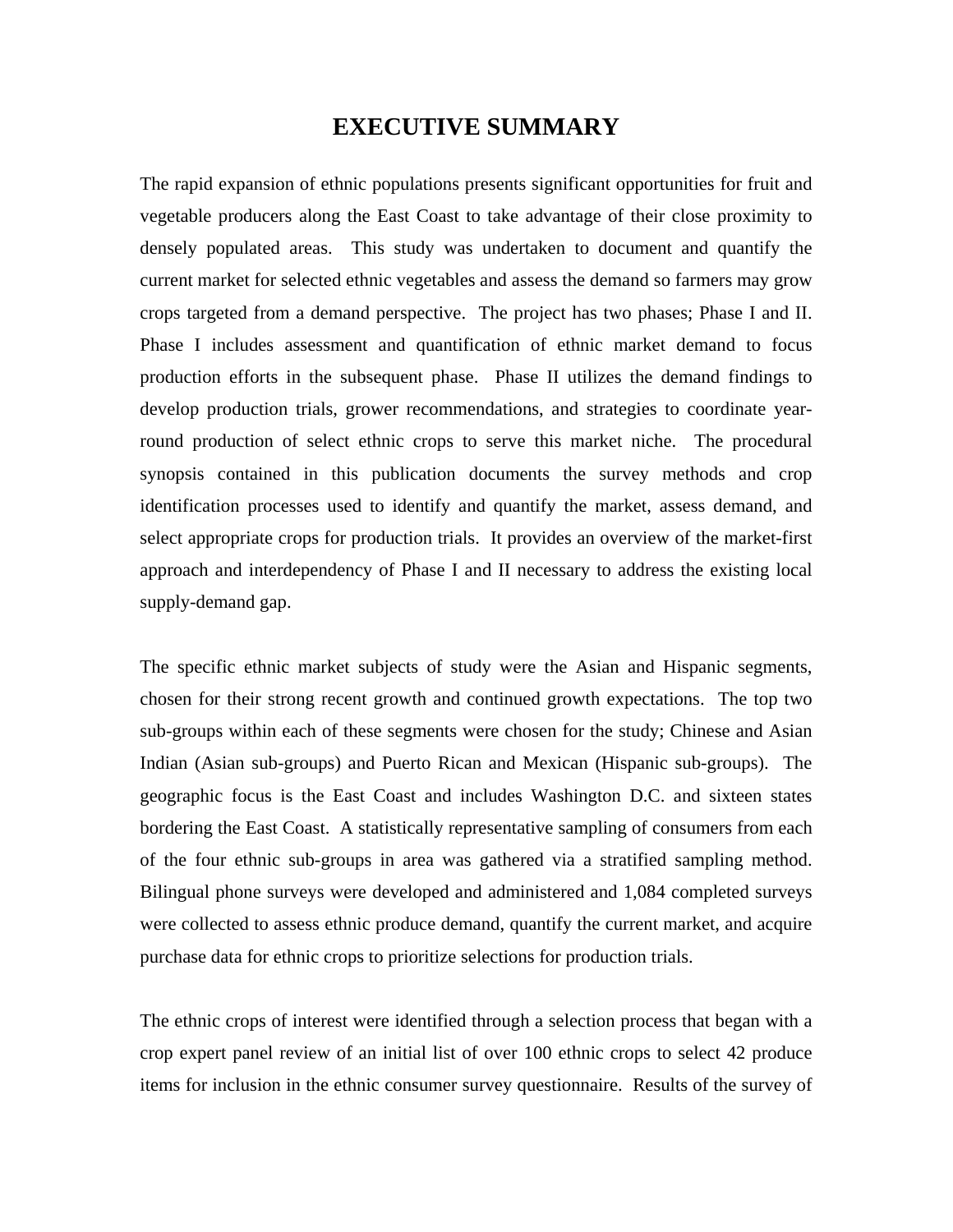271 randomly selected East Coast consumers from each of the four ethnic groups were used to rank the crops included in the questionnaire, within ethnicity, according to expenditure and/or purchase data. Multiple criteria were established to rank produce items and allow for comparisons across produce items of various unit types (i.e. pounds, bunches, and numbers). The surveyed demand criteria included average expenditures, frequency of purchase, and volume of purchase. In addition to the surveyed demand, crops were also evaluated for production research potential (research interest, yield potential, and anticipated cost effectiveness) by production trial participants in three states. A combined assessment (actual survey demand and estimated production potential) was particularly important in cases where a single systematic demand approach (comparison) was not sufficient to distinguish between crops for research prioritization purposes.

The result of the production research prioritization process based upon primarily survey demand, combined with production considerations, yielded a targeted list of 28 (of 42) crops recommended for production trials. Logistical concerns (space, labor and budget constraints) drove decisions to limit the number of replicated crops to twelve and include crops of similar species suited for production on black plastic mulch with drip irrigation systems. Species with cross-ethnic demand were given higher priority for replication to maximize the return on research efforts. Also, despite not using the most appropriate production system for them, the crops with the highest overall survey rank from each of the ethnic groups was included to ensure that the crops with the highest demand from each group were represented, once the cross-ethnic list had been exhausted. The same underlying factors that supported the decisions for replicated trial selections also contributed to the selection of ten crops for demonstration trials (incremental research benefits, seed availability, and survey demand).

Demonstration and research trials are already underway and will ultimately be established at six sites located in three states along the East Coast (two in Florida, one in Massachusetts, and three in New Jersey). Trials are to be conducted at each location for two seasons. Due to varying climates, production seasons vary from site to site and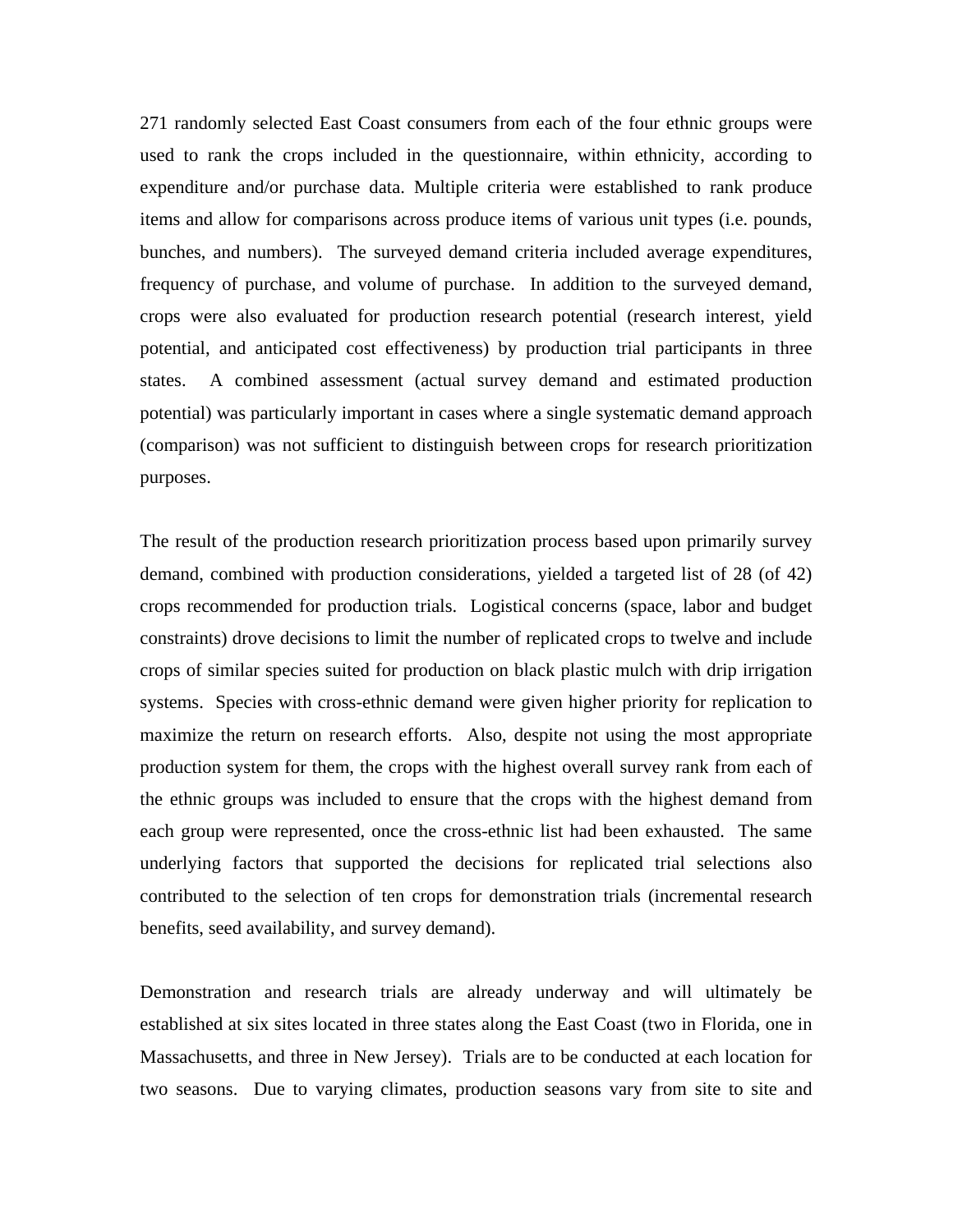special attention to variations in yield and quality of produce, as may be affected by season and geographic location, is warranted. Crop quality and yield parameters will be evaluated statistically to determine suitability for commercial production and develop recommendations for geographic sequencing of production, by month/season, to sustain a twelve month production supply in the eastern United States. Information from the production trials will be combined with case study findings to make final crop recommendations and communicated accordingly to East Coast farmers. Completion of the second phase of the study is targeted for 2009.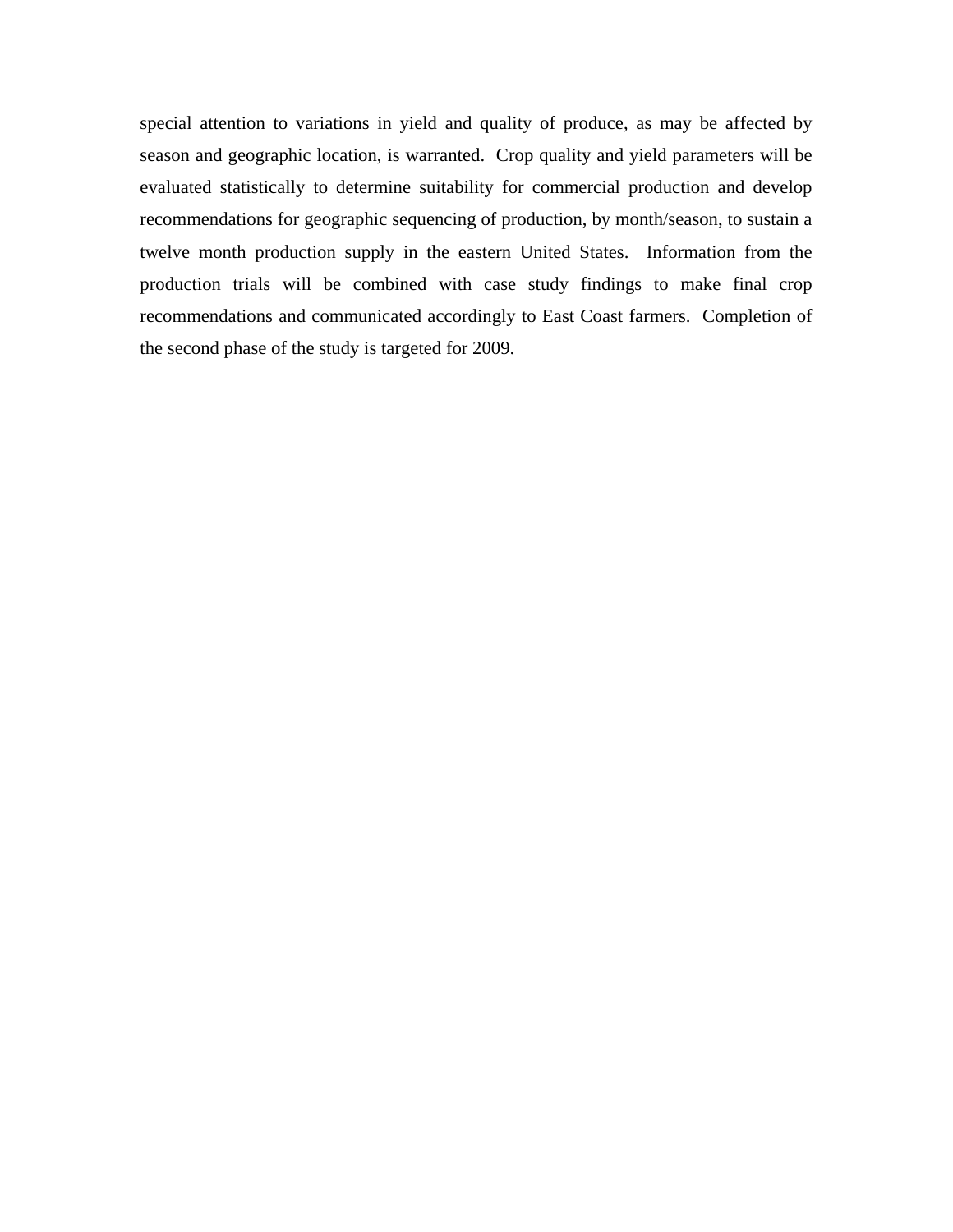## **1. Introduction**

Economic opportunities have arisen in the last decade for specialty crop agriculture catering to the ethnically diverse consumers along the eastern coast of the United States (Govindasamy et al. 2006; Mendonca et al. 2006**;** Sciarappa, 2001-2003; Tubene, 2001). United States Census data show average population increases of 13% from 1990 to 2000 as compared to 48% for Asians and 58% for Hispanic (Census 1990, 2000). The ethnic population boom along the East Coast is even more pronounced. In ethnically diverse population hubs such as the Northeast Region, the Asian population growth reached 60%. Similarly growing Hispanics concentrations are geographically dispersed along the East Coast, with just five states (FL, GA, NY, NC, and NJ) accounting for over one fifth of the nation's Hispanic population growth and yielding a combined growth rate of 59%. The rapid expansion of ethnic populations presents significant opportunities for fruit and vegetable producers in the region to take advantage of their close proximity to densely populated areas. To help East Coast farmers remain economically viable, this U.S. Department of Agriculture, National Research Initiative study was undertaken to document and quantify the current market for selected ethnic vegetables. Assessing demand allows farmers to target crops with the highest potential return.

A survey based on random sampling was prepared for four predominant and growing ethnic groups, specifically; Chinese, Indian, Mexican and Puerto Rican. Two hundred seventy one East Coast residents were interviewed from each selected ethnicity totaling 1,084 samples. Crop production experts along the East Coast from Florida to Massachusetts narrowed a potential list of over 100 fruits and vegetables based upon production and climatic criteria. Bilingual surveys of the ethnic consumers from the identified groups indicated food crop purchasing preferences of the top 10-12 crops for each group which helped refine selections for field trialing.

The general objectives of the overall study are to: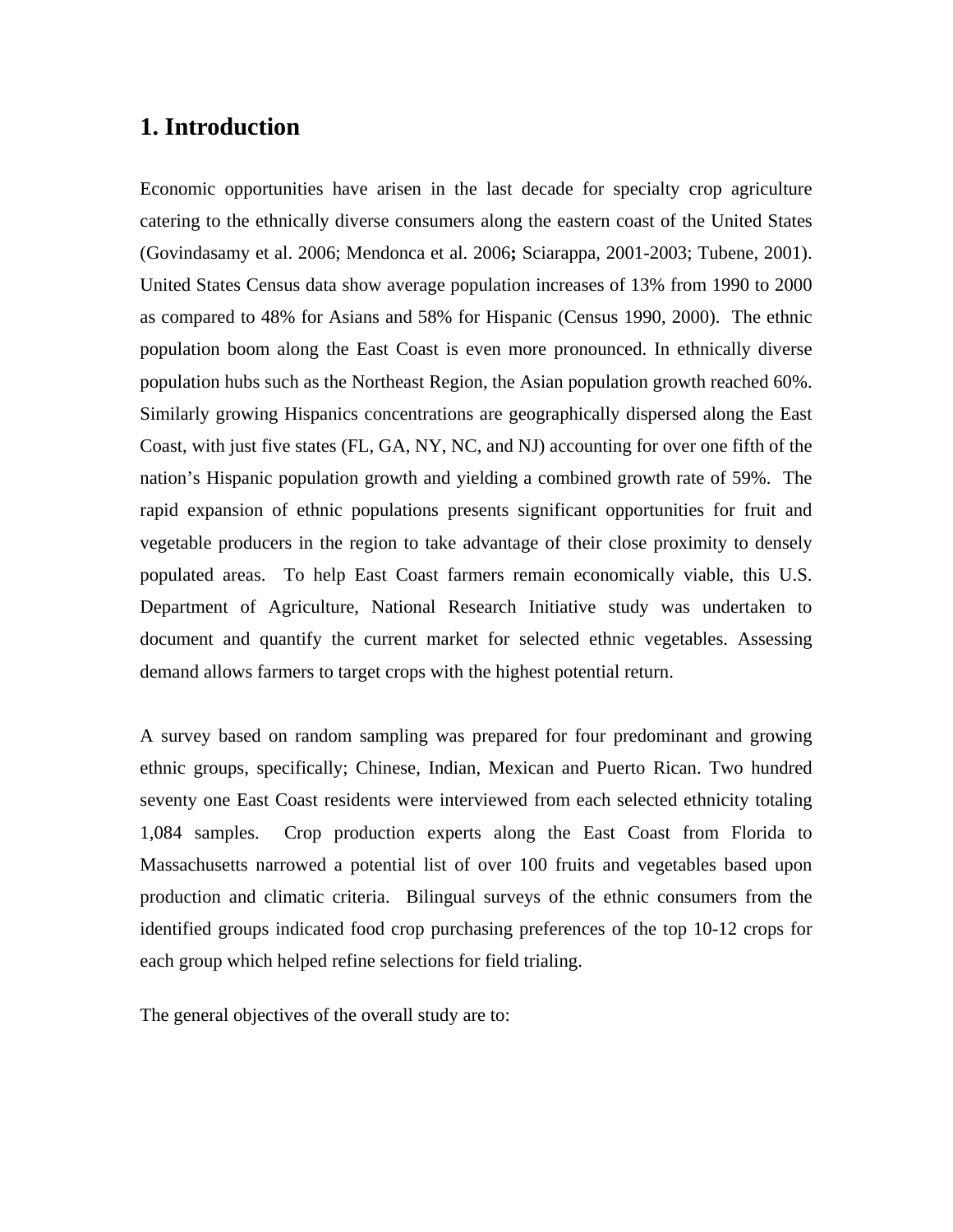- 1) identify and estimate the market size for ethnic segments that present significant opportunities to regional growers;
- 2) assess demand, conduct production studies, and make production recommendations for appropriate ethnic produce items for this market; and
- 3) develop strategies and production timelines to coordinate year-round production of select ethnic crops to exploit this market niche.

The intended outcome of the project is to generate and distribute science-based information about production, marketability, and utilization of selected ethnic food crops and herbs. This initiative bridges the supply-demand gap, delivering practical solutions to economic problems faced by many vegetable growers, and contributes to the nutritional and health needs of regional consumers.

The procedural synopsis contained in this publication documents the survey methods and crop identification processes used to identify and quantify the market, assess demand, and select appropriate crops for production trials in order to address the supply-demand gap (Phase I of overall project). The balance of the overall project objectives which include production crop recommendations, strategies, and timelines (Phase II) will be provided in a separate publication, after production trials are completed, to deliver science-based supply-side recommendations.

## **2. Research Approach**

*National trends.* Opportunities to capture anticipated market growth in certain ethnic markets were identified, specifically for ethnic market segments growing at faster rates than their ethnic and/or non-ethnic counterparts and for which growth is expected to continue. The primary groups meeting these criteria included Asians and Hispanics (recent rate of growth; Fig. 2.1. and continued growth expectations; Fig. 2.2.). The top two sub-groups within each of these segments were chosen for the study; Chinese and Asian Indian (Asian sub-groups) and Puerto Rican and Mexican (Hispanic sub-groups).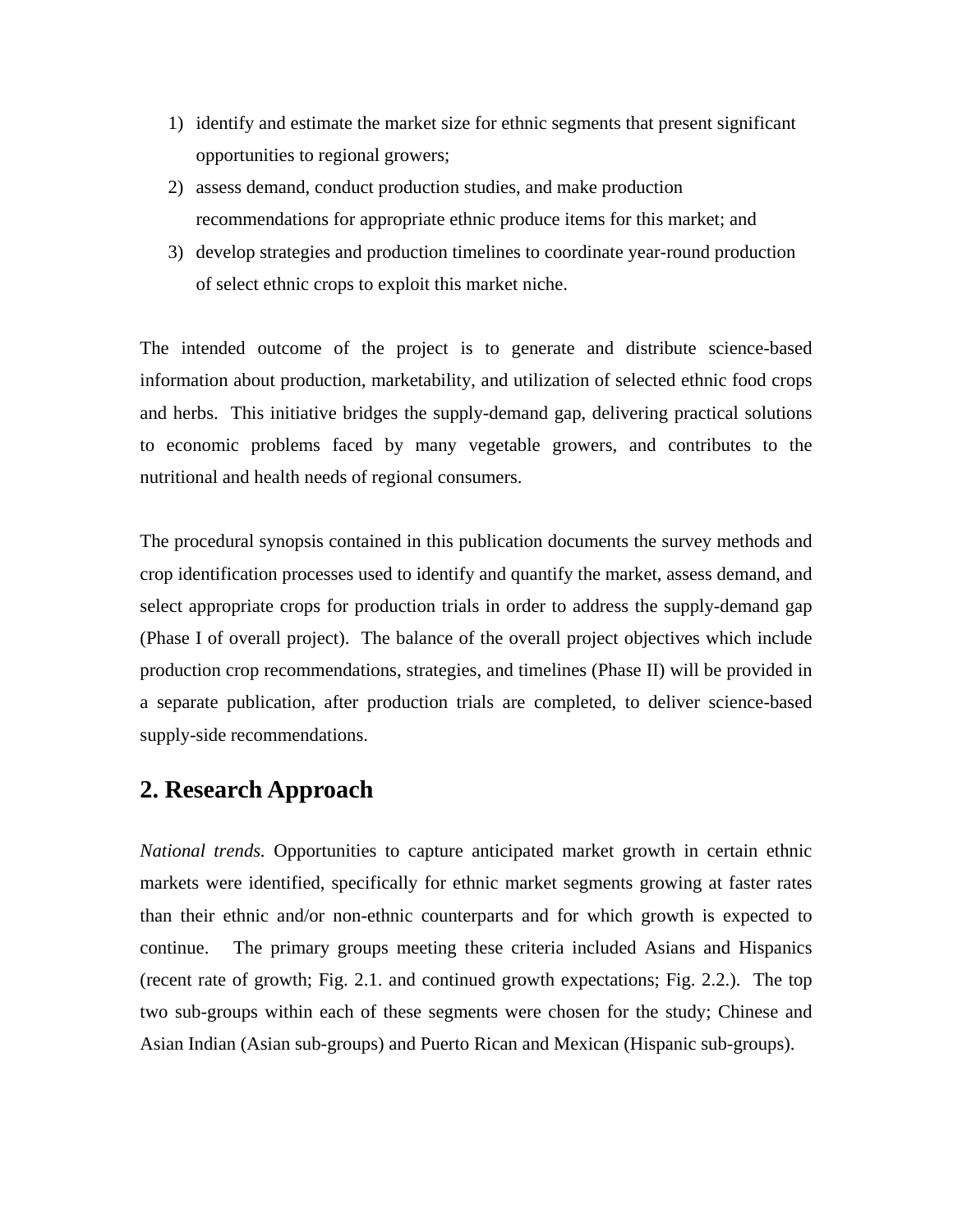

**Figure 2.1. Recent U.S. Population Growth Rates** 

Source: Population Estimates; April 1, 2000 to July 1, 2005, Population Division, U.S. Census Bureau, 2006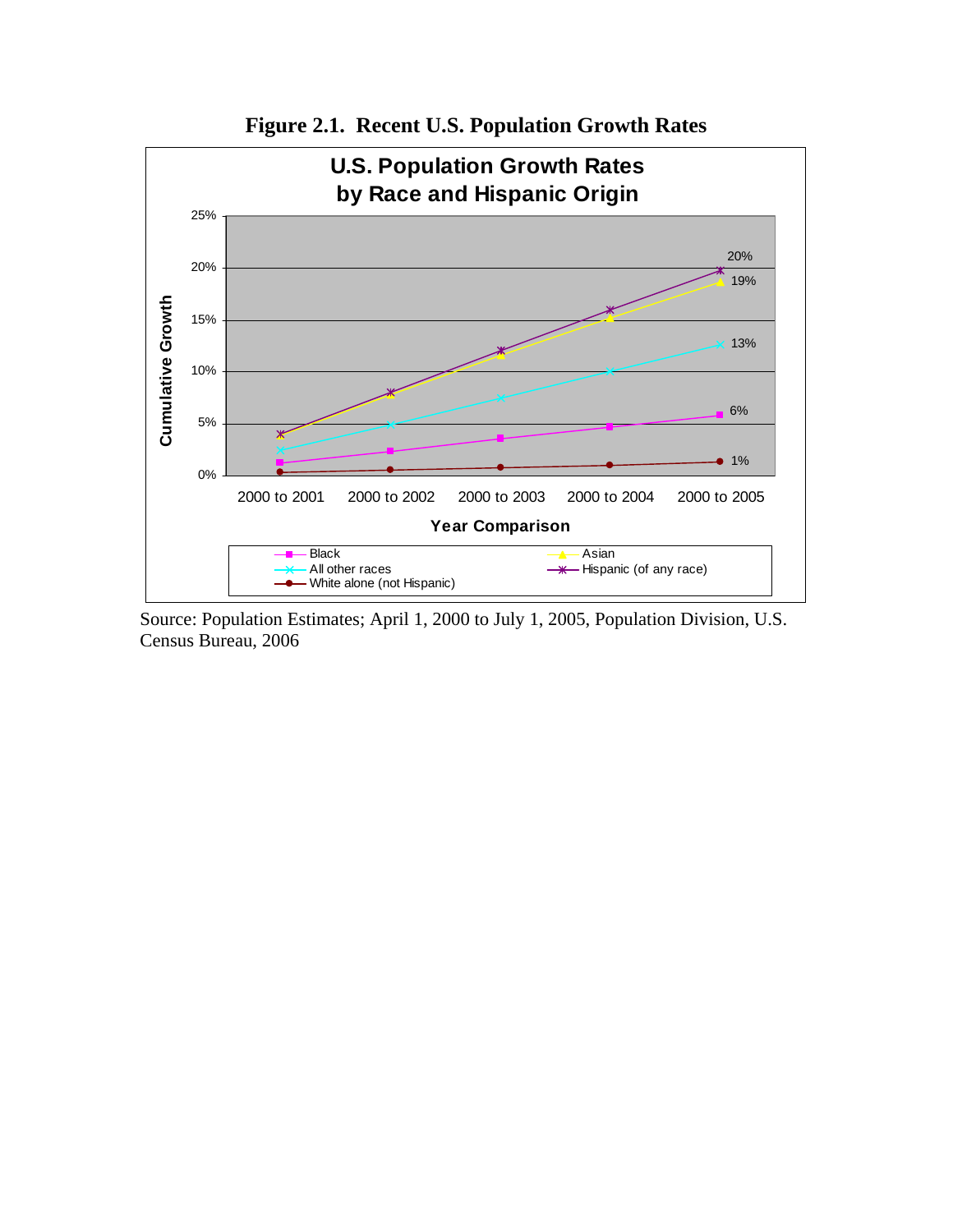

**Figure 2.2. Projected Trends in U.S. Population** 

Source: "U.S. Interim Projections by Age, Sex, Race, and Hispanic Origin", U.S. Census Bureau, 2004

*Rationale and Significance.* Despite the competitive disadvantages relative to year-round producers in western production areas, significant comparative advantages exist for local East Coast growers as a result of their proximity to densely populated areas rich in ethnic diversity (Govindasamy, Nemana, Puduri, Pappas, 2006). Increasingly, these producers adopt new crops or create new value-added products in order to remain economically viable. Growing ethnic crops presents opportunities for producers to exploit existing comparative advantages associated with serving densely populated local ethnic markets in order to increase profitability and sustain farming operations. The coordination of production and marketing are critical to avoid the threats of rapid over-production (which can quickly lead to depressed prices) and to overcome inadequate marketing infrastructure in order to move product into community markets. Establishing or extending existing cooperative marketing associations along the East Coast, from North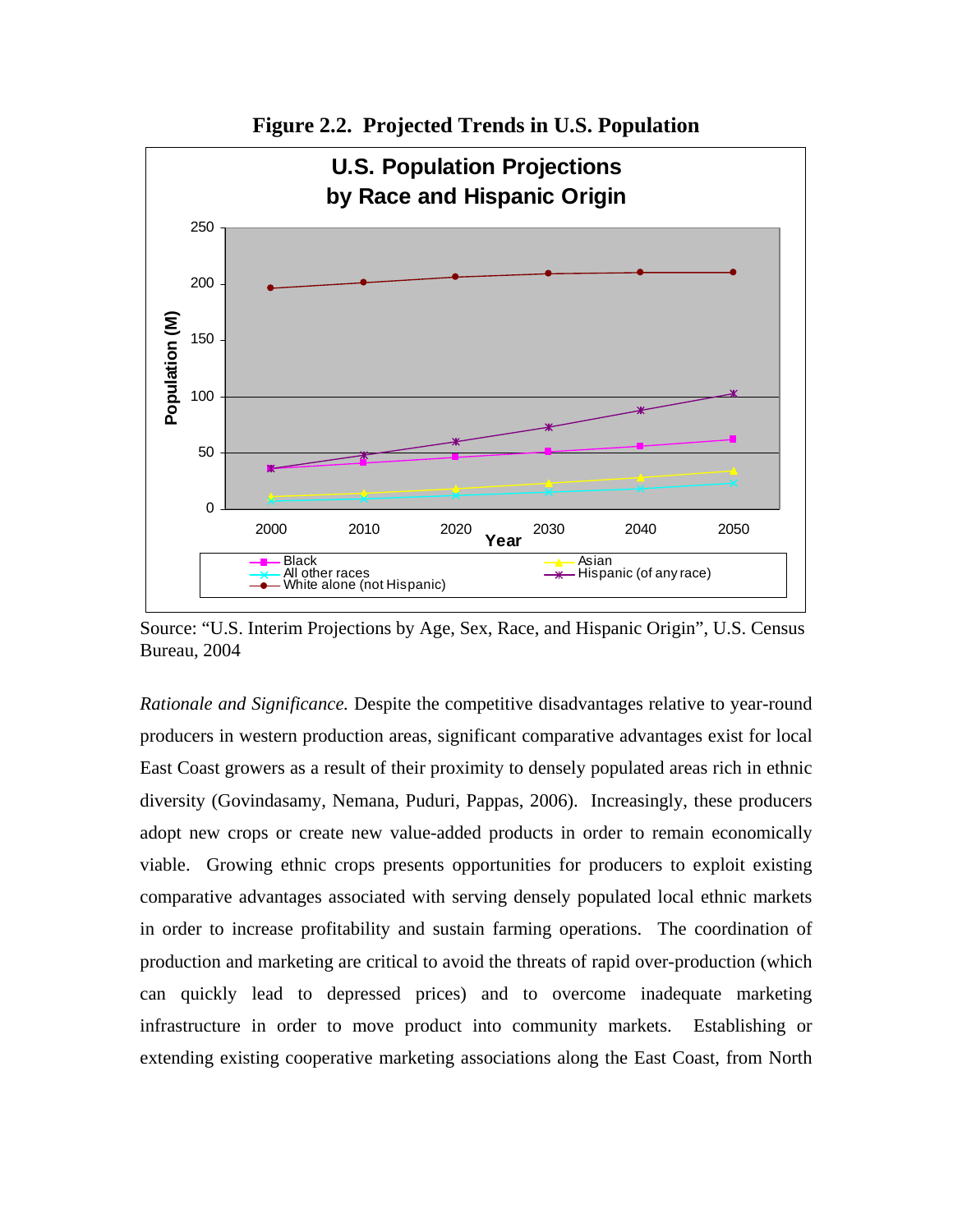to South, can create an improved market system that provides appropriate year-round supplies to the area.

*Data Collection***.** The research program included the development, administration, and data collection from an ethnic consumer survey. The survey objective was to gather relevant consumer information from four ethnic groups (Chinese, Indian, Mexican, and Puerto Rican) to include demographics, shopping patterns, preferences and opinions, related practices, willingness to pay premiums over traditional American produce, and typical produce expenditures. The data collected was utilized to analyze ethnic consumers' patterns of purchase and propensity to purchase ethnic produce, estimate the associated market potential, and prioritize subsequent production studies of individual crops in order to make recommendations to for local production.

*Market Estimation and Production Research.* The survey expenditure data collected included both respondent estimates of average spending on all of their produce, ethnic and total (including conventional American), and specific purchase data on selected ethnic produce items. The ethnic produce expenditure data provided the data necessary to estimate the respective ethnic produce markets for each of the four ethnicities of study. The combination of ethnic and total produce expenditure allowed for a relative comparison. The ethnic produce item specifics helped to guide decisions for production research trials. The 42 produce items included in the survey questionnaire were selected from an initial list of over 100 ethnic crops, as a result of a crop expert panel review. The surveyed crop list was further refined through a systematic process based on the survey results (demand) and relevant production considerations (supply) for the local marketplace.

#### **3. ETHNIC CONSUMER SURVEY**

#### *3.1. Sample and Method*

Sample sizes for each ethnicity were identified based on 2000 Census populations for Chinese, Asian Indians, Mexicans and Puerto Ricans in the 16 East Coast states and the District of Columbia (Table 3.1.). Sample sizes of 271 surveys for each of the four ethnic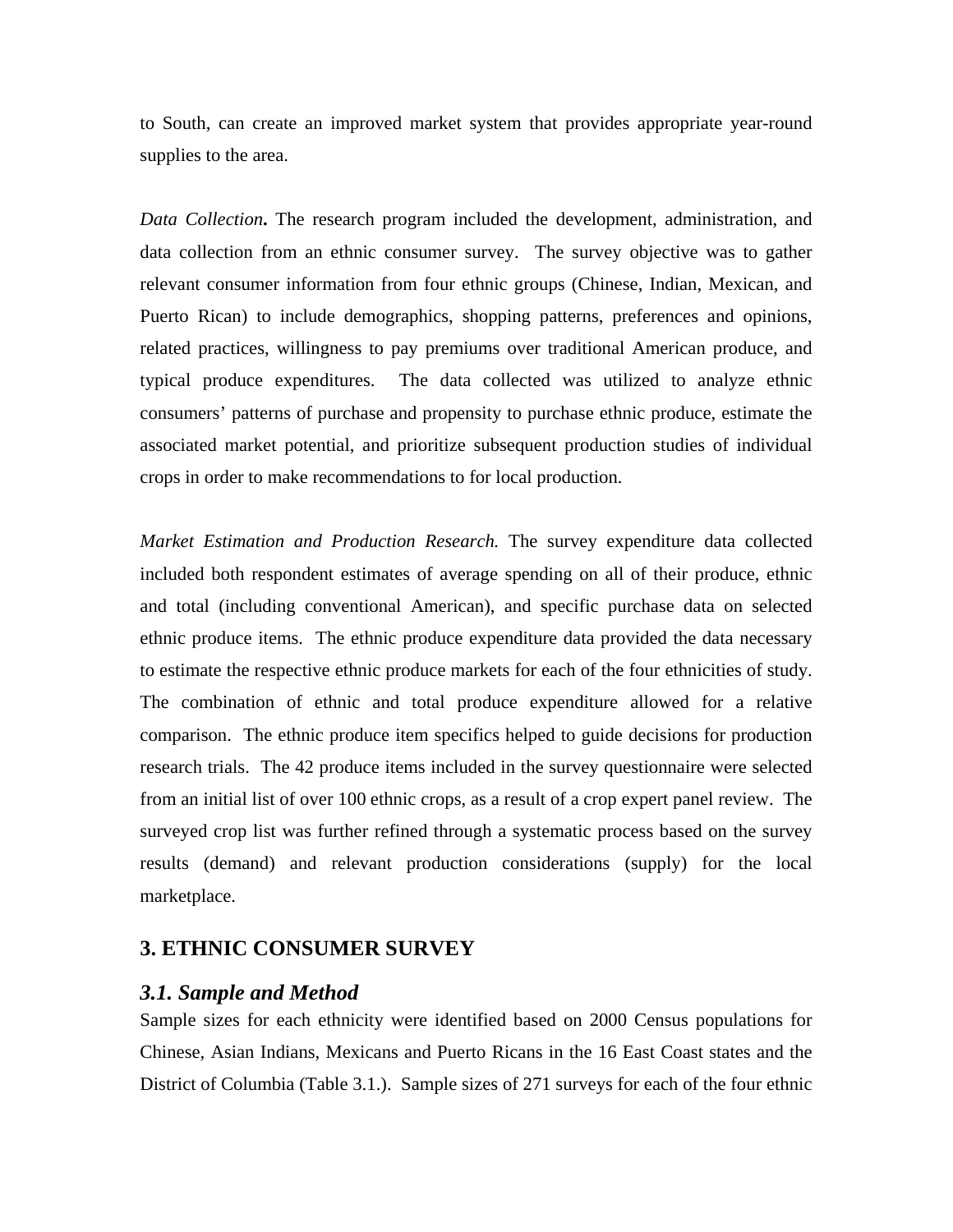groups were statistically determined for a total of 1,084 surveys of ethnic produce consumers. (The sampling error associated with an East Coast sample of 271 people from each of the four ethnic groups is approximately  $\pm 5\%$  with a 90% confidence interval.)

|                                |                | <b>ETHNIC</b>          | <b>GROUP</b>   |                               |
|--------------------------------|----------------|------------------------|----------------|-------------------------------|
| <b>STATE</b>                   | <b>Chinese</b> | <b>Asian</b><br>Indian | <b>Mexican</b> | <b>Puerto</b><br><b>Rican</b> |
| <b>Connecticut</b>             | 19,172         | 23,662                 | 23,484         | 194,443                       |
| <b>Delaware</b>                | 4,128          | 5,280                  | 12,986         | 14,005                        |
| <b>District of</b><br>Columbia | 3,734          | 2,845                  | 5,098          | 2,328                         |
| <b>Florida</b>                 | 46,368         | 70,740                 | 363,925        | 482,027                       |
| Georgia                        | 27,446         | 46,132                 | 275,288        | 35,532                        |
| <b>Maine</b>                   | 2,034          | 1,021                  | 2,756          | 2,275                         |
| <b>Maryland</b>                | 49,400         | 49,909                 | 39,900         | 25,570                        |
| <b>Massachusetts</b>           | 84,392         | 43,801                 | 22,288         | 199,207                       |
| <b>New Hampshire</b>           | 4,074          | 3,873                  | 4,590          | 6,215                         |
| <b>New Jersey</b>              | 100,355        | 169,180                | 102,929        | 366,788                       |
| <b>New York</b>                | 424,774        | 251,724                | 260,889        | 1,050,293                     |
| <b>North Carolina</b>          | 18,984         | 26,197                 | 246,545        | 31,117                        |
| Pennsylvania                   | 50,650         | 57,241                 | 55,178         | 228,557                       |
| <b>Rhode Island</b>            | 4,974          | 2,942                  | 5,881          | 25,422                        |
| <b>South Carolina</b>          | 5,967          | 8,356                  | 52,871         | 12,211                        |
| Vermont                        | 1,330          | 858                    | 1,174          | 1,374                         |
| Virginia                       | 36,966         | 48,815                 | 73,979         | 41,131                        |
| <b>TOTAL</b>                   | 884,748        | 812,576                | 1,549,761      | 2,718,495                     |

## **Table 3.1. East Coast Ethnic Populations (United States Census 2000)**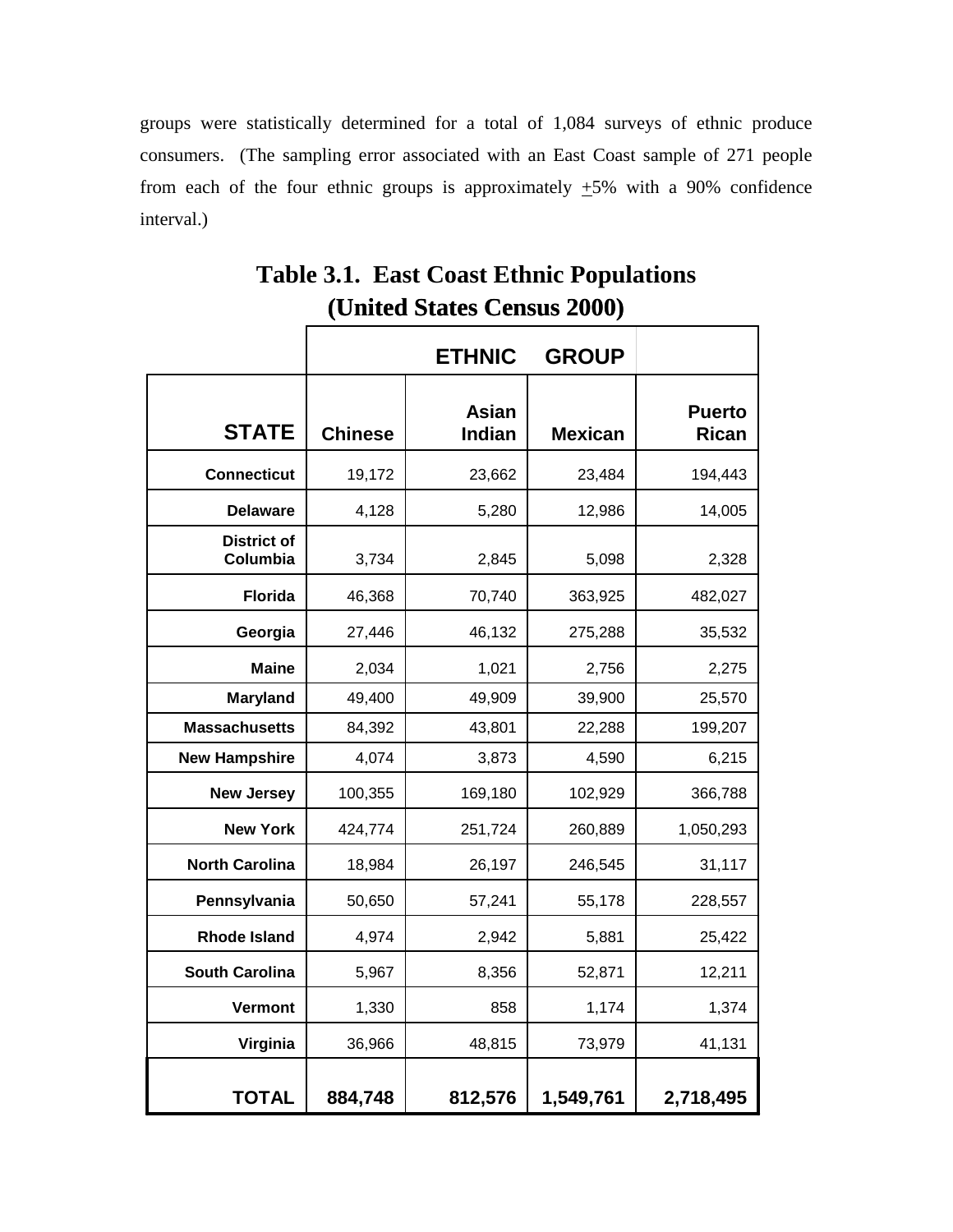Further sample size requirements were established, based upon ethnic group by state in accordance with a stratified random sampling method (stratified random sampling was used where the sample is selected such that ethnic groups are represented in the same respective proportion, by state, as they occur in the population, per Census 2000), with a minimum requirement of one sample per state for each ethnic group. An additional sample size of 271 was established, irregardless of state and ethnic group, to gather data in a short survey delivered to non-purchasers of ethnic produce to assess their reasons for not purchasing these items and determine their willingness to buy ethnic produce based upon the availability of certain attributes.

#### *3.2. Implementation and Outcomes*

*Administration.* An outsourced firm specializing in telephone and internet data collection, The Wats Room Incorporated (WATS), was contracted to conduct 1,355 telephone interviews using Computer-Assisted Telephone Interview (CATI) technology. Their surveys were conducted by phone to ensure that a statistically significant randomized sample was obtained. This entailed targeting and achieving the required sample sizes by ethnicity and state while minimizing any costs associated with sample surpluses in certain states and deficits in others (as might occur with a mail-administered survey). The phone-administered questionnaires were to be completed by the principal grocery shopper in each household, as identified by each respondent with prompting from the interviewer.

Qualified (bi-lingual) interviewers received on-site Human Subjects Certification Program (HSCP) training, per Federal-wide Assurance guidelines, in addition to surveyspecific training and practice, prior to conducting actual interviews. (HSCP includes background material on human subject research which includes history, policies, regulations, procedures and ethical practices.) A member of the Rutgers research team was on-site at WATS in Rochelle Park, New Jersey during this training to monitor the process, tour the facility, and oversee operations. Ongoing interviewer monitoring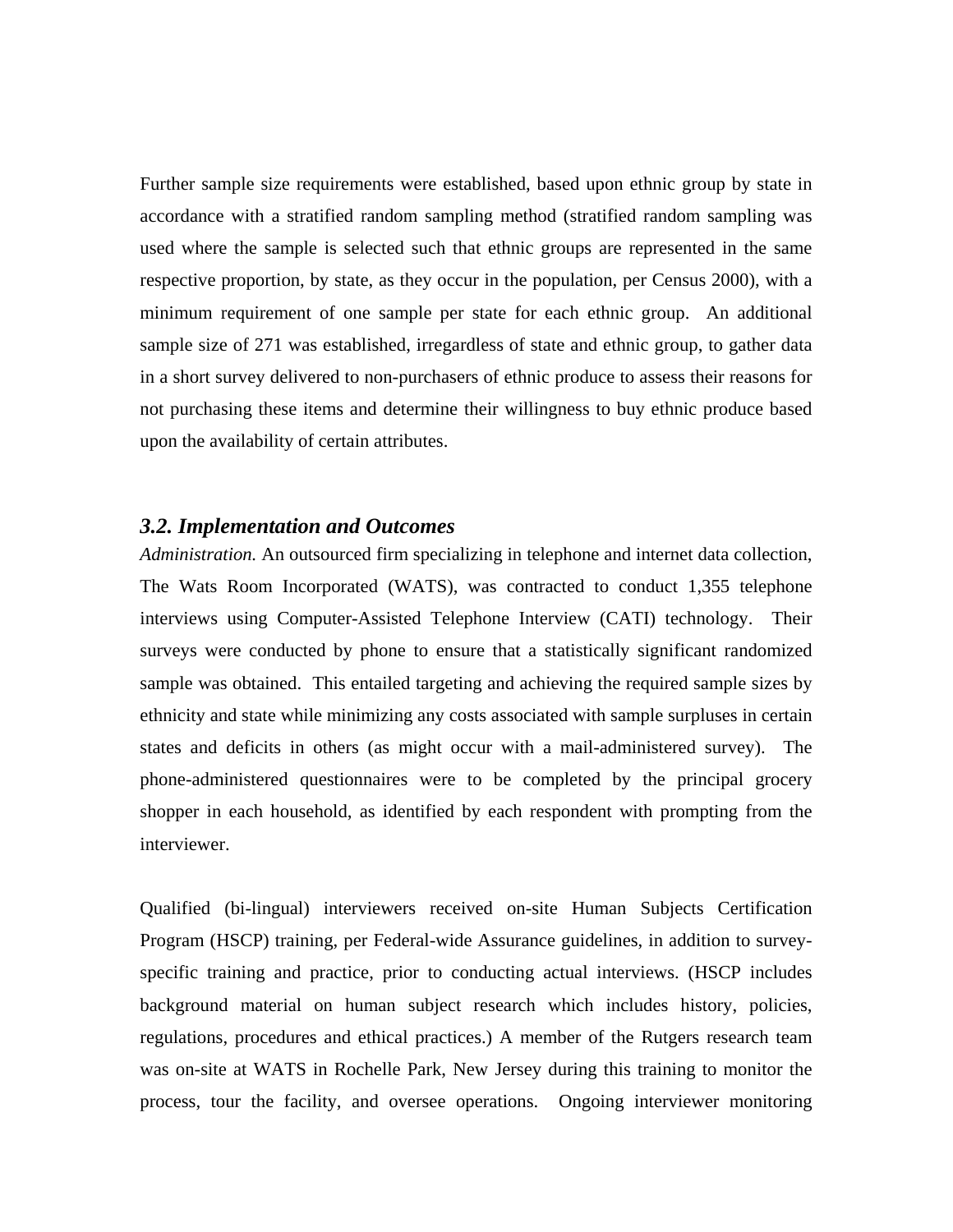throughout the field period was conducted by WATS. Interviewing commenced in late February 2006, continued into March, with initial results available by the end of March and final data files provided in early May, 2006.

*Response Rate.* Over 13,000 potential interviewee leads were utilized by WATS in order to meet the sample size requirements. These leads were generated by ethnic surnames, selected using a randomized selection process, and further randomized through CATI programming. Ultimately, a total of 1,366 phone surveys were completed by ethnic consumers as follows; 1,084 long-version surveys by purchasers of ethnic produce (271 ethnic produce purchasers from each of the four ethnicities surveyed; Chinese, Asian Indian, Mexican, and Puerto Rican) and 282 short-version surveys by non-purchasers of ethnic produce (defined as not having purchased within the past year), irrespective of ethnic group (Table 3.2.; the actual number of short-version surveys collected exceeded the objective slightly, resulting in 1,366 useable surveys as compared to the original 1,355 objective).

Roughly 10% of the numbers selected at random for each ethnic group yielded complete interviews (Table 3.3.). However, many of telephone numbers originally selected were nonresidential or non-working numbers. Removal of these non-working numbers from the equation reveals that 14% of the calls to working residential numbers resulted in completed interviews. Many multiple call attempts to working residential numbers were unsuccessful in contacting the principal grocer shopper in the house, as required for the survey interview. Surveys were conducted between 5 pm and 9 pm EST to accommodate those shoppers that work. Despite repeat call attempts of up to 10 telephone calls and/or three appointment setting follow-ups per number, many qualified interviewees could not be reached. The cooperation rate, or completed interviews as a percent of calls to a qualified (accessible) interviewee, was approximately 37% (the cooperation rate is defined for these purposes as completed interviews as a percentage of the sum of completed interviews, refusals, and language barriers cited.).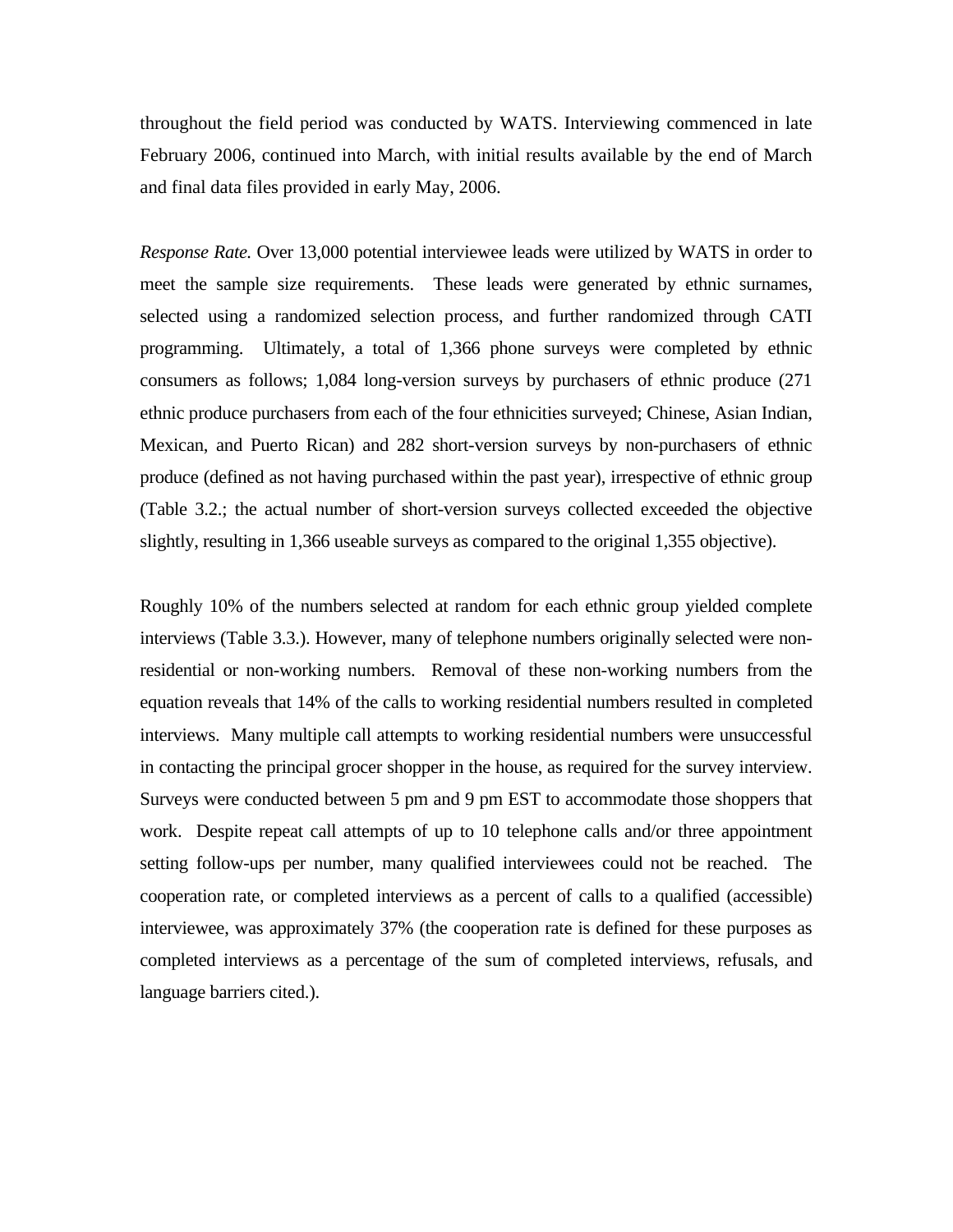|                      | <b>ETHNIC GROUP</b>     |                |                         |                           |                         |  |  |
|----------------------|-------------------------|----------------|-------------------------|---------------------------|-------------------------|--|--|
|                      |                         | <b>Asian</b>   |                         | <b>Puerto</b>             |                         |  |  |
| <b>STATE</b>         | <b>Chinese</b>          | <b>Indian</b>  | <b>Mexican</b>          | <b>Rican</b>              | <b>Total</b>            |  |  |
| Connecticut          | 6                       | 8              | $\overline{\mathbf{4}}$ | 19                        | 37                      |  |  |
| Delaware             | 1                       | $\overline{2}$ | $\overline{c}$          | 1                         | 6                       |  |  |
| District of Columbia | 1                       | $\mathbf 1$    | 1                       | 1                         | 4                       |  |  |
| Florida              | 14                      | 23             | 63                      | 46                        | 146                     |  |  |
| Georgia              | 8                       | 15             | 48                      | $\overline{4}$            | 75                      |  |  |
| Massachusetts        | 26                      | 15             | 4                       | 20                        | 65                      |  |  |
| Maryland             | 15                      | 17             | 7                       | 3                         | 42                      |  |  |
| Maine                | $\mathbf 1$             | $\mathbf 1$    | 1                       | $\mathbf{1}$              | $\overline{\mathbf{4}}$ |  |  |
| North Carolina       | 6                       | 9              | 43                      | $\ensuremath{\mathsf{3}}$ | 61                      |  |  |
| New Hampshire        | $\mathbf 1$             | $\mathbf 1$    | $\mathbf 1$             | 1                         | $\overline{\mathbf{4}}$ |  |  |
| New Jersey           | 31                      | 56             | 18                      | 36                        | 141                     |  |  |
| New York             | 130                     | 83             | 45                      | 104                       | 362                     |  |  |
| Pennsylvania         | 15                      | 19             | 10                      | 23                        | 67                      |  |  |
| Rhode Island         | $\overline{\mathbf{c}}$ | $\mathbf 1$    | 1                       | $\ensuremath{\mathsf{3}}$ | 7                       |  |  |
| South Carolina       | $\overline{c}$          | 3              | 9                       | 1                         | 15                      |  |  |
| Vermont              | $\mathbf 1$             | $\mathbf 1$    | 1                       | 1                         | 4                       |  |  |
| Virginia             | 11                      | 16             | 13                      | 4                         | 44                      |  |  |
| Purchasers*          | 271                     | 271            | 271                     | 271                       | 1,084                   |  |  |
| Non-purchasers**     | 107                     | 36             | 105                     | 34                        | 282                     |  |  |
| <b>Total Surveys</b> | 378                     | 307            | 376                     | 305                       | 1,366                   |  |  |

**Table 3.2. Ethnic Consumer Survey Respondent Summary** 

*\* Purchasers are respondents that indicated they have purchased ethnic fruits and vegetables within the past 12 months.* 

*\*\* Non-purchasers are respondents that indicated they have not purchased ethnic fruits and vegetables within the past 12 months.*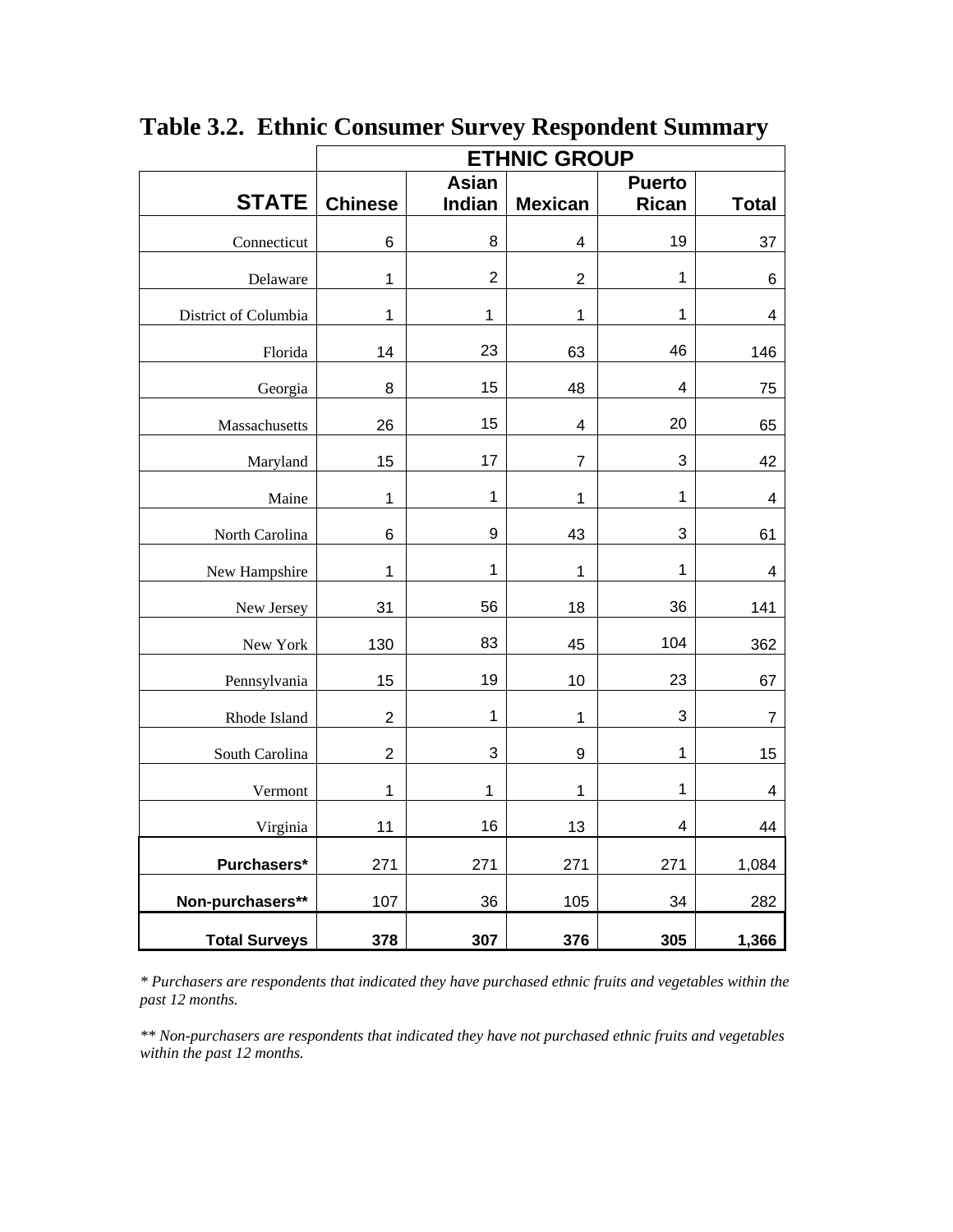## **Table 3.3. Ethnic Consumer Survey Administration**

| <b>Ethnic Produce Survey</b>                  |  |
|-----------------------------------------------|--|
| <b>Summary &amp; Call Completion Analysis</b> |  |

|     | <b>Summary &amp; Call Completion Analysis</b>                                    |                   |                |              |                |               |              |
|-----|----------------------------------------------------------------------------------|-------------------|----------------|--------------|----------------|---------------|--------------|
|     | <b>COMPLETED SURVEYS</b>                                                         |                   |                | <b>Asian</b> |                | <b>Puerto</b> | <b>Total</b> |
|     |                                                                                  |                   | <b>Chinese</b> | Indian       | <b>Mexican</b> | <b>Rican</b>  |              |
|     |                                                                                  | <b>Purchasers</b> | 271            | 271          | 271            | 271           | 1,084        |
|     |                                                                                  | Non-purchasers    | 107            | 36           | 105            | 34            | 282          |
|     |                                                                                  | <b>TOTAL</b>      | 378            | 307          | 376            | 305           | 1,366        |
|     |                                                                                  |                   |                |              |                |               |              |
|     | <b>CALL COMPLETION ANALYSIS</b>                                                  |                   |                |              |                |               |              |
| a   | Complete surveys                                                                 |                   | 378            | 307          | 376            | 305           | 1,366        |
| b   | Total number of leads                                                            |                   | 3,505          | 3,514        | 3,421          | 2,790         | 13,230       |
|     | Residential or Non-working #s:                                                   |                   | 550            | 700          | 1,454          | 882           | 3,586        |
| c   | Working Residential #s (complete, refusals, language, max calls)                 |                   | 2,955          | 2,814        | 1,967          | 1,908         | 9,644        |
| d   | Refusals                                                                         |                   | 669            | 739          | 221            | 245           | 1,874        |
| e   | Language Barriers (including deaf)                                               |                   | 199            | 121          | 85             | 23            | 428          |
|     | Live (i.e. at least one call attempt made; active phone # determination)         |                   | 1,514          | 1,622        | 393            | 866           | 4,496        |
| a/b | Completion Rate = Complete/Total numbers selected                                |                   | 11%            | 9%           | 11%            | 11%           | 10%          |
| a/c | Rigid Response Rate = Complete/Working Residential #s                            |                   | 13%            | 11%          | 19%            | 16%           | 14%          |
|     | $a/(a+d+e)$ Cooperation Rate = Complete/(Complete + Refusals + Language Barrier) |                   | 30%            | 26%          | 55%            | 53%           | 37%          |
|     |                                                                                  |                   |                |              |                |               |              |

*Nuances of Ethnic Languages and Crop Names.* The surveys were administered by trained, bilingual phone interviewers in order to minimize response bias due to potential language barriers. The interview languages made available were as follows; (1) Chinese interviews offered/conducted in English, Mandarin, and Cantonese; (2) Indian interviews offered/ conducted in English and Hindi; and (3) Mexican and Puerto Rican offered/conducted in English and Spanish (reflective of respective dialect differences between the two countries of origin; used, as needed, according to interviewer confirmation of respondent's country of origin).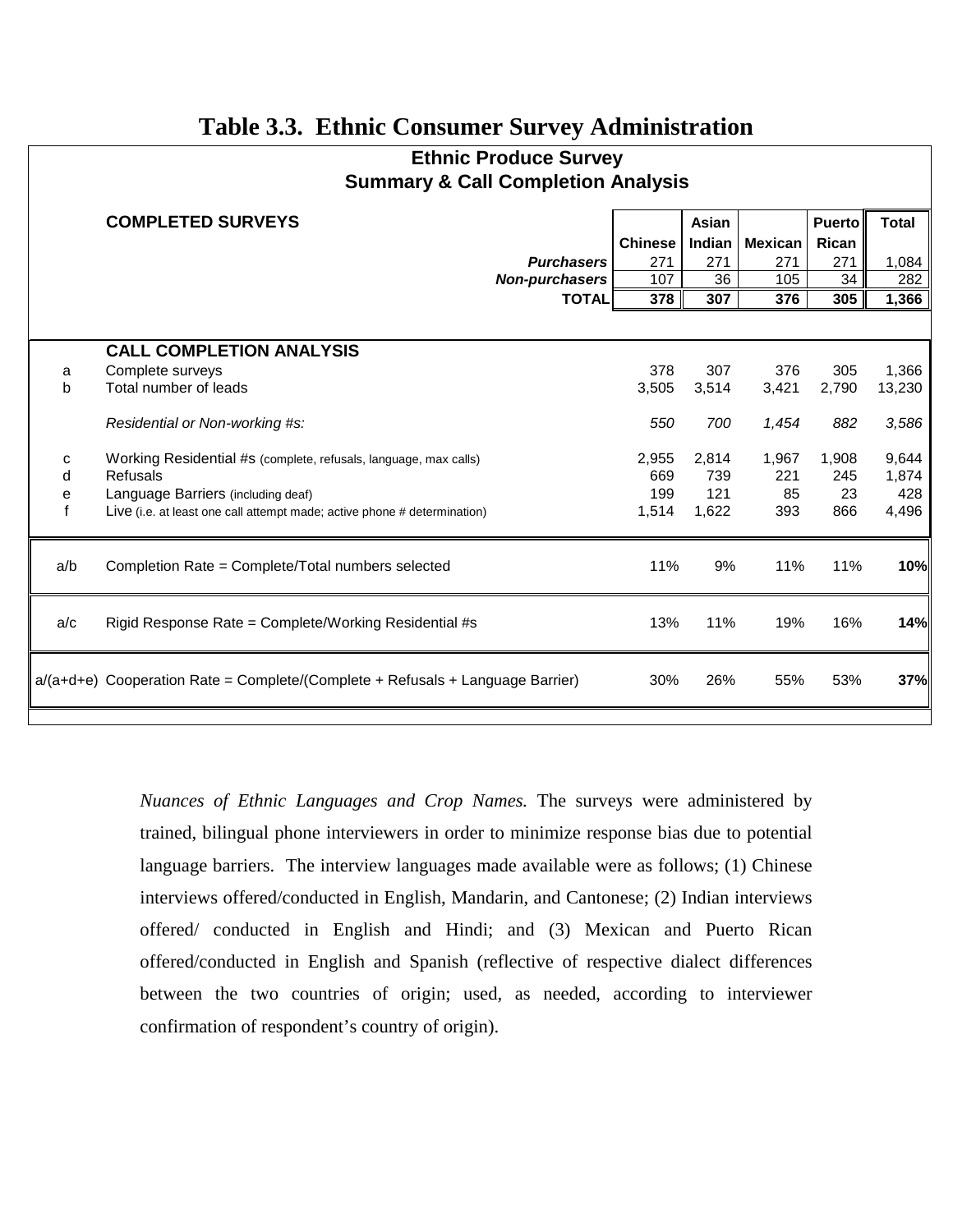Both the targeted call completion time for ethnic produce purchasers and the WATS estimated completion time by WATS, prior to survey implementation, were under twelve minutes. Average completion times by ethnic group actually ran up to three minutes longer, depending on ethnicity, with the Asian (Chinese/Indian) segments being at the higher extreme and the Hispanic (Mexican/Puerto Rican) segments closer to the original estimate (Minutes; 15.39 Chinese, 13.64 Indian, 12.48 Mexican, 12.31 Puerto Rican). A greater need for language/translation assistance, particularly in crop name recognition, by Asian versus Hispanic interviewees was cited by WATS as the primary reason for the extended call times. In anticipation of such crop name recognition issues, the bi-lingual interviewers were well-prepared in advance of survey implementation to address these crop name recognition issues and mitigate any potential reduction in survey completions. Interviewers were provided with additional crop name variations and/or crop pictures to ensure interviewer crop familiarity and increase their ability to ensure the same for survey respondents. Therefore, although the Asian respondents experienced longer interview times than their Hispanic counterparts, their call completion rates were similar (between 9% and 11% for all 4 groups surveyed).

#### *3.3. Design; Sequence and Content*

Two sets of data were collected, according to the two versions of the survey; long and abridged. The questionnaire was designed to first assess whether the ethnic respondent was a consumer of ethnic produce (in the past twelve months) or not, using a "yes" or "no" screening question. Then a skip sequence was used by the interviewer, depending on the interviewee's response, to either; if *"yes"*, continue with a line of questioning that will help to identify ethnic produce demand factors, or if *"no"*, identify reasons for not purchasing ethnic produce (potential market opportunities).

The "purchasers" (respondents answering in the affirmative) proceeded to complete the longer form of the survey, inclusive of questions about their purchase patterns (frequency, spending, location or point of purchase, quantity, price, and expenditures) and preferences and opinions with regard to product, placement, and price. Such inquiries were made to quantify demand, assess the importance of product attributes, compare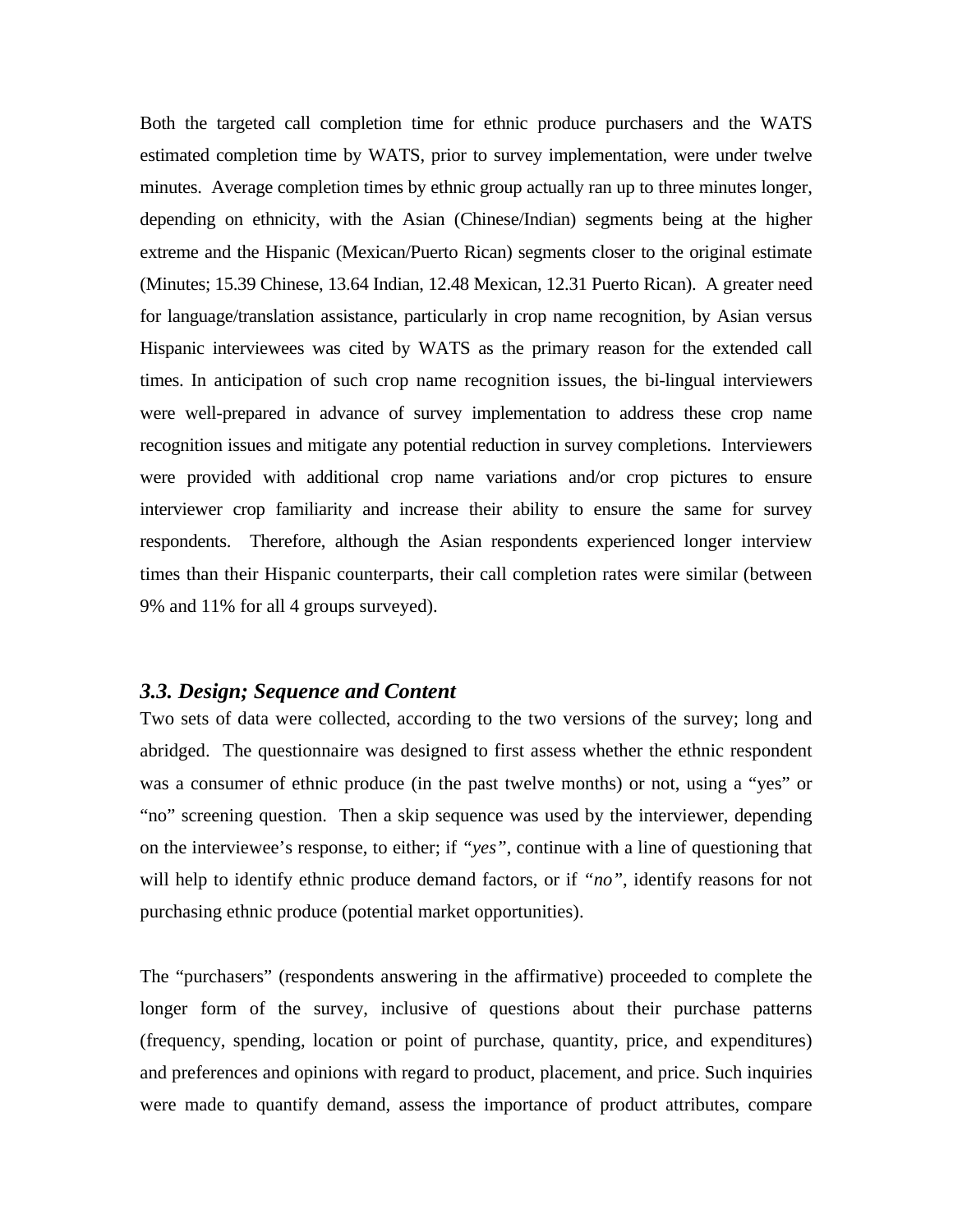ethnic versus conventional outlets (consumer perception), and determine price potential (via consumer willingness-to-pay a premium over comparable American or conventional substitutes). These respondents were also asked questions about different promotions and advertisements and whether or not they influence purchase decisions. In addition, each respondent was asked about related practices (whether or not he/she grows ethnic produce for consumption at home and whether he/she is a vegetarian). Demographic inquiries were made with regard to neighborhood, residency, household size and age composition, languages and proficiency, and country of origin, in addition to other basic socio-economic factors (age, education, income, etc.).

The "non-purchasers" (respondents with a negative answer) were urged to provide reasons they do not generally purchase ethnic produce and were prompted with plausible causes, if need be, such as "do not like ethnic produce", "lack of availability", "poor selection", "ethnic outlet not available or too far", or "other". These respondents then proceeded to complete the abridged form of the survey.

Both purchasers and non-purchasers were asked questions about their *relative* willingness (i.e. more willing, indifferent, less willing, or unsure) to buy ethnic produce based on certain factors and/or product attributes.

The long version of the survey (completed by purchasers only) was intended to gather demand *and* marketing information inclusive of the proverbial "4 P's" of marketing (Product, Placement, Price, and Promotion). The results of these surveys were used to assess the market demand for the respective high-potential ethnic markets, and to direct subsequent research (i.e. prioritize production crops) to satisfy and/or capture some of this demand. The abridged survey version (completed by "non-purchasers", irrespective of ethnic group), was collected to ascertain reasons for non-purchase and identify potential new, extended opportunities to exploit these markets. This shortened version gathered primarily product attribute information for promotional purposes, to extend the marketing reach of the initial project efforts to potentially underserved markets.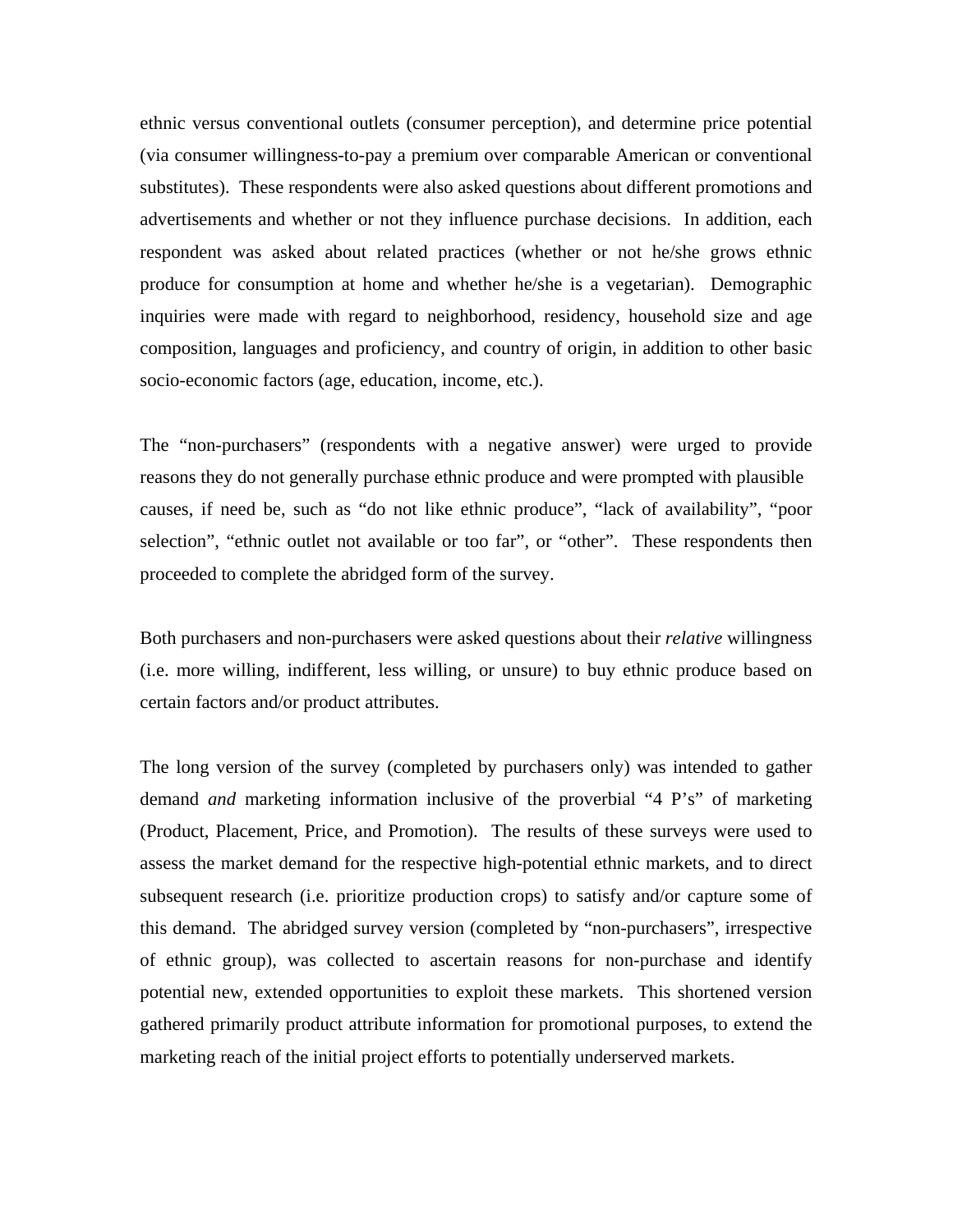#### *3.4. Data Purpose*

*Consumer Demographics, Patterns, Preferences, and Practices.* The purpose of the socio-demographic data collection is to identify relationships between ethnic consumer expenditures and the respective demographic profiles. In addition to the typical sociodemographic data (age, education, income, etc.), information such as birthplace, length of residency in the United States, and age of immigration to the United States was collected to measure acculturation.

Additional analysis of the survey sample expenditures and demographics as they correspond to consumer shopping patterns, preferences, and related practices, will be utilized to develop predictive demand models for the larger populations. These models will facilitate effective distribution efforts by enabling producers, wholesalers, and retailers to target appropriate markets and locations, based upon demographic profiles and geographic population concentrations. This will help to marry the supply with local demand, as appropriate, to optimize marketing efforts.

*Produce Expenditures.* The preliminary focus of the purchase pattern survey results data was to quantify the average weekly expenditure for specific ethnic crops to prioritize the subsequent production research. Detailed data including the quantity, unit of measure (pounds/bunches/numbers), price, and average expenditure for each produce item was collected and analyzed. Once summarized, this data yielded average expenditures for each crop, by ethnic group, and served as a common denominator to compare and prioritize crops across groups (described in greater detail in the "Crop Selection Process" section that follows).

#### **4. CROP SELECTION PROCESS**

The crop selection process began with a crop expert panel review of an initial list of over 100 ethnic crops to select 42 produce items for inclusion in the ethnic consumer survey questionnaire (Fig. 4.1). The surveyed crop list was further refined through a systematic process based on the survey results (demand) and relevant production considerations (supply) for the local marketplace, to arrive at a list of 28 crops to enter into production trials (12 research and 16 demonstration plots).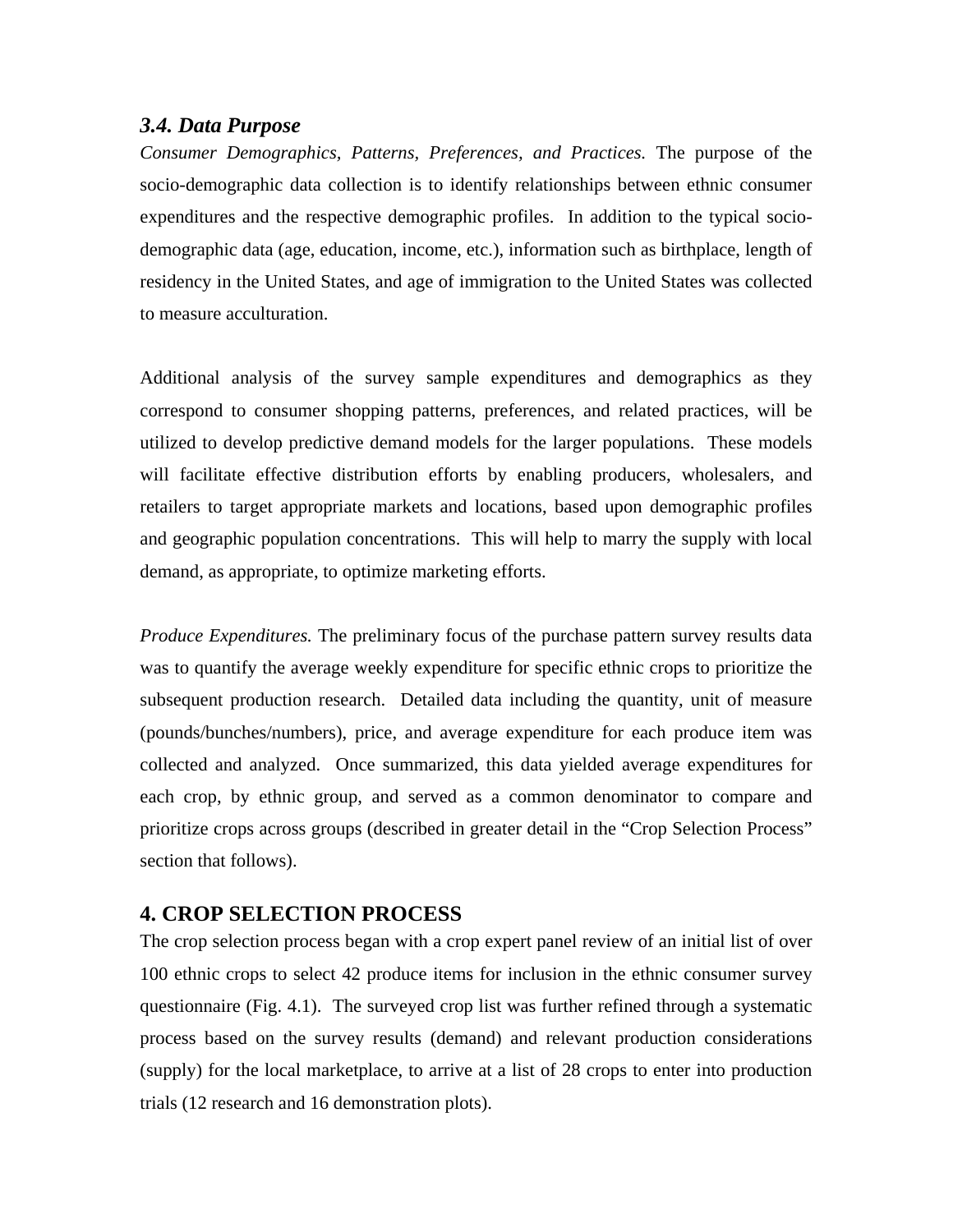

## *4.1. Identify Ethnic Crops of Interest; 100+ Crops*

*Create Initial Ethnic Crop List.* An initial list of ethnic crops commonly sold/marketed and considered as ethnic produce items for each of the four ethnic groups of study was compiled based upon a combination of focus groups and identification through related research (Govindasamy, 2006).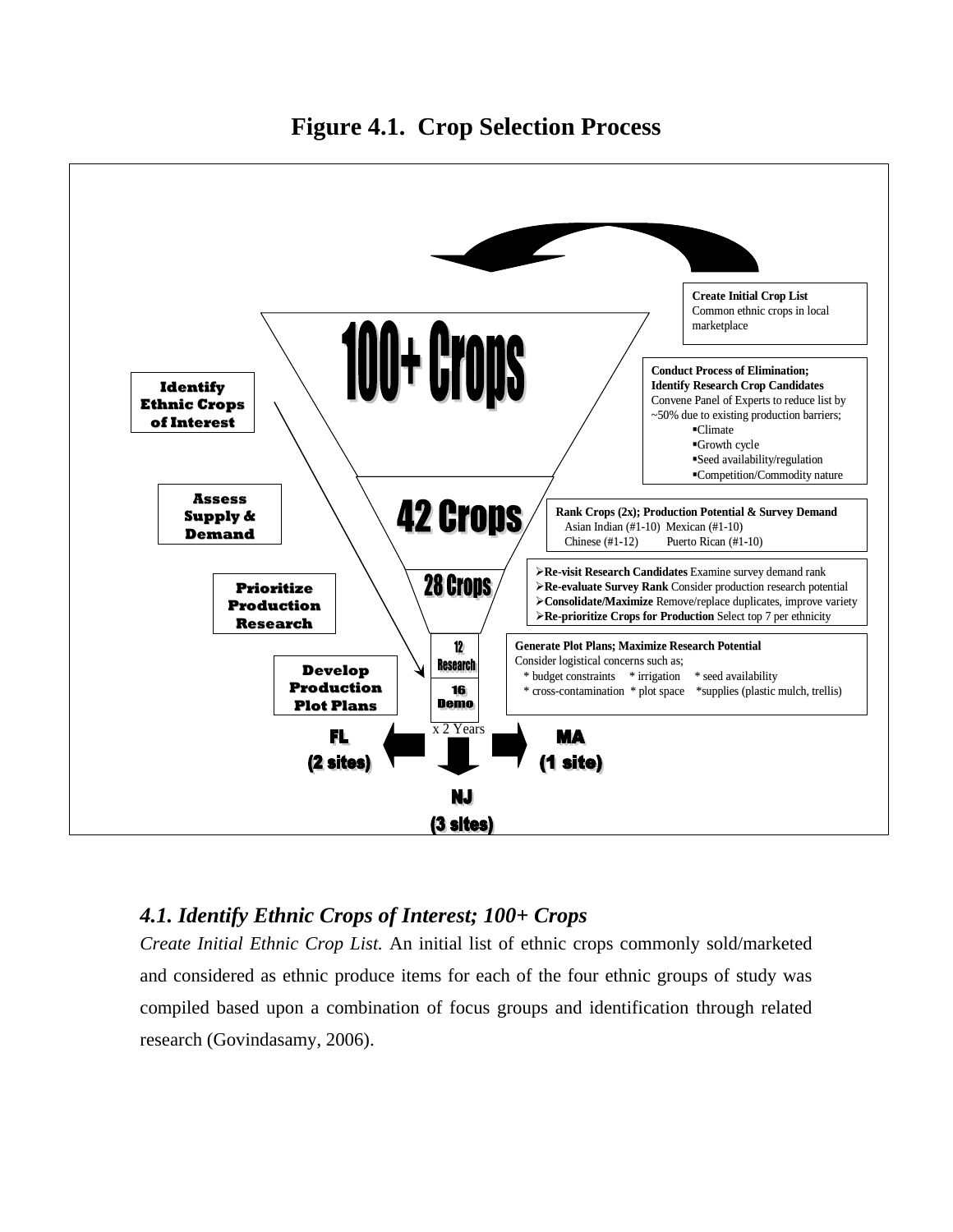*Conduct Process of Elimination.* To determine which crops from the initial list to include in the survey, a panel of twelve marketing, field/extension, and crop specialists scrutinized the list of ethnic crops to eliminate those with existing production barriers that could impede their local production and/or marketplace success. Production barriers included local climate limitations, growth cycle (relatively short cycle necessary to grow in designated East Coast production sites), lack of seed supply due to regulatory issues, and local competition and/or commodity nature of certain produce items. Thus, specialty crops with short post-harvest life were given priority over commodity and less-perishable crops such as beans and certain peppers used primarily as spices.

This process reduced the survey crop candidate list to 42 crops (10 each for Asian Indian, Mexican, and Puerto Rican, and 12 for Chinese) to assess demand. Due to budgetary constraints, the list required further reductions to arrive at a final list of approximately 28 crops (targeting roughly 7 per ethnicity) to be included in subsequent production research. Assessment of the survey results, along with additional production evaluation for each, was conducted to achieve program goals.

### *4.2. Assess Demand and Supply/Production Potential; 42 crops*

*Rank Crops by Ethnicity.* Results of the survey of 271 randomly selected East Coast consumers from each of the four ethnic groups were used to rank the crops included in the questionnaire, within ethnicity, according to expenditure and/or purchase data. Multiple criteria were established to rank produce items according to: (1) mean (weekly) expenditures across all respondents (including zero purchases); (2) mean (weekly) expenditures across only respondents purchasing that item (excluding zero purchases); (3) frequency of purchase across respondents (binary; 1 or 0 for purchase or nonpurchase, respectively), (4) volume (number of pounds, bunches, or units) purchased by each respondent for each produce item; and (5) overall rank (average of results rankings #1 thru #4) for each produce item.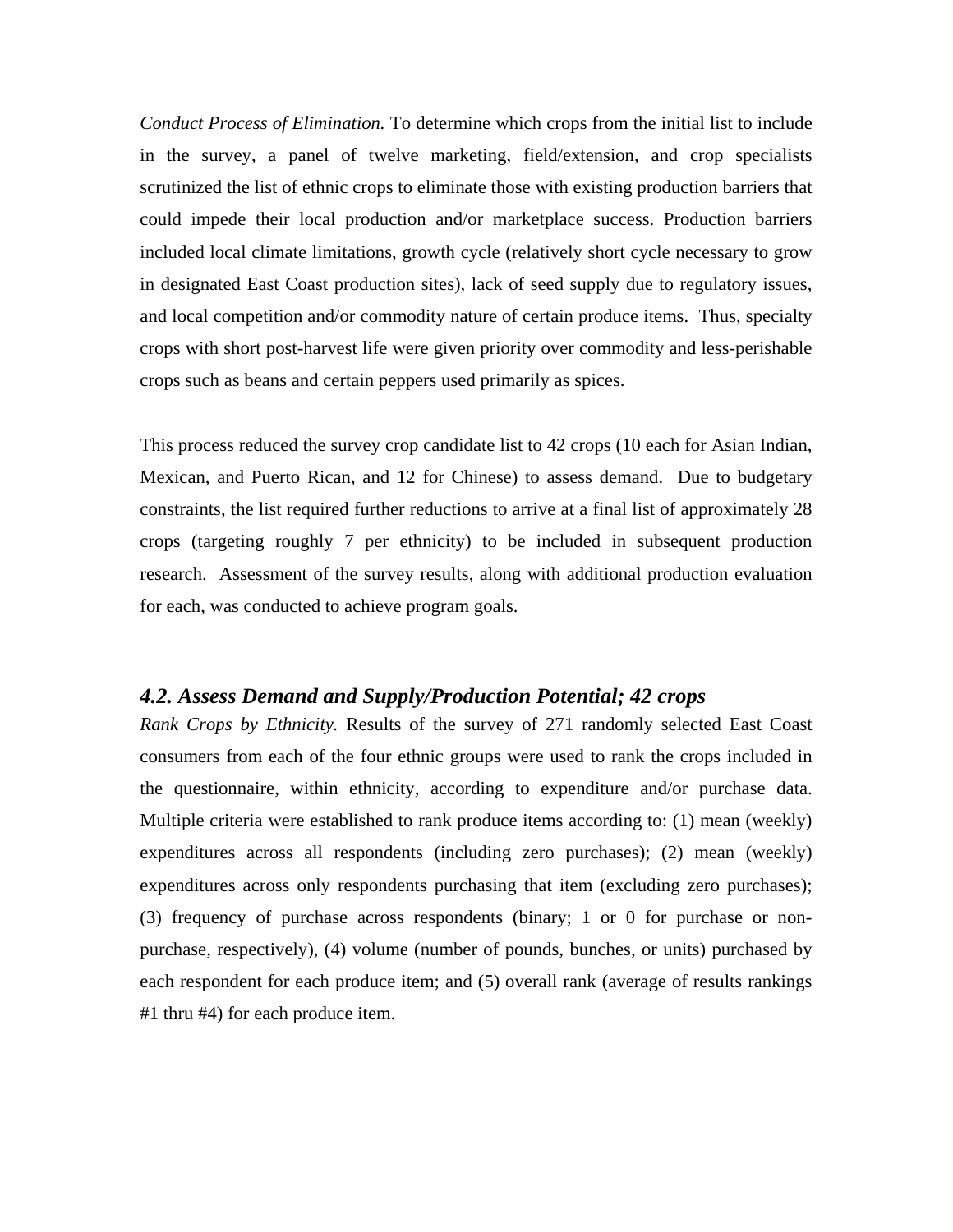In addition to assessment of the survey demand, crops were also evaluated for production research potential (research interest, yield potential, and anticipated cost effectiveness) by field study participants at each site.

A combined assessment (actual survey demand and estimated production potential) was particularly important in cases where a single systematic demand approach was not sufficient to distinguish between crops for research prioritization purposes.

#### *4.3. Prioritize Production Research; 28 Crops*

*Re-visit Research Candidates; Examine Survey Demand Rank.* The rank order according to survey respondents' purchases varied somewhat across the multiple criteria. An Overall Rank threshold of 8 (average rank higher than 7) was established to help identify crops with relatively low survey demand in an initial attempt to arrive at 28 crops (7 per ethnicity) for the final production study. Crops at or above this threshold were more closely examined based on the other four (independent) criteria. A few produce items from each ethnicity consistently ranked 8 or higher across all of the criteria, allowing for a systematic approach to eliminating crops from the research candidacy list. Crops ranked 8 or higher in *all* (5) categories were systematically removed from further production considerations. The remaining crops were further evaluated for supply-side potential and consolidated across ethnic groups to maximize production research. This process resulted in a proposed list of 28 production research crops.

Expenditure results of the Chinese consumers surveyed revealed a distinct ranking of 12 Chinese crops (Table 4.1). Five Chinese crops received an Overall Rank of 8 or higher. Four out of these five crops consistently ranked 8 or higher in each category, suggesting lower marketplace potential relative to their 1 thru 7 ranked counterparts. As such, these four crops (oriental mustard, basil, Malabar spinach, and perilla) were not considered strong candidates for further research and were removed from the candidacy list altogether.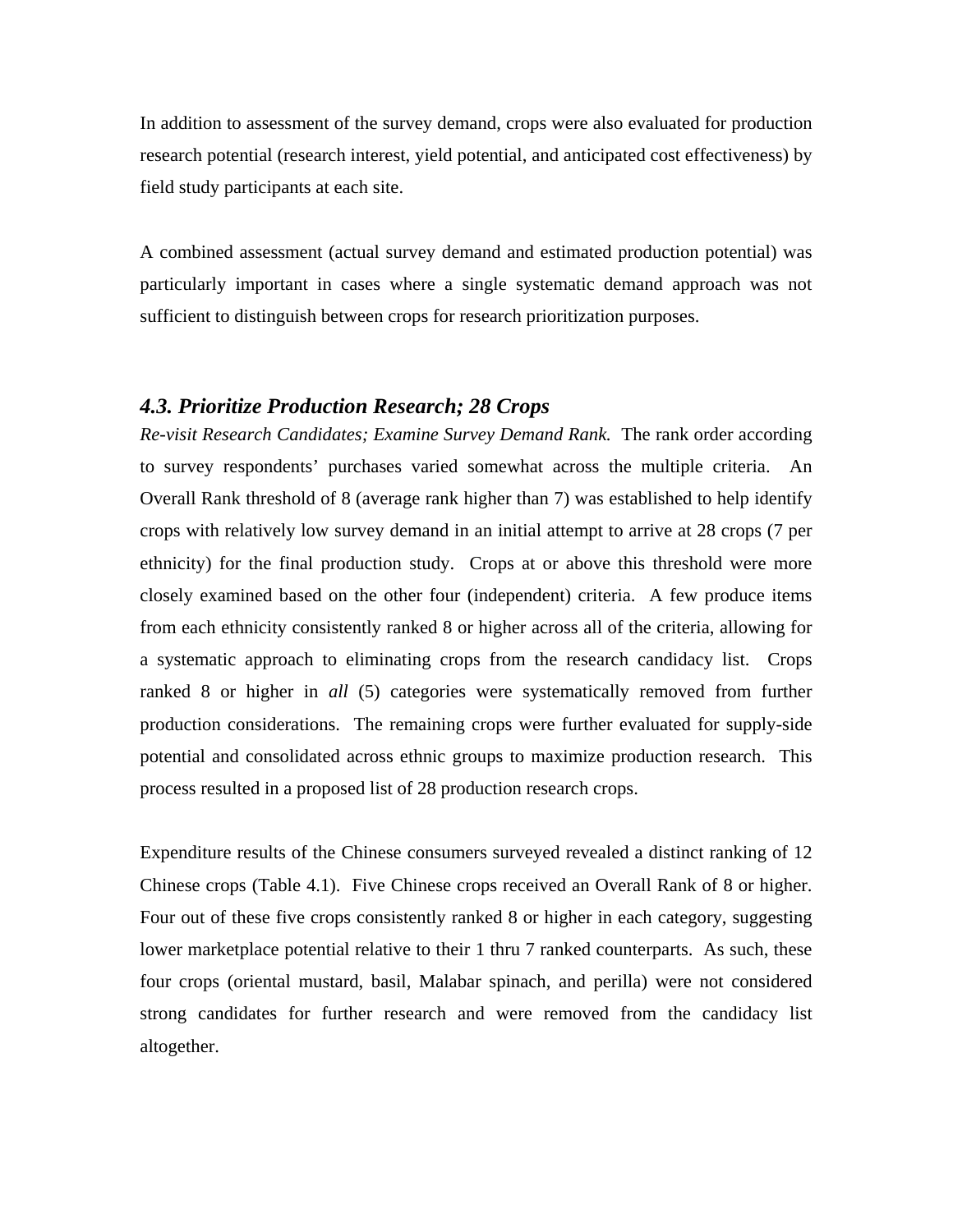| <b>Rank Based on Criteria (weekly purchases)</b> |                                                                          |                                                               |                                                       |                                                     |                     |                        |                |
|--------------------------------------------------|--------------------------------------------------------------------------|---------------------------------------------------------------|-------------------------------------------------------|-----------------------------------------------------|---------------------|------------------------|----------------|
| <b>Produce</b>                                   | <b>Mean</b><br><b>Expenditure</b><br><b>With Zero</b><br><b>Purchase</b> | Mean<br><b>Expenditure</b><br>without Zero<br><b>Purchase</b> | <b>Produce</b><br><b>Purchase</b><br><b>Frequency</b> | <b>Volume of</b><br><b>Produce</b><br><b>Bought</b> | <b>Average Rank</b> | <b>Overall</b><br>Rank | Avg Exp<br>\$) |
| <b>Baby Pak Choy</b>                             | 1                                                                        | 1                                                             | $\mathbf{2}$                                          | $\mathbf{2}$                                        | 1.5                 | $\mathbf{1}$           | 2.26           |
| <b>Pak Choy</b>                                  | $\overline{2}$                                                           | 5                                                             | 1                                                     | $\mathbf{1}$                                        | 2.25                | $\overline{2}$         | 1.77           |
| <b>Oriental</b><br><b>Eggplant</b>               | $\mathbf{3}$                                                             | $\overline{\mathbf{2}}$                                       | 5                                                     | 4                                                   | 3.5                 | 3                      | 1.60           |
| <b>Oriental</b><br><b>Spinach</b>                | $5\phantom{.0}$                                                          | 6                                                             | 4                                                     | 5                                                   | 5                   | 4                      | 1.28           |
| <b>Snow Peas</b>                                 | 4                                                                        | 4                                                             | 6                                                     | 6                                                   | 5                   | 5                      | 1.29           |
| Napa Cabbage                                     | $\overline{7}$                                                           | 9                                                             | 3                                                     | $\overline{\mathbf{3}}$                             | 5.5                 | 6                      | 1.04           |
| <b>Ridged Gourd/</b><br>Luffa                    | 6                                                                        | $\mathbf{3}$                                                  | 8                                                     | $\overline{7}$                                      | $6\phantom{1}$      | $\overline{7}$         | 1.10           |
| <b>Edamame</b>                                   | 8                                                                        | $\overline{7}$                                                | $\overline{7}$                                        | 9                                                   | 7.75                | 8                      | 0.79           |
| <b>Oriental</b><br><b>Mustard</b>                | 9                                                                        | 8                                                             | $\boldsymbol{9}$                                      | 8                                                   | 8.5                 | 9                      | 0.71           |
| <b>Basil</b>                                     | 10                                                                       | 12                                                            | 10                                                    | 10                                                  | 10.5                | 10                     | 0.22           |
| <b>Malabar</b><br><b>Spinach</b>                 | 11                                                                       | 10                                                            | 12                                                    | 12                                                  | 11.25               | 11                     | 0.20           |
| Perilla                                          | 12                                                                       | 11                                                            | 11                                                    | 11                                                  | 11.25               | 12                     | 0.19           |

## **Table 4.1. Chinese Ethnic Produce Survey Ranking**

Results of the similarly surveyed Asian Indian consumers reveal the ranking of 10 Indian crops (Table 4.2). Three crops received an Overall Rank of 8 or higher. One of these (white pumpkin) ranked higher than 8 in every category and was removed from the candidacy list altogether.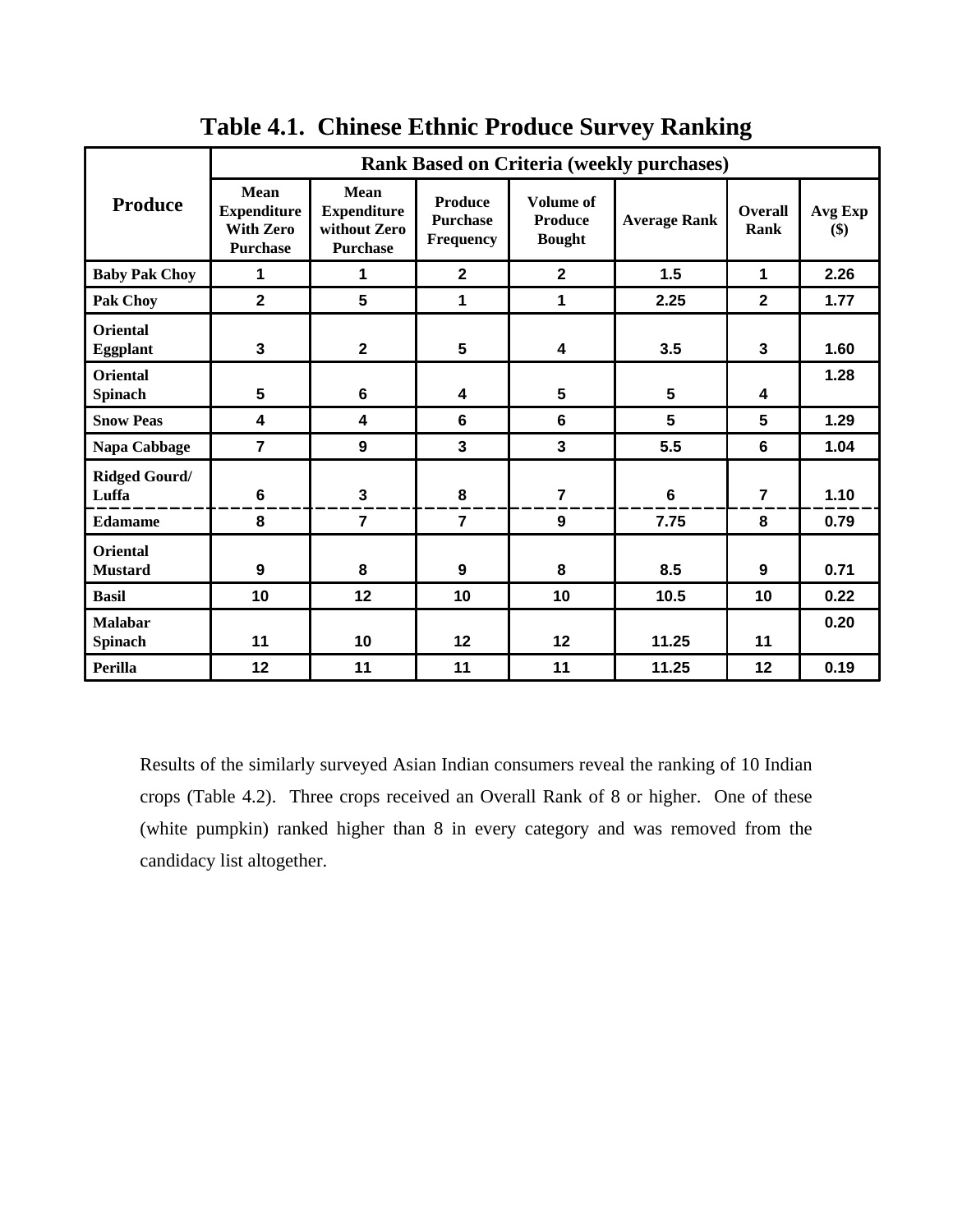|                            | <b>Rank Based on Criteria (weekly purchases)</b>                  |                                                               |                                                |                                              |                     |                 |                                      |  |
|----------------------------|-------------------------------------------------------------------|---------------------------------------------------------------|------------------------------------------------|----------------------------------------------|---------------------|-----------------|--------------------------------------|--|
| Produce                    | Mean<br><b>Expenditure</b><br><b>With Zero</b><br><b>Purchase</b> | Mean<br><b>Expenditure</b><br>without Zero<br><b>Purchase</b> | <b>Produce</b><br><b>Purchase</b><br>Frequency | Volume of<br><b>Produce</b><br><b>Bought</b> | <b>Average Rank</b> | Overall<br>Rank | Avg<br><b>Expen-</b><br>diture<br>\$ |  |
| <b>Bitter Gourd</b>        | 1                                                                 | $\mathbf{2}$                                                  | 3                                              | $\mathbf{2}$                                 | $\overline{2}$      | 1               | 2.48                                 |  |
| <b>Eggplant</b>            | $\mathbf{2}$                                                      | $6\phantom{1}$                                                | 1                                              | 1                                            | 2.5                 | $\mathbf{2}$    | 2.23                                 |  |
| Fenugreek<br><b>Leaves</b> | $\mathbf{3}$                                                      | 8                                                             | $\mathbf{2}$                                   | 3                                            | 4                   | 3               | 1.48                                 |  |
| <b>Cluster Beans</b>       | 4                                                                 | $\mathbf{3}$                                                  | 6                                              | 5                                            | 4.5                 | 4               | 1.33                                 |  |
| <b>Bottle Gourd</b>        | 5                                                                 | $\overline{7}$                                                | 5                                              | 4                                            | 5.25                | 5               | 1.31                                 |  |
| <b>Mustard Leaves</b>      | 6                                                                 | 1                                                             | 8                                              | $\overline{7}$                               | 5.5                 | 6               | 1.06                                 |  |
| <b>Ridge Gourd</b>         | 7                                                                 | 5                                                             | $\overline{7}$                                 | $6\phantom{1}$                               | 6.25                | $\overline{7}$  | 0.94                                 |  |
| <b>Mint Leaves</b>         | 8                                                                 | 10                                                            | 4                                              | 8                                            | 7.5                 | 8               | 0.68                                 |  |
| <b>Amaranth</b>            | 9                                                                 | 4                                                             | 10                                             | 10                                           | 8.25                | 9               | 0.61                                 |  |
| <b>White Pumpkin</b>       | 10                                                                | 9                                                             | 9                                              | 9                                            | 9.25                | 10              | 0.56                                 |  |

## **Table 4.2. Asian Indian Ethnic Produce Survey Ranking**

Mexican crops (Table 4.3). Three crops received an Overall Rank of 8 or higher and two of these (Chili Habanero and Tutuma) consistently did so across all criteria and were removed from the candidacy list.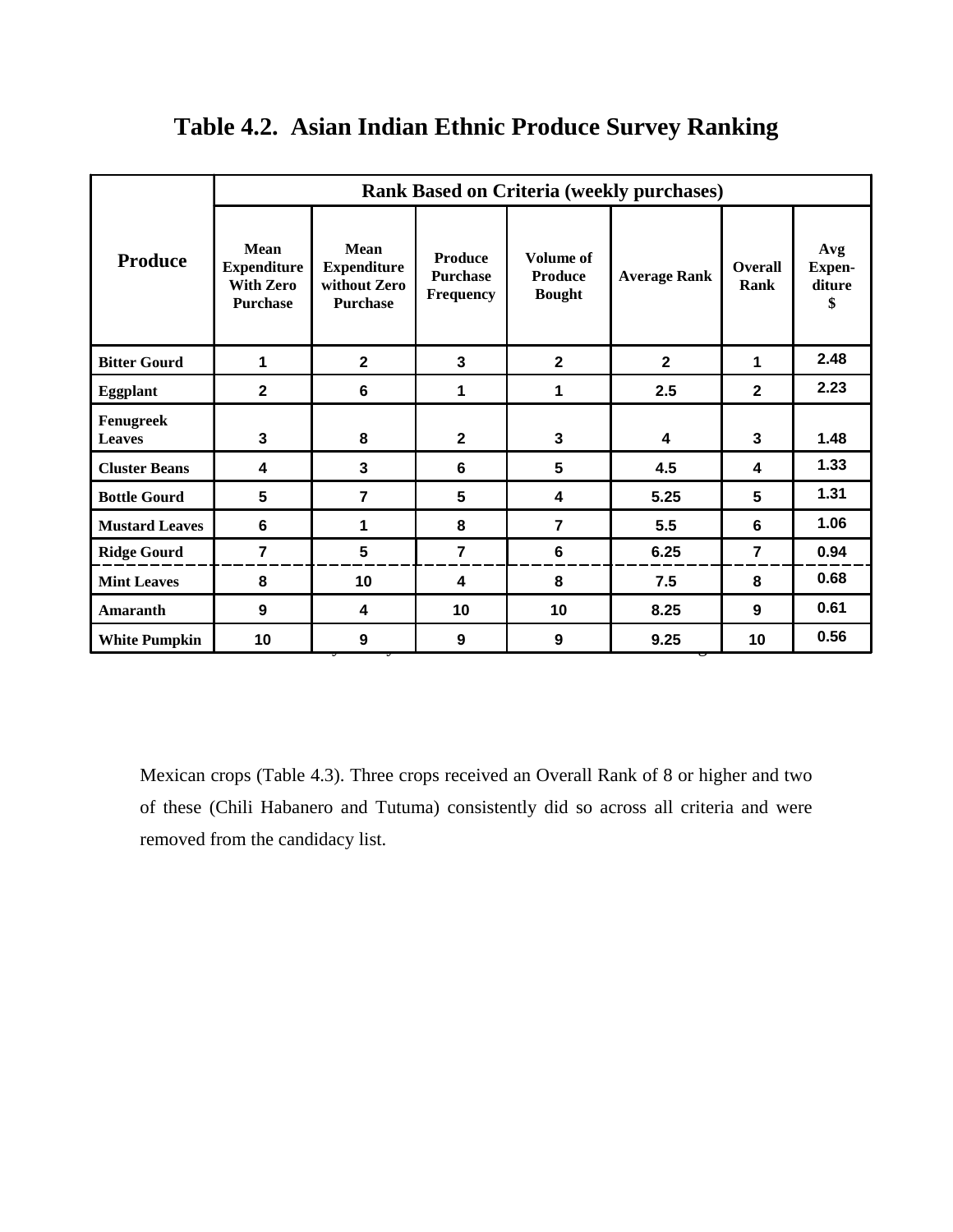|                          | <b>Rank Based on Criteria (weekly purchases)</b>                         |                                                               |                                                       |                                                     |                         |                        |                                      |  |
|--------------------------|--------------------------------------------------------------------------|---------------------------------------------------------------|-------------------------------------------------------|-----------------------------------------------------|-------------------------|------------------------|--------------------------------------|--|
| Produce                  | <b>Mean</b><br><b>Expenditure</b><br><b>With Zero</b><br><b>Purchase</b> | Mean<br><b>Expenditure</b><br>without Zero<br><b>Purchase</b> | <b>Produce</b><br><b>Purchase</b><br><b>Frequency</b> | <b>Volume of</b><br><b>Produce</b><br><b>Bought</b> | <b>Average Rank</b>     | <b>Overall</b><br>Rank | Avg<br><b>Expen-</b><br>diture<br>\$ |  |
| Chili Jalapeno           | 1                                                                        | 3                                                             | $\mathbf{2}$                                          | 1                                                   | 1.75                    | 1                      | 2.76                                 |  |
| <b>Tamatillo</b>         | $\overline{2}$                                                           | 4                                                             | 3                                                     | $\overline{2}$                                      | 2.75                    | $\overline{2}$         | 1.73                                 |  |
| Calabaza                 | 3                                                                        | $\mathbf{2}$                                                  | 4                                                     | 4                                                   | 3.25                    | 3                      | 1.49                                 |  |
| <b>Chili Poblano</b>     | 5                                                                        | 1                                                             | 6                                                     | 6                                                   | 4.5                     | 4                      | 1.28                                 |  |
| Calabacita               | 4                                                                        | 5                                                             | 5                                                     | 5                                                   | 4.75                    | 5                      | 1.28                                 |  |
| <b>Cilantro</b>          | 6                                                                        | 10                                                            | 1                                                     | 3                                                   | 5                       | 6                      | 1.24                                 |  |
| <b>Chili Serrano</b>     | $\overline{\mathbf{r}}$                                                  | $\overline{7}$                                                | $\overline{7}$                                        | $\overline{7}$                                      | $\overline{\mathbf{r}}$ | $\overline{7}$         | 0.92                                 |  |
| Anaheim<br><b>Pepper</b> | 8                                                                        | 6                                                             | 8                                                     | 8                                                   | 7.5                     | 8                      | 0.83                                 |  |
| Chili Habanaro           | $\boldsymbol{9}$                                                         | 9                                                             | 9                                                     | 9                                                   | 9                       | 9                      | 0.24                                 |  |
| Tutuma                   | 10                                                                       | 8                                                             | 10                                                    | 10                                                  | 9.5                     | 10                     | 0.10                                 |  |

## **Table 4.3. Mexican Ethnic Produce Survey Ranking**

The results for surveyed Puerto Rican consumers reveal the ranking of 10 select Puerto Rican crops (Table 4.4). Three crops received an Overall Rank of 8 or higher, but none of these consistently ranked 8 or higher in all categories. As a result, none of these three crops were systematically eliminated from the candidacy list.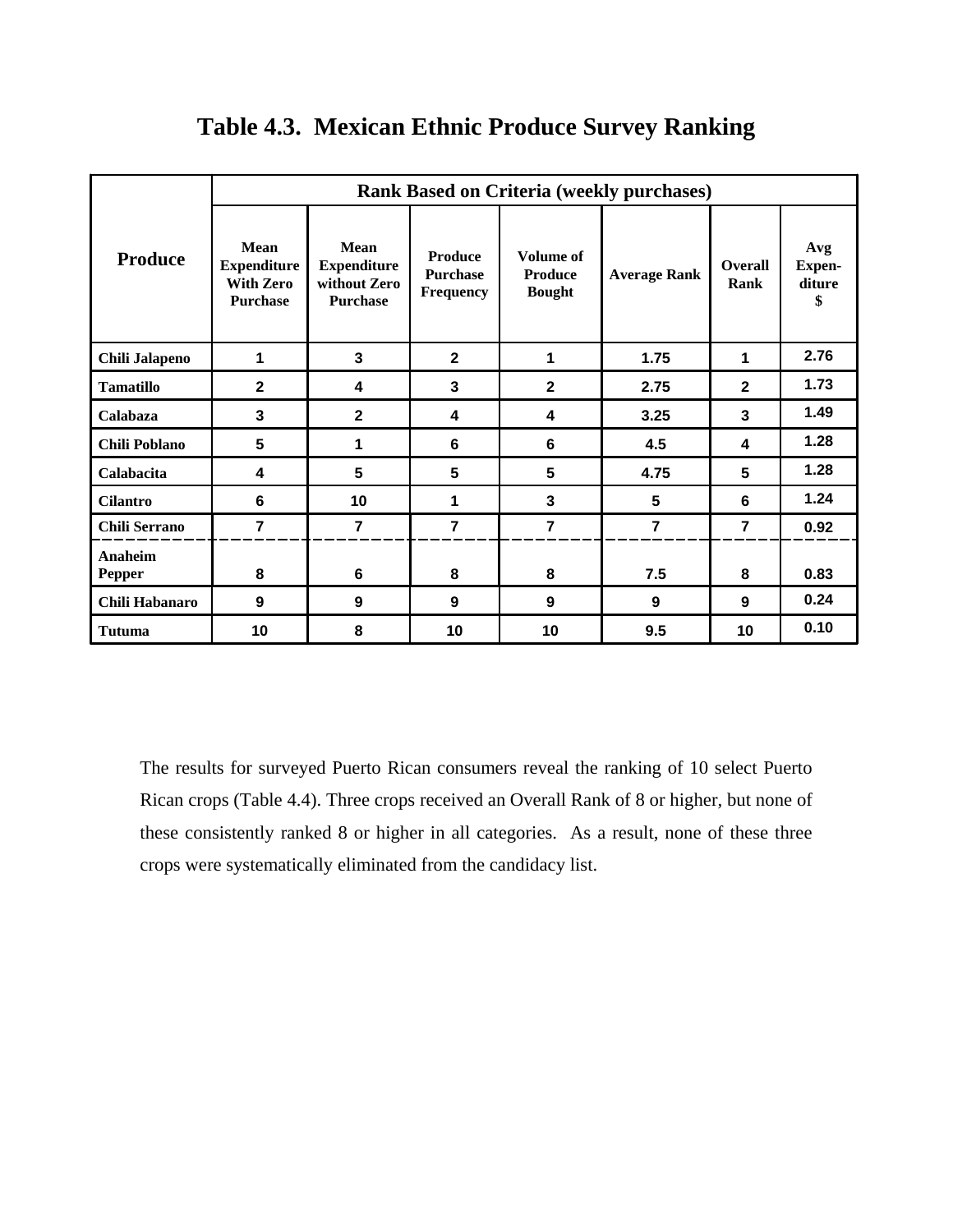|                        | <b>Rank Based on Criteria (weekly purchases)</b>                         |                                                               |                                                       |                                                     |                     |                        |                                      |  |
|------------------------|--------------------------------------------------------------------------|---------------------------------------------------------------|-------------------------------------------------------|-----------------------------------------------------|---------------------|------------------------|--------------------------------------|--|
| <b>Produce</b>         | <b>Mean</b><br><b>Expenditure</b><br><b>With Zero</b><br><b>Purchase</b> | Mean<br><b>Expenditure</b><br>without Zero<br><b>Purchase</b> | <b>Produce</b><br><b>Purchase</b><br><b>Frequency</b> | <b>Volume of</b><br><b>Produce</b><br><b>Bought</b> | <b>Average Rank</b> | <b>Overall</b><br>Rank | Avg<br><b>Expen-</b><br>diture<br>\$ |  |
| <b>Batata</b>          | 1                                                                        | 4                                                             | $\overline{2}$                                        | 1                                                   | $\boldsymbol{2}$    | 1                      | 1.74                                 |  |
| Aji Dulce              | 3                                                                        | $\overline{2}$                                                | 4                                                     | 3                                                   | $\mathbf{3}$        | $\mathbf{2}$           | 1.58                                 |  |
| <b>Cilantro</b>        | $\mathbf{2}$                                                             | 8                                                             | 1                                                     | $\mathbf{2}$                                        | 3.25                | 3                      | 1.68                                 |  |
| Calabaza               | 4                                                                        | 9                                                             | 3                                                     | $\overline{\mathbf{4}}$                             | 5                   | 4                      | 0.96                                 |  |
| <b>Fava Beans</b>      | 6                                                                        | $6\phantom{1}$                                                | 6                                                     | 6                                                   | 6                   | 5                      | 0.63                                 |  |
| <b>Pepinillo</b>       | 5                                                                        | 10                                                            | 5                                                     | 5                                                   | 6.25                | 6                      | 0.70                                 |  |
| <b>Chile</b><br>Caribe | $\overline{7}$                                                           | 3                                                             | 8                                                     | $\boldsymbol{9}$                                    | 6.75                | $\overline{7}$         | 0.56                                 |  |
| <b>Berenjena</b>       | 8                                                                        | 7                                                             | $\overline{7}$                                        | $\overline{7}$                                      | 7.25                | 8                      | 0.51                                 |  |
| Calabacita             | 9                                                                        | 5                                                             | 9                                                     | 8                                                   | 7.75                | 9                      | 0.43                                 |  |
| Verdolaga              | 10                                                                       | 1                                                             | 10                                                    | 10                                                  | 7.75                | 10                     | 0.10                                 |  |

## **Table 4.4. Puerto Rican Ethnic Produce Survey Ranking**

*Re-evaluate Survey Rank; Consider Production Potential.* Once the crops that qualified for systematic elimination from production research were removed, the remaining crops were re-evaluated with consideration for production interests to either justify including them as production candidates or remove them accordingly. The analysis considered the incremental research benefits of comparisons of similar crop types and the marketplace and/or profitability potential, among other considerations.

In the case of Chinese crops, the removal of relatively low demand crops resulted in a list of production candidates with significant research potential, as relatively little historic research exists on local production of these crops.

The proposed Asian Indian production crop candidates contained three types of leaves, but the inclusion of more than two types of leaves was not warranted from a production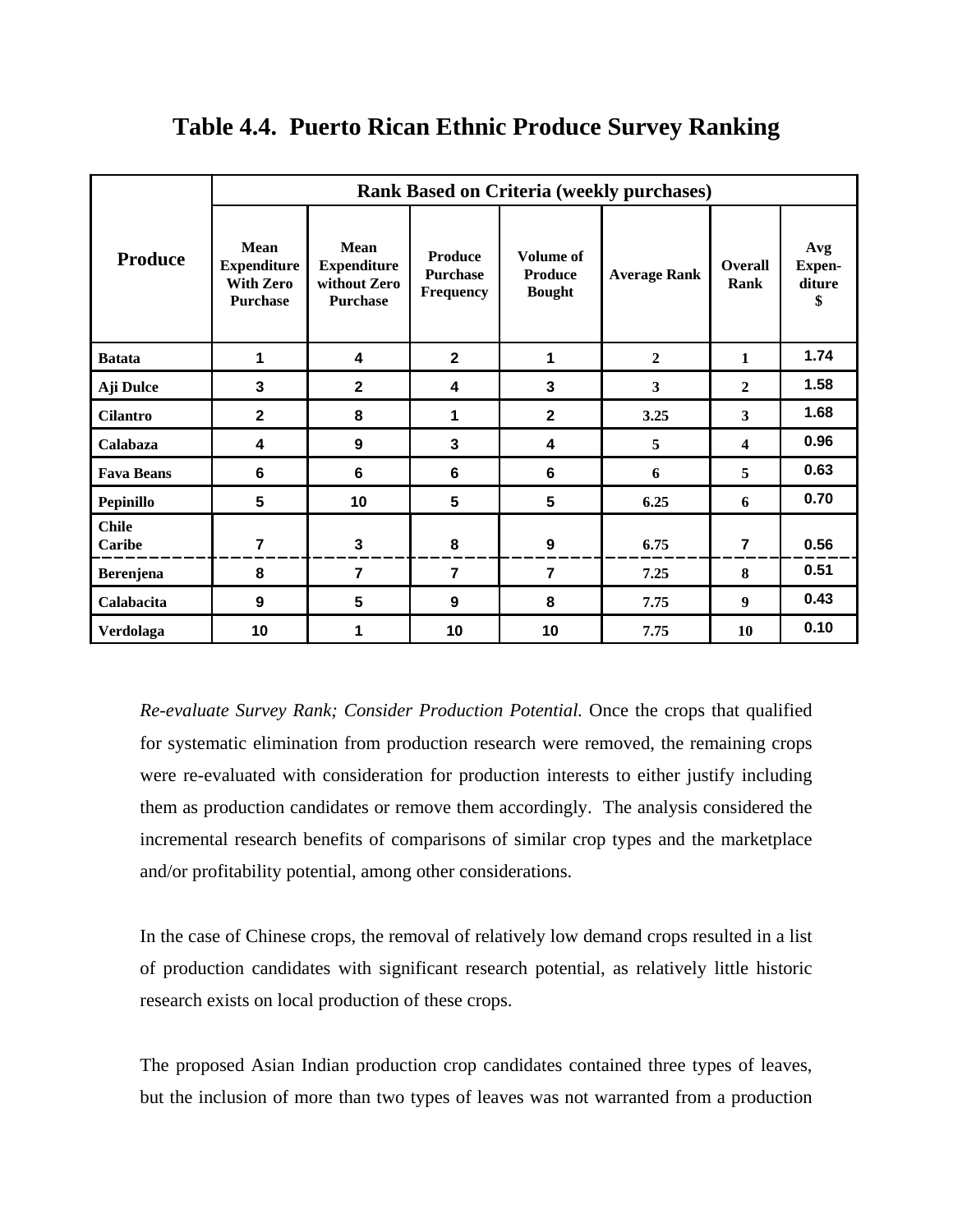perspective (i.e. limited uniqueness of potential research findings associated with these two crops of similar cultural production methods relative to the other candidates in the group). The relative commodity nature of these leaves drove the decision to eliminate one of the leaf varieties. Fenugreek remained as a candidate, given it was ranked in the top three based on Overall Rank as well as three of the four individual rank criteria. A pre-existing local production interest in mint, given its additional non-food/religious demand and non-spice uses (i.e. additional marketing potential), fueled the decision to retain it as a production candidate. Consequently, mustard leaves were eliminated from production candidacy.

The Mexican production candidate list contained multiple types of peppers. Despite the limited incremental research benefits associated with an abundance of crops of similar species, there were no existing supply-side concerns which distinguished one pepper from another in terms of production preferences. Therefore, no crops were removed from the production list solely on the basis of limited (individual) production potential. Rather, the subsequent review of a combined list of peppers from both Hispanic groups of study (i.e. Mexican *and* Puerto Rican), resulted in a consolidated list with fewer pepper candidates (i.e. without duplicates or redundant 'hot' or 'sweet' types).

The Puerto Rican production candidates required further refinement, as no crops were systematically eliminated on the basis of relatively low demand. Each of the ten surveyed crops was closely scrutinized on the basis of supply and profit potential. Fava beans were considered to have relatively limited supply (profit) potential, given the relatively short season for local production and the history of limited successes by local growers who have experimented with small-scale production of this crop. As a result, fava beans were eliminated from production candidacy. The remaining crops were reviewed for duplication across the Hispanic ethnic groups (i.e. along with the Mexican list) to arrive at a proposed production candidate list of 7 crops for each group.

*Consolidate/Maximize Across Ethnicities.* Additional deletions were made to the remaining crop lists for each ethnicity to eliminate duplication across ethnic groups and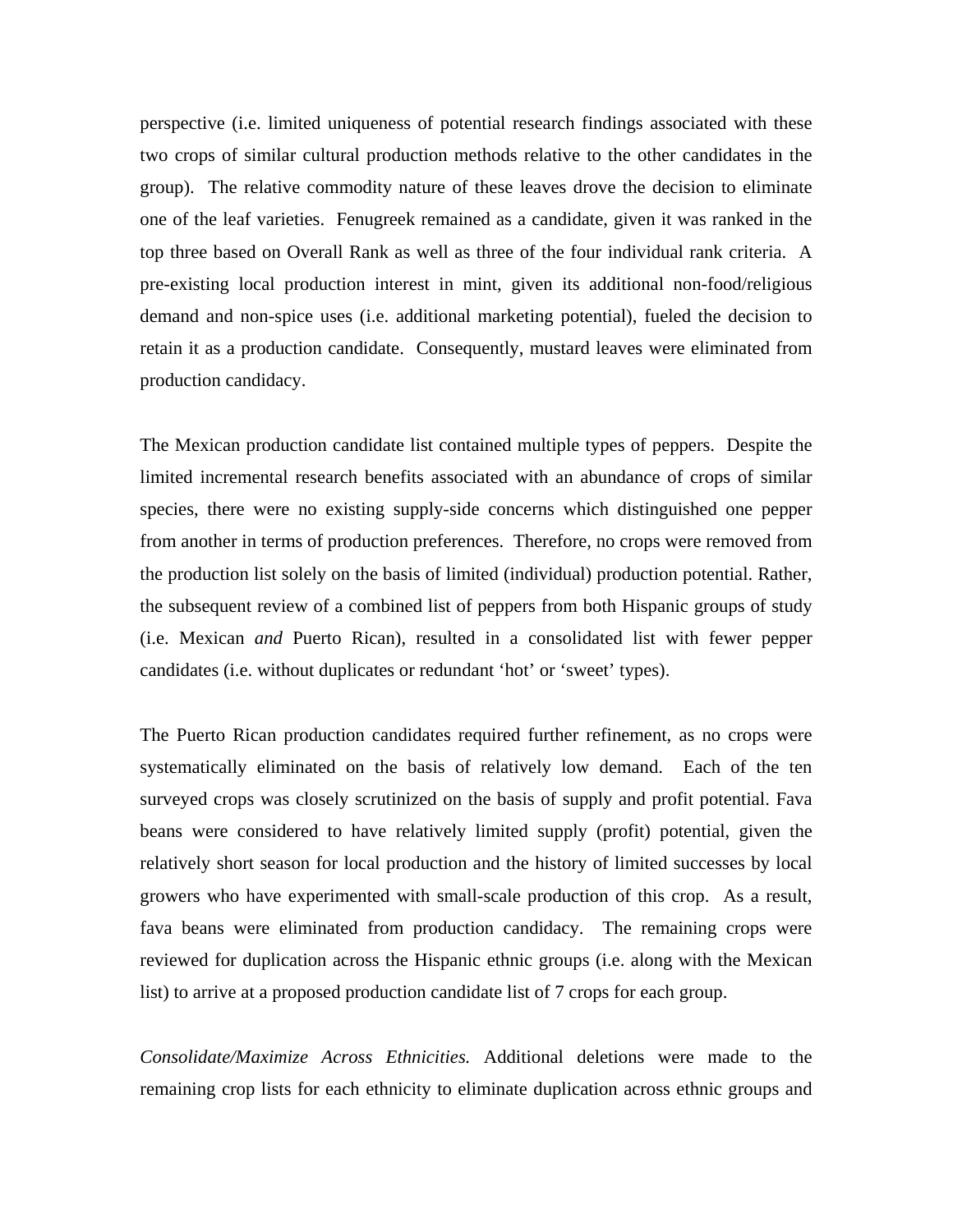maximize production research efforts. This consolidation of candidates from the four ethnic lists resulted in a combined list of 28 unique crop candidates and was conducted in a manner that balanced 7 crops per ethnic group (by design, such that survey rank was not a factor in the manner, or order, in which duplicates were removed from a particular ethnic group, as both groups stand to benefit from subsequent production research). Specifically, the following additional eliminations of crops were made;

- Ridged gourd/luffa was removed from the Chinese list (duplicate of Indian list)
- Bitter gourd was removed from the Asian Indian list (duplicate of pepinillo on the Puerto Rican list)
- Cilantro was removed from the Mexican list (duplicate of Puerto Rican list)
- Calabaza and calabacita were removed from the Puerto Rican list (duplicates of Mexican list)

*Re-prioritize Crops for Production.* The result of the production research prioritization process based upon primarily survey demand, combined with production considerations, yielded the targeted list of 28 (of 42) crops recommended for production trials (Table 4.5).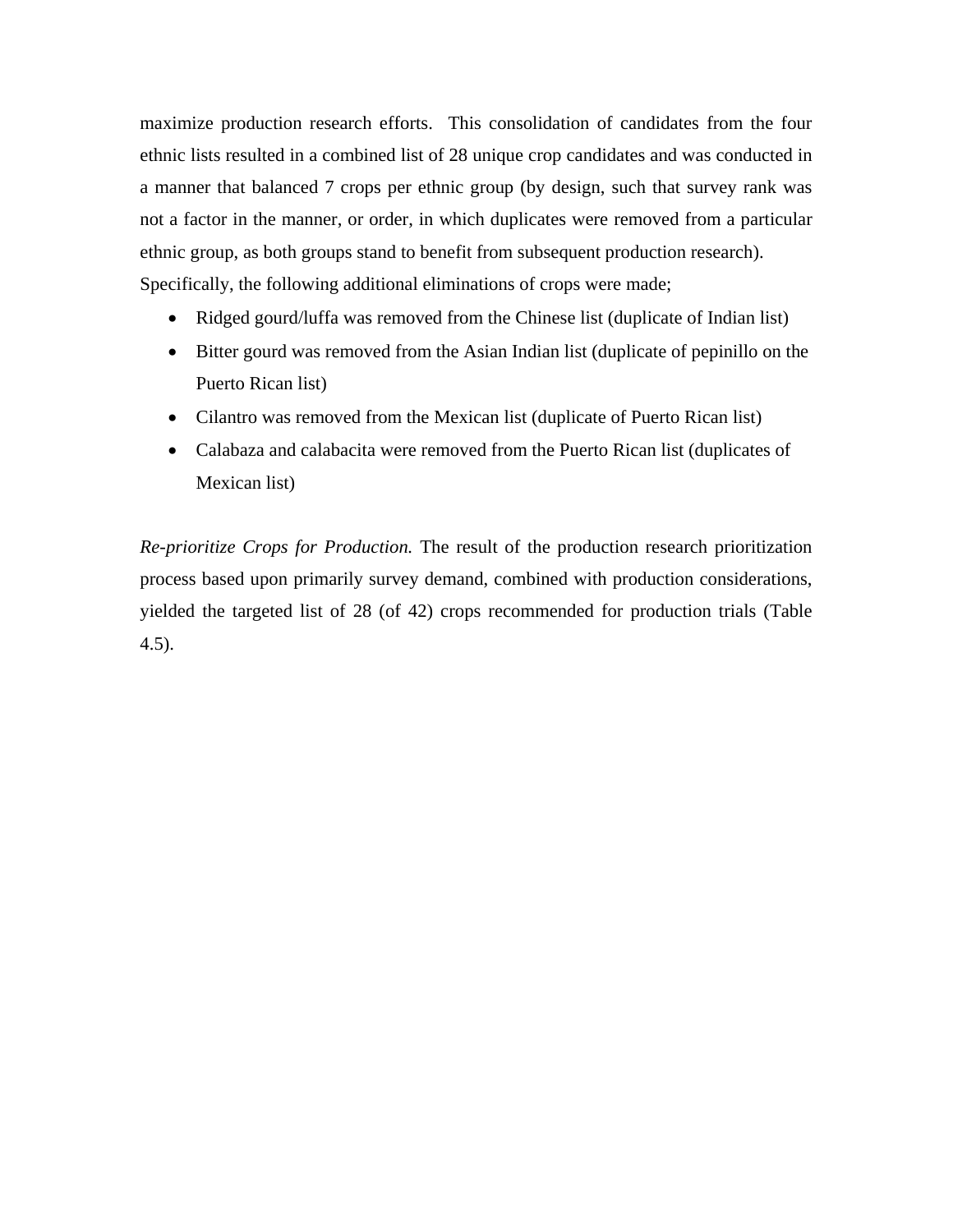# **Table 4.5. Prioritization Process; Proposed Production Crops**

| <b>Crop Candidates</b>     | <b>Re-visit Candidacy</b>   | <b>Re-Evaluate Rank</b>    | <b>Consolidate/Maximize</b>       | <b>Re-Prioritize</b>     |
|----------------------------|-----------------------------|----------------------------|-----------------------------------|--------------------------|
| <b>Survey Demand;</b>      | Eliminate if Rank > 8;      | <b>Consider Production</b> | <b>Across Ethnic Groups;</b>      | <b>Select 28 Crops</b>   |
| <b>Overall Rank</b>        | for All (5) Survey Criteria | <b>Potential</b>           | <b>Remove Duplicates</b>          |                          |
| <b>Chinese</b>             |                             |                            |                                   |                          |
| 1 Baby Pak Choy            |                             |                            |                                   | Baby Pak Choy            |
| 2 Pak Choy                 |                             |                            |                                   | Pak Choy                 |
| 3 Oriental Eggplant        |                             |                            |                                   | Oriental Eggplant        |
| 4 Oriental Spinach         |                             |                            |                                   | <b>Oriental Spinach</b>  |
| 5 Snow Peas                |                             |                            |                                   | <b>Snow Peas</b>         |
| 6 Napa Cabbage             |                             |                            |                                   | Napa Cabbage             |
| 7 Ridged Gourd/Luffa       |                             |                            | Remove (Indian duplicate)         |                          |
| 8 Edamame                  |                             |                            |                                   | Edamame                  |
| 9 Oriental Mustard         | Remove                      |                            |                                   |                          |
| 10 Basil                   | Remove                      |                            |                                   |                          |
| 11 Malabar Spinach         | Remove                      |                            |                                   |                          |
| 12 Perilla                 | Remove                      |                            |                                   |                          |
| <b>Asian Indian</b>        |                             |                            |                                   |                          |
| 1 Bitter Gourd             |                             |                            | Remove (Puerto Rican duplicate)   |                          |
| 2 Eggplant                 |                             |                            |                                   | Eggplant                 |
| 3 Fenugreek Leaves         |                             |                            |                                   | <b>Fenugreek Leaves</b>  |
| 4 Cluster Beans            |                             |                            |                                   | <b>Cluster Beans</b>     |
| 5 Bottle Gourd             |                             |                            |                                   | <b>Bottle Gourd</b>      |
| 6 Mustard Leaves           |                             | Remove                     |                                   |                          |
| 7 Ridged Gourd             |                             |                            |                                   | <b>Ridged Gourd</b>      |
| 8 Mint Leaves              |                             |                            |                                   | <b>Mint Leaves</b>       |
| 9 Amaranth                 |                             |                            |                                   | Amaranth                 |
| 10 White Pumpkin           | Remove                      |                            |                                   |                          |
| <b>Mexican</b>             |                             |                            |                                   |                          |
| 1 Chili Jalapeno           |                             |                            |                                   | Chili Jalapeno           |
| 2 Tomatillo                |                             |                            |                                   | Tomatillo                |
| 3 Calabaza                 |                             |                            |                                   | Calabaza                 |
| 4 Chili Poblano            |                             |                            |                                   | Chili Poblano            |
| 5 Calabacita               |                             |                            |                                   | Calabacita               |
| 6 Cilantro                 |                             |                            | Remove (Puerto Rican duplicate)   |                          |
| 7 Chili Serrano            |                             |                            |                                   | Chili Serrano            |
| 8 Anaheim Pepper           |                             |                            |                                   | Anaheim Pepper           |
| 9 Chili Habanero           | Remove                      |                            |                                   |                          |
| 10 Tutuma                  | Remove                      |                            |                                   |                          |
| <b>Puerto Rican</b>        |                             |                            |                                   |                          |
| 1 Batata                   |                             |                            |                                   | <b>Batata</b>            |
| 2 Aji Dulce                |                             |                            |                                   | Aji Dulce                |
| 3 Cilantro                 |                             |                            |                                   | Cilantro                 |
| 4 Calabaza                 |                             |                            | <b>Remove (Mexican Duplicate)</b> |                          |
| 5 Fava Beans               |                             | Remove                     |                                   |                          |
| 6 Pepinillo (bitter gourd) |                             |                            |                                   | Pepinillo (bitter gourd) |
| 7 Chili Caribe             |                             |                            |                                   | Chili Caribe             |
| 8 Berenjena (eggplant)     |                             |                            |                                   | Berenjena (eggplant)     |
| 9 Calabacita               |                             |                            | Remove (Mexican Duplicate)        |                          |
| 10 Verdolaga               |                             |                            |                                   | Verdolaga                |
| 42 Crops                   | -7                          | $-2$                       | $-5$                              | 28 Crops                 |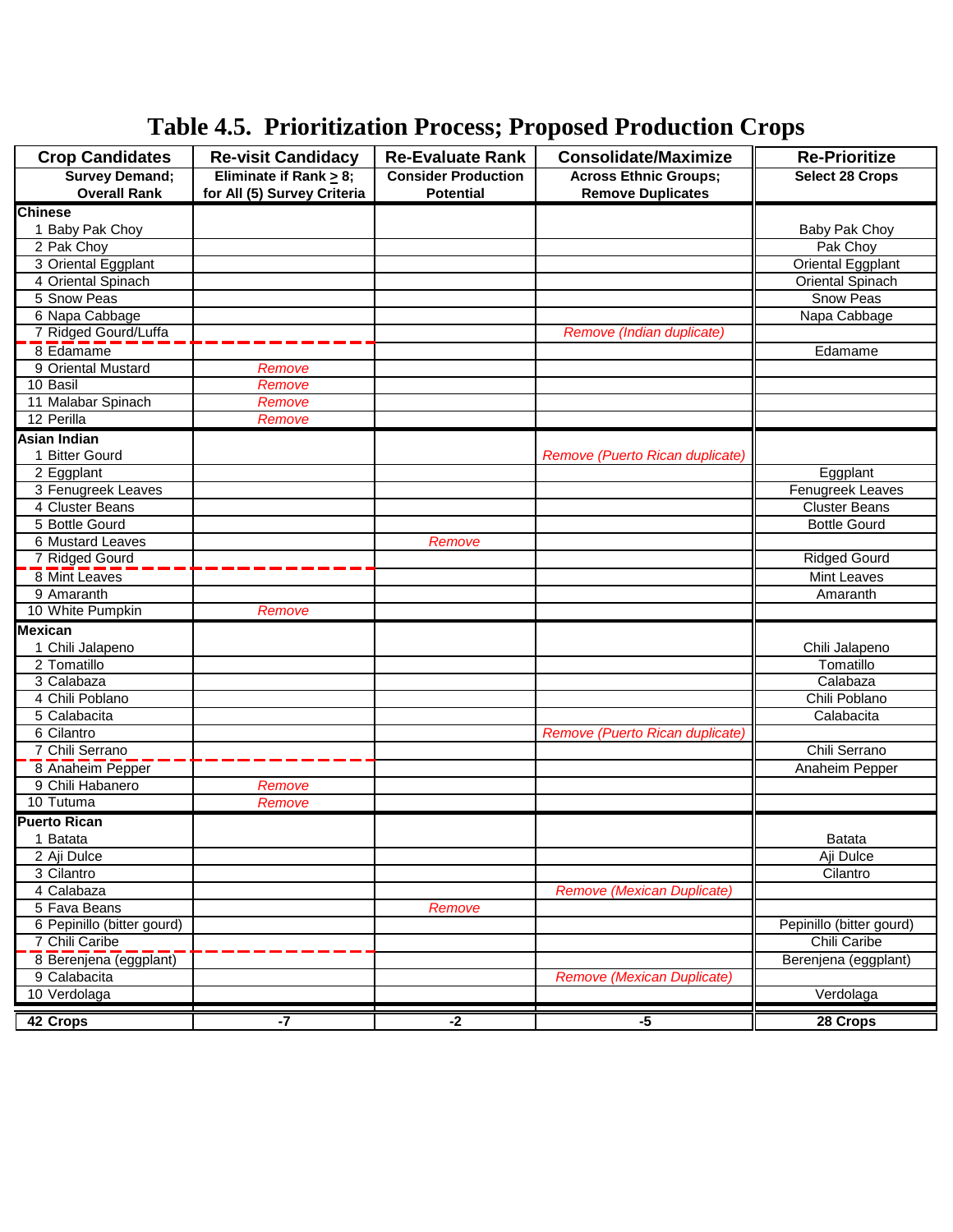This re-prioritized list contained four species that had significant cross-ethnicity demand that were deemed high production research priorities as a result. Specifically, the four species, ethnic groups consuming them, and corresponding crops in this list were as follows:

#### Cucurbits (Cucurbita)

Cucurbits were in demand by all four ethnic groups of study. A total of five unique cucurbits were included in the consumer survey. These were categorized into two cultural production types, trellised vs.non-trellised, for production plot planning purposes. The two trellised cucurbits included luffa (ridged gourd, in demand by both Asian groups) and bitter melon (bitter gourd/pepinillo in demand by Asian Indians and Puerto Ricans, respectively). There were three nontrellised: bottle gourd (in demand by Asian Indians), calabaza squash (Hispanic winter squash), and zucchini (calabacita; Hispanic summer squash).

#### Eggplant (Solanum)

Eggplants were in demand by three groups (Chinese/Asian Indian/Puerto Rican). Three types of eggplant were included in the candidate list (Oriental eggplant var. Orient Express, Asian Indian eggplant var. Raavayya variety and Berenjena/Dominican eggplant).

#### Chili/Peppers (Capsicum)

Peppers were in demand by two groups (Mexican/Puerto Rican). A total of six types of pepper were included in the candidate list (chili jalapeno, chili poblano, chili Serrano, chili caribe, aji dulce, and Anaheim pepper).

#### Coriander (Coriandrum)

Coriander/cilantro, in demand by two groups (Mexican/Puerto Rican), was included in the candidate list.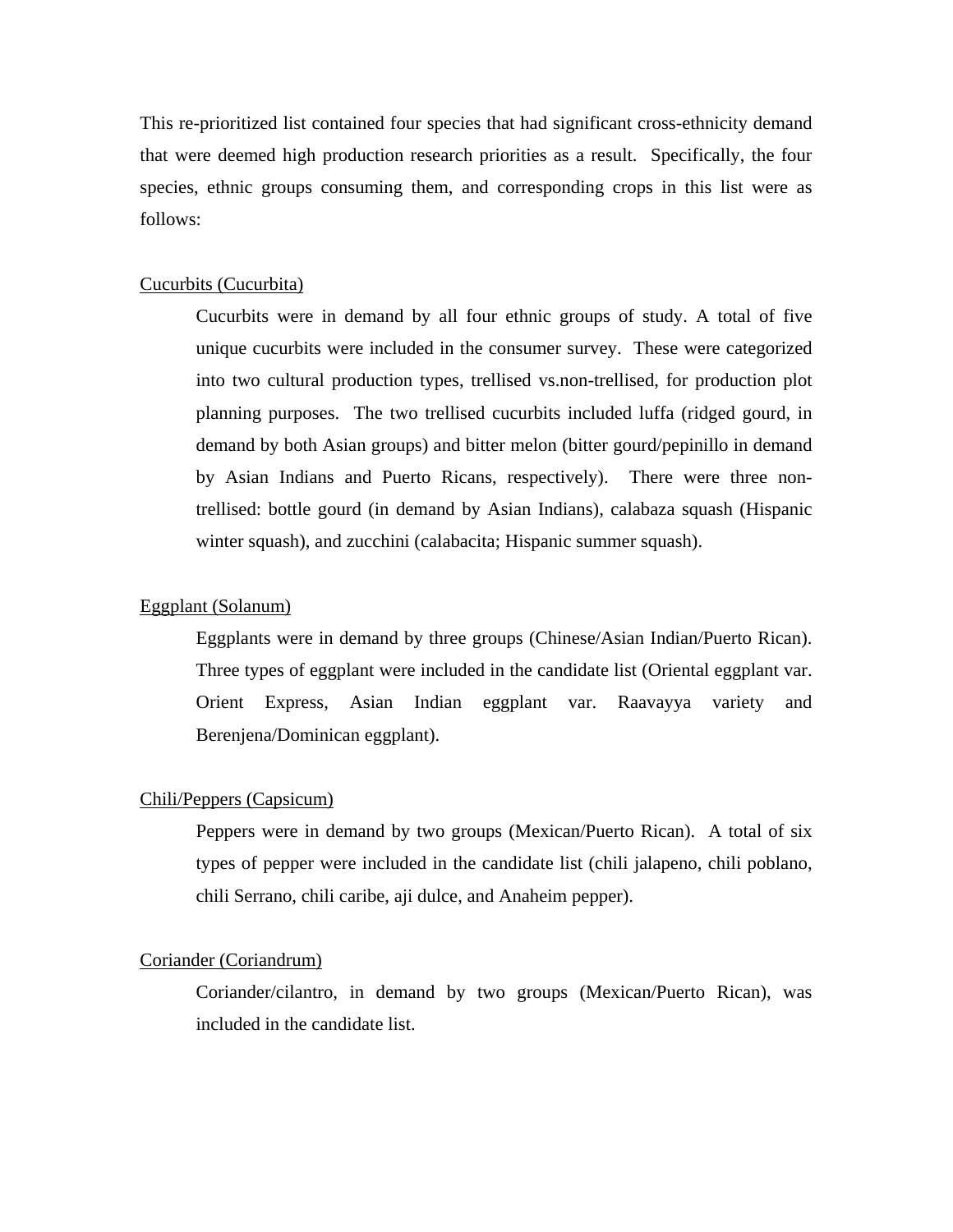#### *4.4. Develop Production Plot Plans; 12 Research and 16 Demo Crops*

*Identify Top Priority Crops for Replicated Trials.* Logistical concerns (space, labor and budget constraints) drove decisions to limit the number of replicated crops to twelve and include crops of similar species suited for production on black plastic mulch with drip irrigation systems. Species with cross-ethnic demand were given higher priority for replication to maximize the return on research efforts. Fifteen crops on the list had crossethnic demand.

Coriander/cilantro was the only crop with cross-ethnic demand that did not have two or more types to compare, and along with the Chinese greens, is already grown extensively by New Jersey and Florida growers. Ultimately, because cilantro and the Chinese greens are usually grown in bare-ground, wide beds with overhead irrigation, these crops were placed in demonstration plots rather than being replicated. Four cucurbits, three eggplants, and two Capsicum peppers with cross-ethnic demand would be replicated.

*Cucurbits.* Lack of seed availability drove the final decisions of which (four) cucurbits to include in the replicated plots. Appropriate seeds for calabaza and calabacita were not found in time for the production trial season. Calabacita was shifted from a replicated to a demonstration plot plan since a true seed for this variety was not obtained and another zucchini variety was substituted. There was no available seed substitute for calabaza so it was replaced by a second luffa (smooth luffa; in addition to the ridged gourd/luffa) to allow for luffa comparisons. The remaining cucurbits, bitter gourd and bottle gourd, were included the replicated trials.

*Eggplants.* Appropriate seeds for berenjena (Dominican eggplant) were also not secured in time for trials. Another Asian Indian eggplant variety (Bharta) was substituted and entered into replicated trials, along with the Oriental eggplant and Raavayya variety.

*Peppers.* The number of *Capsicum* peppers to be replicated was reduced from six varieties to two due to the lateness of obtaining seed. Qnly the pepper types with the highest overall survey demand rank from each of the Mexican and Puerto Rican lists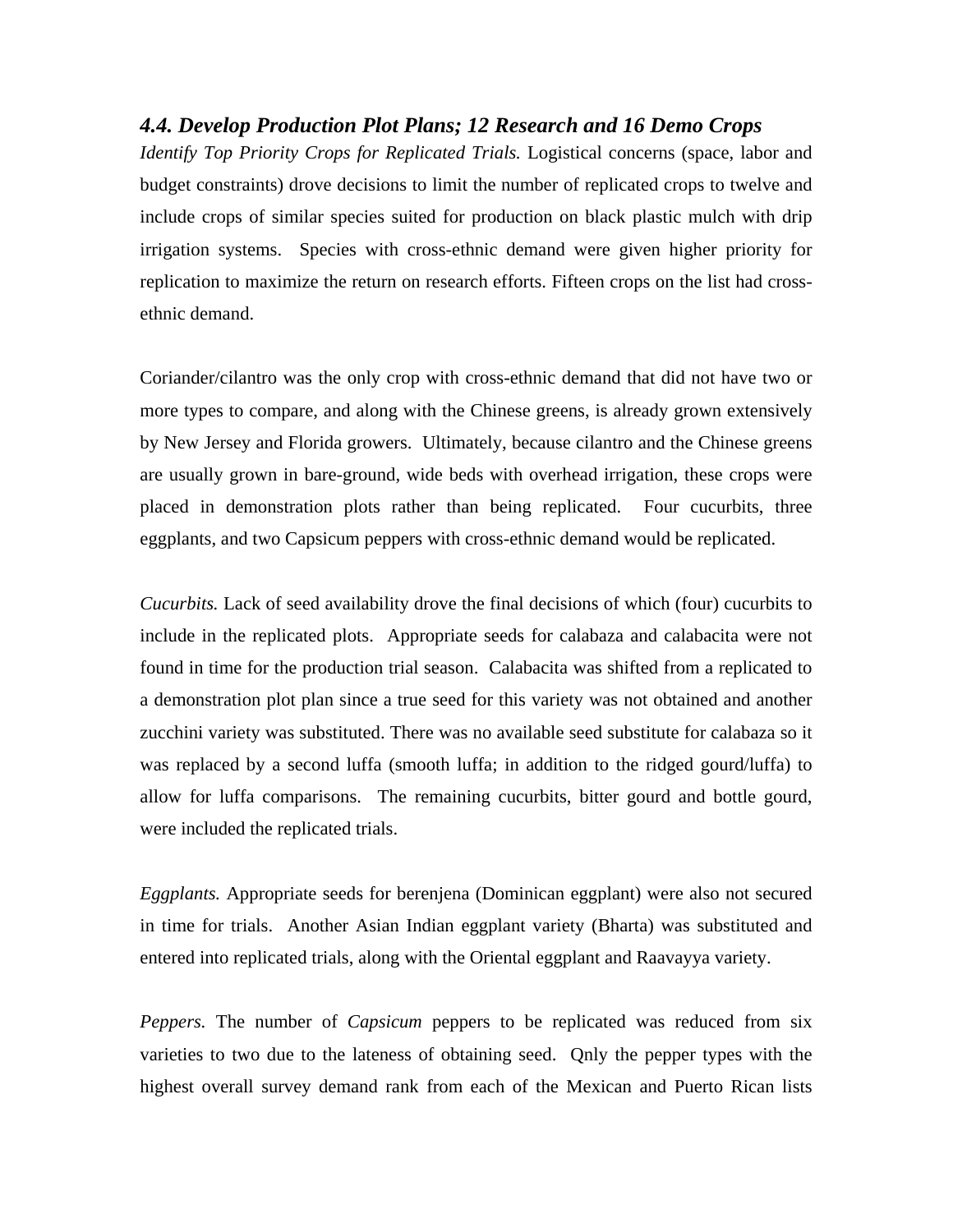were included (chili jalapeno and *aji dulce*, respectively) representing one hot and one sweet variety.

*Additional High-Demand Crops*. Despite not using the most appropriate production system for them, the crops with the highest overall survey demand/rank from each of the Chinese, Mexican, and Puerto Rican groups were added to the replicated plots (the highest ranked crop from the Asian Indian list was already included) to ensure that the crops with the highest demand from each list were included, once the cross-ethnic list had been exhausted. These three additional crops completed the list of twelve crops to be included in replicated trials.

*Develop research and demonstration crop plot plans.* A recommended plot plan, inclusive of twelve replicated crops and sixteen demonstration crops (ten specified crops, with additional space for six 'cooperator's choice' crops), was developed to permit the statistical inclusion of data across locations for comparative analyses. It also allowed field participants at each site to research crops and/or varieties that might be particularly relevant in their local area.

A process of elimination was used to arrive at ten crops to be included in demonstration trials at all sites. The same underlying factors that supported the decisions for replicated trial selections also contributed to this process: incremental research benefits, seed availability, and survey demand. Seed/plant availability was the limiting factor for several of the pepper types and cluster beans as appropriate varieties were not found in time for the production trial season. Amaranth and verdolaga were excluded due to low demand relative to the remaining proposed production crops (illustrated in Table 4.2 and Table 4.4, respectively). The remaining ten proposed crops were selected for demonstration plots at every site along with the twelve previously identified replicated crops (Table 4.6).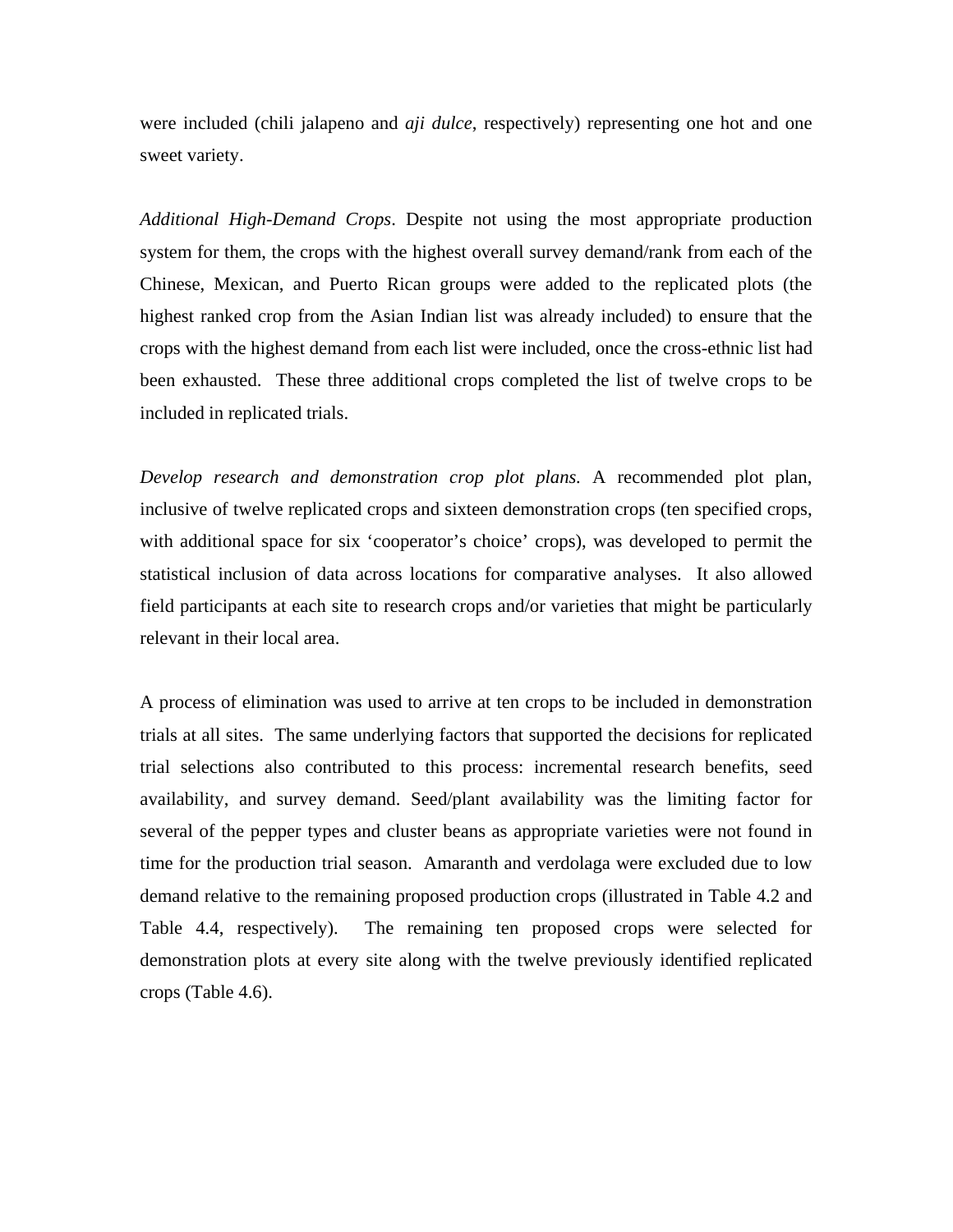| <b>Table 4.6. Selected Crops for Production Plots</b> |
|-------------------------------------------------------|
| (by Ethnic Group; Research vs. Demonstration)         |

| <b>Ethnic</b><br>Group | <b>Plot Type</b> | <b>Ethnic Crop Name</b> | <b>Scientific Name</b>                                  |
|------------------------|------------------|-------------------------|---------------------------------------------------------|
| Chinese                | Research         | <b>Baby Pak Choy</b>    | Brassica rapa L. ssp chinensis                          |
|                        |                  | Oriental Eggplant       | Solanum melongena L.                                    |
|                        |                  | Smooth Luffa            | Luffa aegyptiaca Mill. (or L. cylindrica (L) M. Roemer) |
|                        | Demo             | Edamame                 | Glycine max (L.) Merr.                                  |
|                        |                  | Napa Cabbage            | Brassica rapa L. ssp chinensis                          |
|                        |                  | Oriental Spinach        | Spinacia oleracea L.                                    |
|                        |                  | Pak Choy                | Brassica rapa L. ssp chinensis                          |
|                        |                  | <b>Snow Peas</b>        | Pisum sativum L. var. macrocarpon                       |
| Asian Indian           | Research         | <b>Bottle Gourd</b>     | Lagenaria siceraria (Mol.) Standl.                      |
|                        |                  | Eggplant (Raavayya)     | Solanum melongena L. var. Raavayya                      |
|                        |                  | Eggplant (Bharta)       | Solanum melongena L. var. Bharta                        |
|                        |                  | <b>Ridged Gourd</b>     | Luffa acutangular (L.) Roxb.                            |
|                        | Demo             | <b>Fenugreek Leaves</b> | Trigonella foenum-graecum L.                            |
|                        |                  | Mint Leaves (Spearmint) | Mentha spicata L.                                       |
| Mexican                | Research         | Chili Jalapeno          | Capsicum anuum L.                                       |
|                        |                  | Tomatillo               | Physalis philadelphica Lam. (or P. ixocarpa Brot.)      |
|                        | Demo             | Calabacita              | Cucurbita pepo L.                                       |
|                        |                  | Chili Pablano/Ancho     | Capsicum anuum L.                                       |
| <b>Puerto Rican</b>    | Research         | Aji Dulce               | Capsicum chinense Jacq                                  |
|                        |                  | Batata                  | Ipomoea batatas (L.) Lam.                               |
|                        |                  | Pepinillo/Bitter gourd  | Momordica charantia L.                                  |
|                        | Demo             | Cilantro/Coriander      | Coriandrum sativum L.                                   |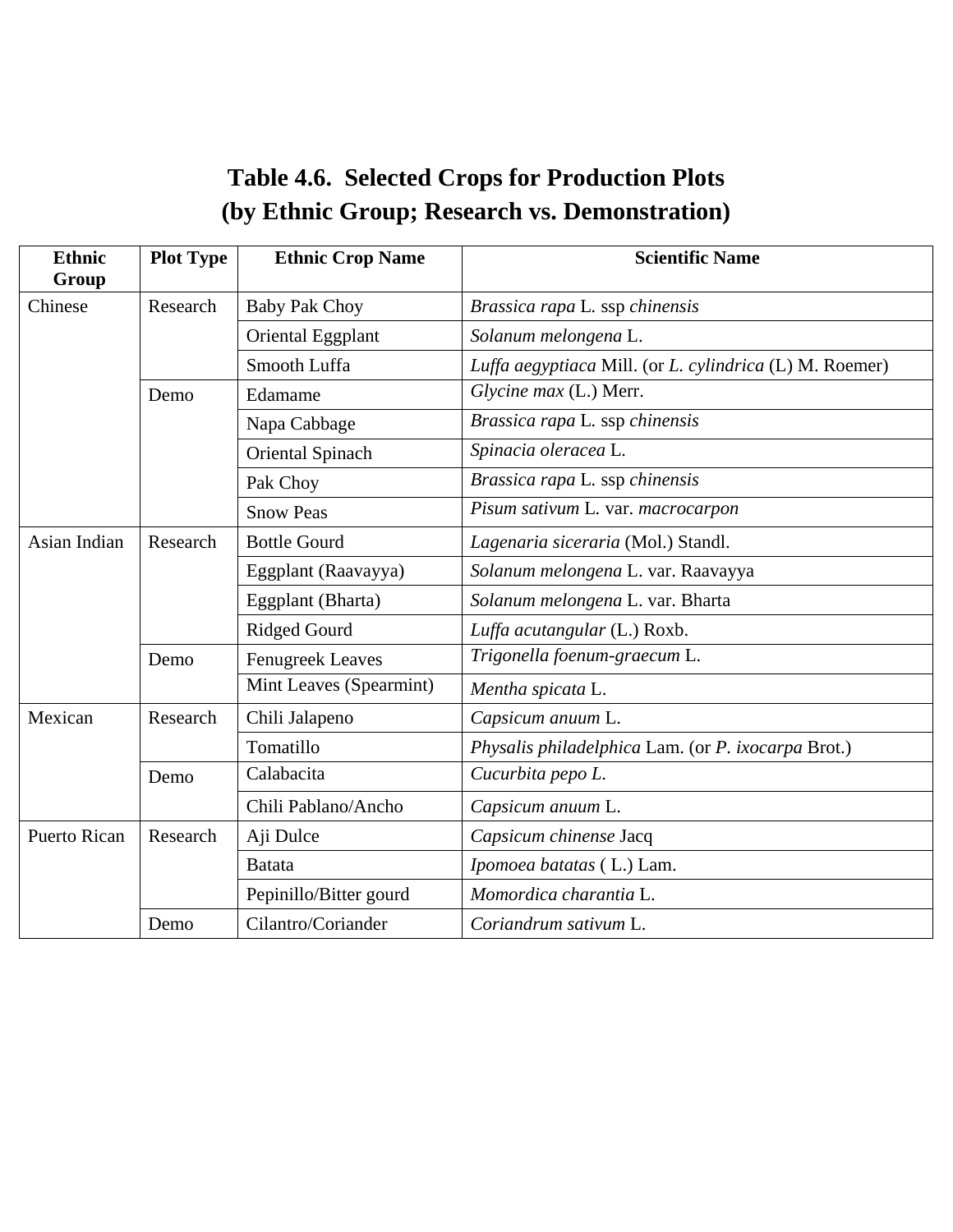## **5. ETHNIC CROP PRODUCTION AND RESEARCH PROGRAM**

After completing the first phase of the ethnic produce project related to consumer survey results, the second phase focused on food crop production research and demonstration. The four primary objectives of this phase were to;

- 1) establish a common set of field demonstration and research plots in each collaborating state;
- 2) demonstrate and evaluate a variety of ethnic crops grown at each site;
- 3) conduct case-studies of specialty-ethnic produce growers; and
- 4) communicate ethnic crop production information to advisors and growers via presentations, tours, websites, fact sheets, articles, and other forms of informational literature.

### *5.1. Production Trials*

*Trial Locations and Evaluation Parameters.* For the 2006/07 trials, demonstration and research crops, selected as previously described, were to be established at six sites located in three states along the East Coast: two in Florida, one in Massachusetts, and three in New Jersey.

Crop quality and yield parameters were developed in order to make recommendations for geographic sequencing of production, by month/season, to sustain a twelve month production supply in the eastern United States.

Summer 2006 demonstration and research trials were established in Massachusetts and New Jersey on research farms. Commercially available cultivars of the selected crops were grown following standard commercial production practices in a randomized plot design including one replication of demonstration crops and 3 to 4 replications of research crops at each site. Crop quality and yield parameters were measured and will be evaluated statistically to determine suitability for commercial production. Special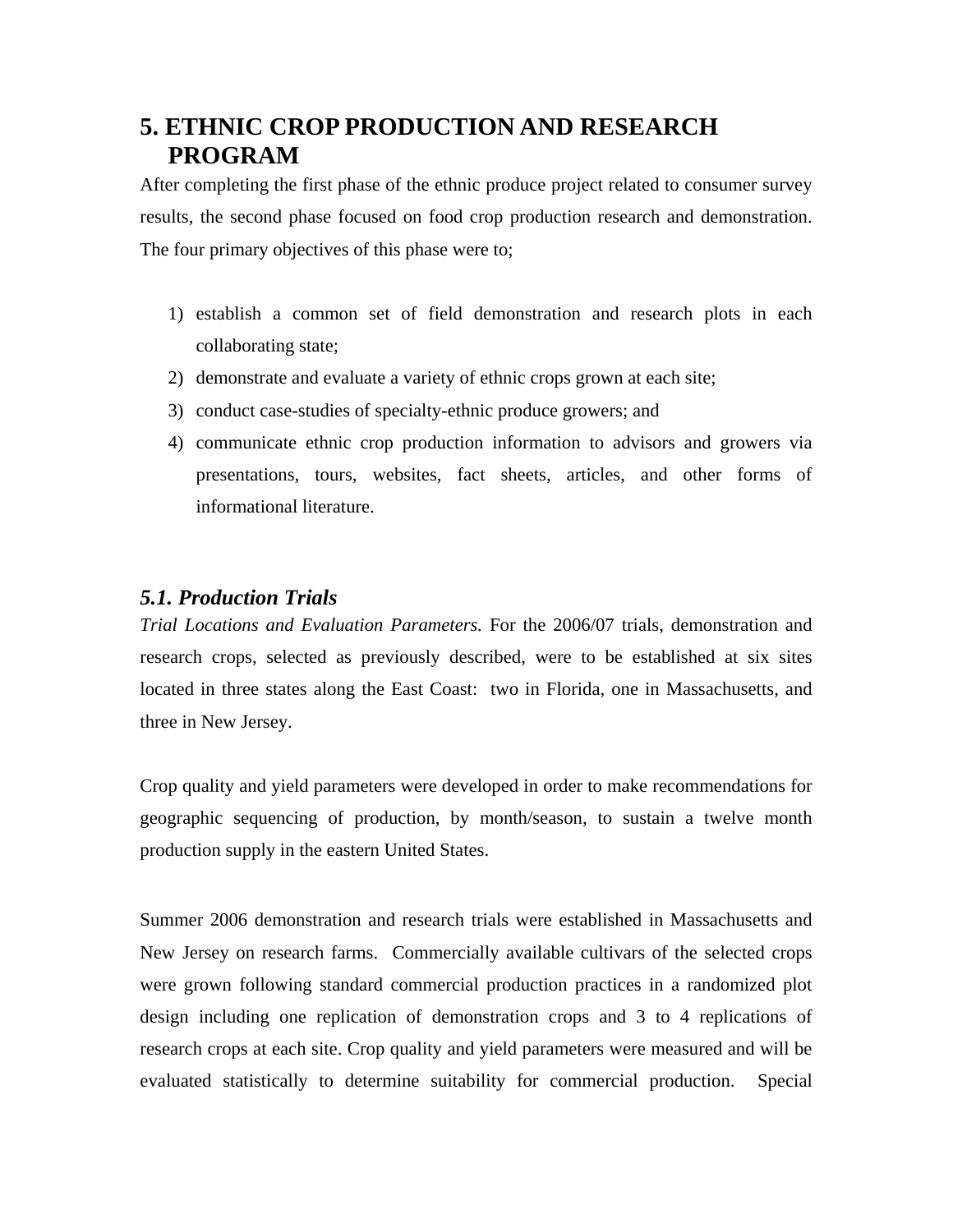attention will be paid to variations in yield and quality of produce as may be affected by season and geographic location. Winter production intended to begin in Florida in early-2007 has been postponed to consider redesigning the research plots to obtain more useful information. Within the limitations of the grant, the trials will be conducted at each location for two seasons.

#### *5.2. Case Studies*

Cooperating growers of specialty and/or ethnic crops will be identified in each collaborator's area. One or two will be selected to participate in a full-farm case study of their business. The case study analysis will compare farm size, number of crops and rotations, primary market(s) and selling methods, gross income, amount of labor used, and the owner's perceptions of ethnic crop markets in order to ascertain barriers to and opportunities for production and marketing of ethnic produce.

#### *5.3. Outreach*

Results of the production trials and case studies will be presented at appropriate professional and trade conferences, included in journal and trade publications, and through media outreach to growers and ethnic consumers. Professional and trade conference affiliations to-date include presentations and corresponding papers in associated proceedings at the American Society of Horticultural Sciences National Conference, the New Crops and New Uses  $6<sup>th</sup>$  Annual Symposium, and numerous extension meetings and trade shows throughout the East Coast (e.g. SC, PA, NJ, DE, NY). PowerPoint presentations and posters have been developed for outreach to local vegetable growers to communicate information from these ethnic crop studies providing them with demand assessments in order to a adopt market-first approach to crop production. These outreach tools provide graphical consumer data, identify specific ethnic crops with significant ethnic consumer demand, and promote alternative/niche marketing.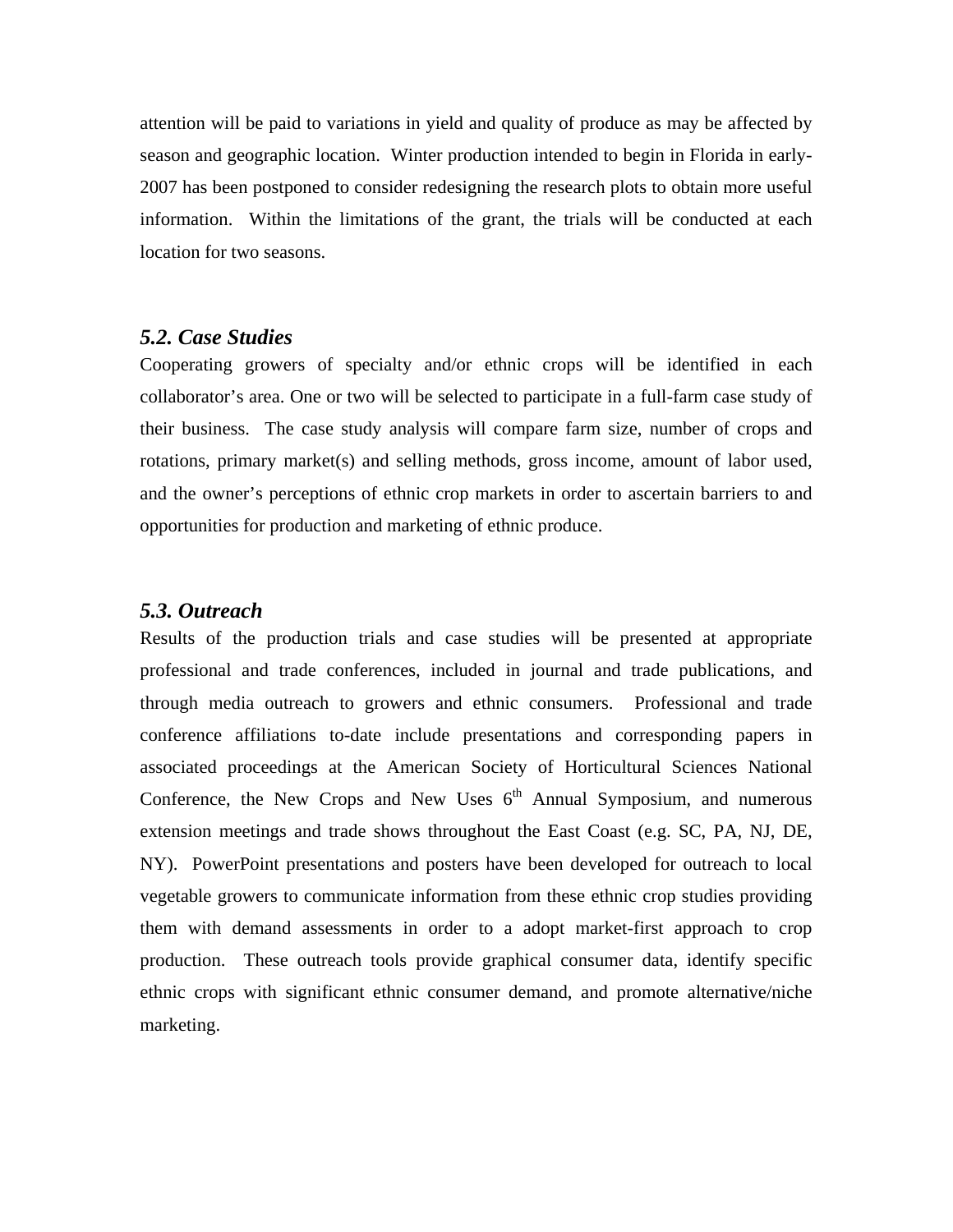## **6. CONCLUSIONS AND RECOMMENDATIONS FOR FURTHER RESEARCH**

The approach outlined in this paper uses a detailed market driven assessment and then custom tailors field production research and supportive applied studies to bolster and drive the market study. Such a model is often discussed but rarely practiced. The approach described provides a model to bridge the gap between consumer, distributors and growers. This strategic approach to new crop introduction provides the needed research support to commercial growers linking the production research to specific consumer demands. Information from the production trials will be combined with case study findings to make final crop recommendations and communicated accordingly to East Coast farmers. Completion of the second phase of the study is targeted for 2009 to accommodate the postponed Florida trials and still allow for two seasons in all three states of study.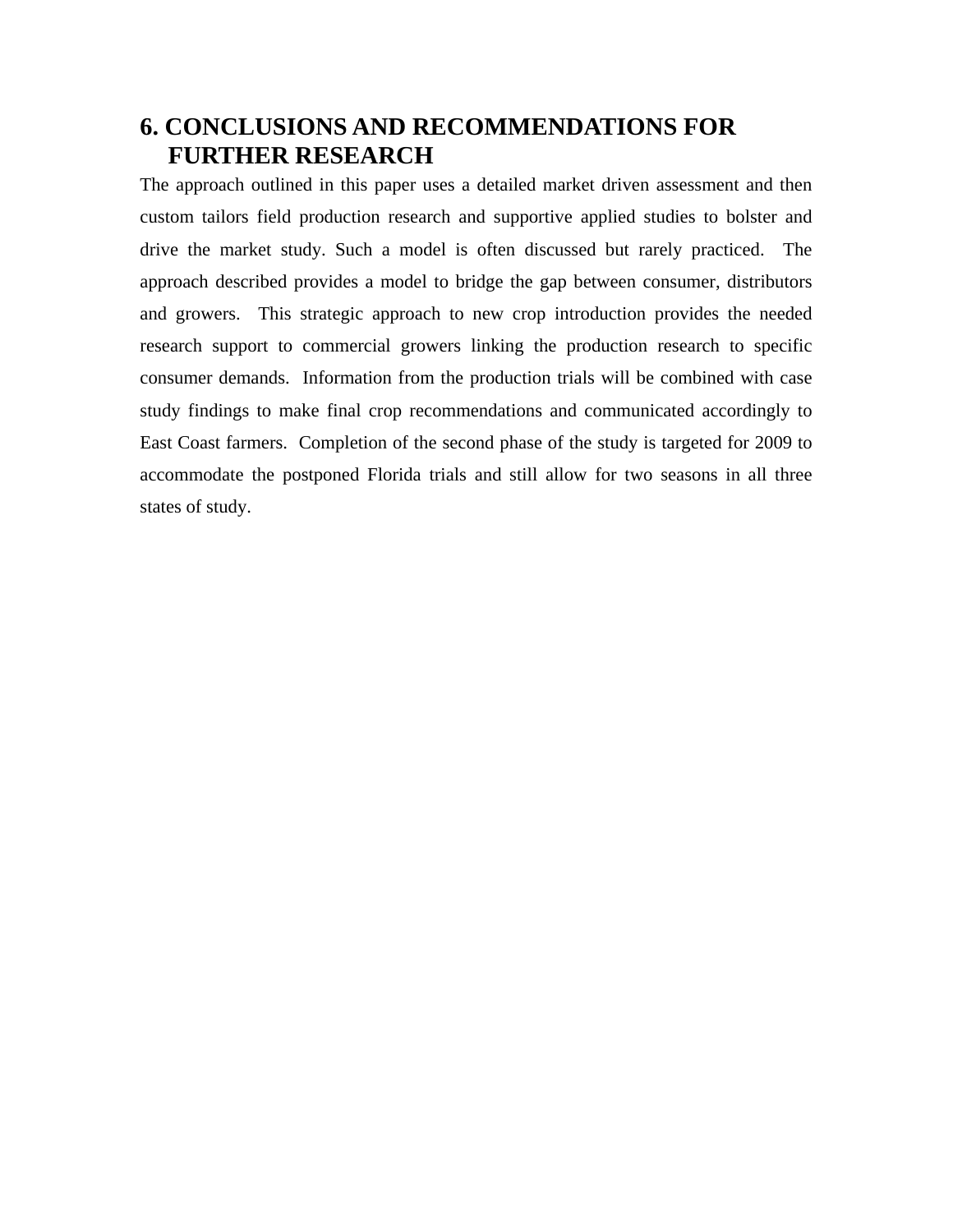## **References**

- Bureau of Labor and Statistics (BLS), 2004. Consumer Expenditures Survey. United States Department of Commerce. Washington, DC. http://bls.gov/ces/home.htm
- Govindasamy, R., A. Nemana, V. Puduri, K. Pappas, B. Schilling, J.E. Simon, R. VanVranken, L. Brown, 2006. Demographics and the Marketing of Asian Ethnic Produce in the Mid-Atlantic Sates, NJ Agricultural Experiment Station, Rutgers University. NJAES P-029031-06. May 2006.
- Govindasamy, R., A. Nemana, V. Puduri, K. Pappas, 2006. Ethnic Produce Marketing in the Mid-Atlantic States: Consumer Shopping Patterns and Willingness-to-Pay Analysis. Choices – The Magazine of Food, Farm, and Resource Issues.  $4<sup>th</sup>$  Quarter 2006. Vol. 21. No. 4. pp. 237-241. http://www.choicesmagazine.org/2006-4/produce/2006-4-07.htm
- Mendonca, Raquel U. de, M. Moreira, F. Mangan, and T. Brashear. 2006 Production and Marketing of New Eggplant Varieties for New Markets. UMass Vegetable Notes. Vol. 17. No. 3. pp. 1-4.
- Produce Marketing Association (PMA) 2006. Hispanics, Asians and Fresh Produce. http://www.pma.com
- Sciarappa, W. 2001. Growing Ethnic Vegetables with Plasticulture. Vegetable Growers News. April 2001. Volume 35, No. 4. pp. 32-33.
- Sciarappa, W. 2003. Heritage Crop Research at Rutgers. Proceedings National Association of County Agricultural Agents. July 2003. p. 122.
- Tubene, S. 2001. Market Potential for Ethnic Produce in the Mid-Atlantic Region. Maryland Cooperative Extension, University of Maryland, College Park-Eastern Shore.
- U. S. Census, 2000. United States Department of Commerce. Washington, DC.
- U. S. Census, 1990. United States Department of Commerce. Washington, DC.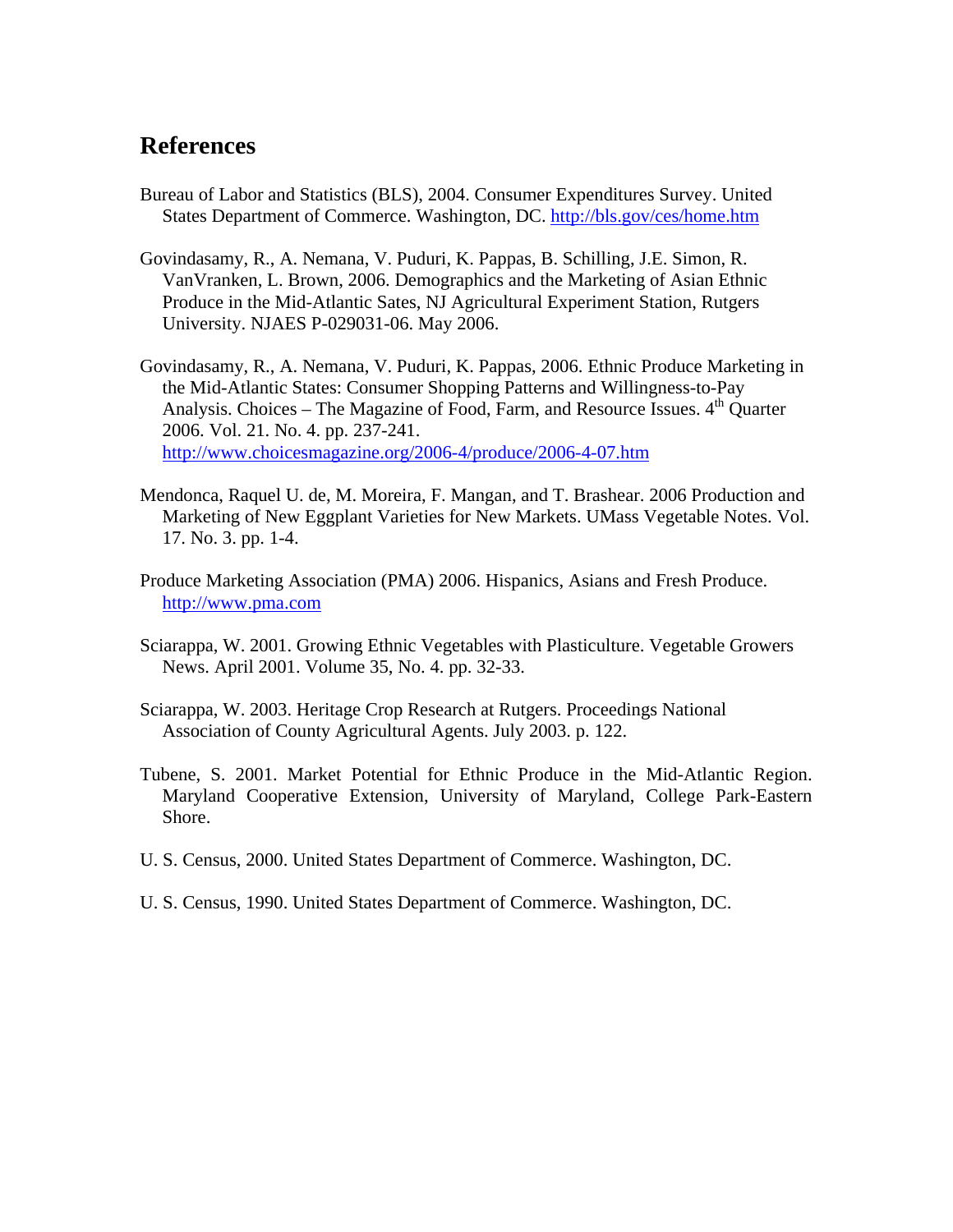### **Appendix: Ethnic Consumer Survey Questionnaire**

#### **Ethnic Produce Consumer Survey**

*Hello, I am calling on behalf of Rutgers University and the United States Department of Agriculture. <Language and ethnicity determination> We are conducting a survey to understand the trends in Ethnic consumers' fruits and vegetable purchases.* 

¾ *May I speak with the principal grocery shopper in your household?* 

"N/A": *"Is there a time when he/she will most likely be available?"* <Record and reattempt>

"No": *"Thank you and have a pleasant day/evening"* <Terminate call>

<New interviewee>: Repeat above then continue below

<Currently speaking>: Continue with, *"Then please be aware that…"* 

*Your responses will remain anonymous. The information you provide will not be linked to you personally, but rather, will be combined with the responses of the other individuals that participate in the survey. Your voluntary participation will assist in the assessment and response to <Asian Indian/Chinese/Mexican/Puerto Rican> consumer trends and preferences.* 

*It will take approximately five to ten minutes to complete this survey. May I proceed with asking you some questions about your fruits and vegetable purchases?* Y/N

**"Yes": Proceed to questionnaire** 

*\_\_\_\_\_\_\_\_\_\_\_\_\_\_\_*

"No": *"Thank you and have a pleasant evening"* <Terminate call>

1a*. Have you purchased any <Ethnic group> fresh fruits or vegetables over the past 12 months?* 

*\_\_\_\_\_\_\_\_\_\_\_\_\_\_\_\_\_\_\_\_\_\_\_\_\_\_\_\_\_\_\_\_\_\_\_\_\_\_\_\_\_\_\_\_\_\_\_\_\_\_\_\_\_\_\_\_\_\_\_\_\_\_\_\_\_\_\_\_\_\_\_\_\_\_\_\_\_\_\_*

 $1.\Box$  Yes 2. $\Box$  No "Yes": Proceed to question #2

"No": Follow-up with question 1b;

1b. *What are your reasons for NOT purchasing? Please provide all reasons that contribute to your decision NOT to purchase.* <If necessary, prompt/code all that apply>

1.1 *Do not like <Ethnic group> produce* 4.1 *Closest ethnic outlet is too far*

2.1 *Lack of availability in American store*5.1 *No ethnic store/outlet available* 

3.1 *Poor selection in American store* 6.1 Other *<"Please specify"*>\_\_\_\_\_\_\_\_\_

Go to question #12, record response, and close with *"Since you have not purchased <Ethnic group> fresh fruits or vegetables over the past 12 months, that completes our survey. Thank you for your valued participation in this study."* 

- 2. *Over the course of the year, how often do you typically purchase <Ethnic group> fruits and vegetables within a month?* XXXX times/visits
- 3. *On average, how much do you spend on <Ethnic group> fruits & vegetables per visit?* \$XXX.XX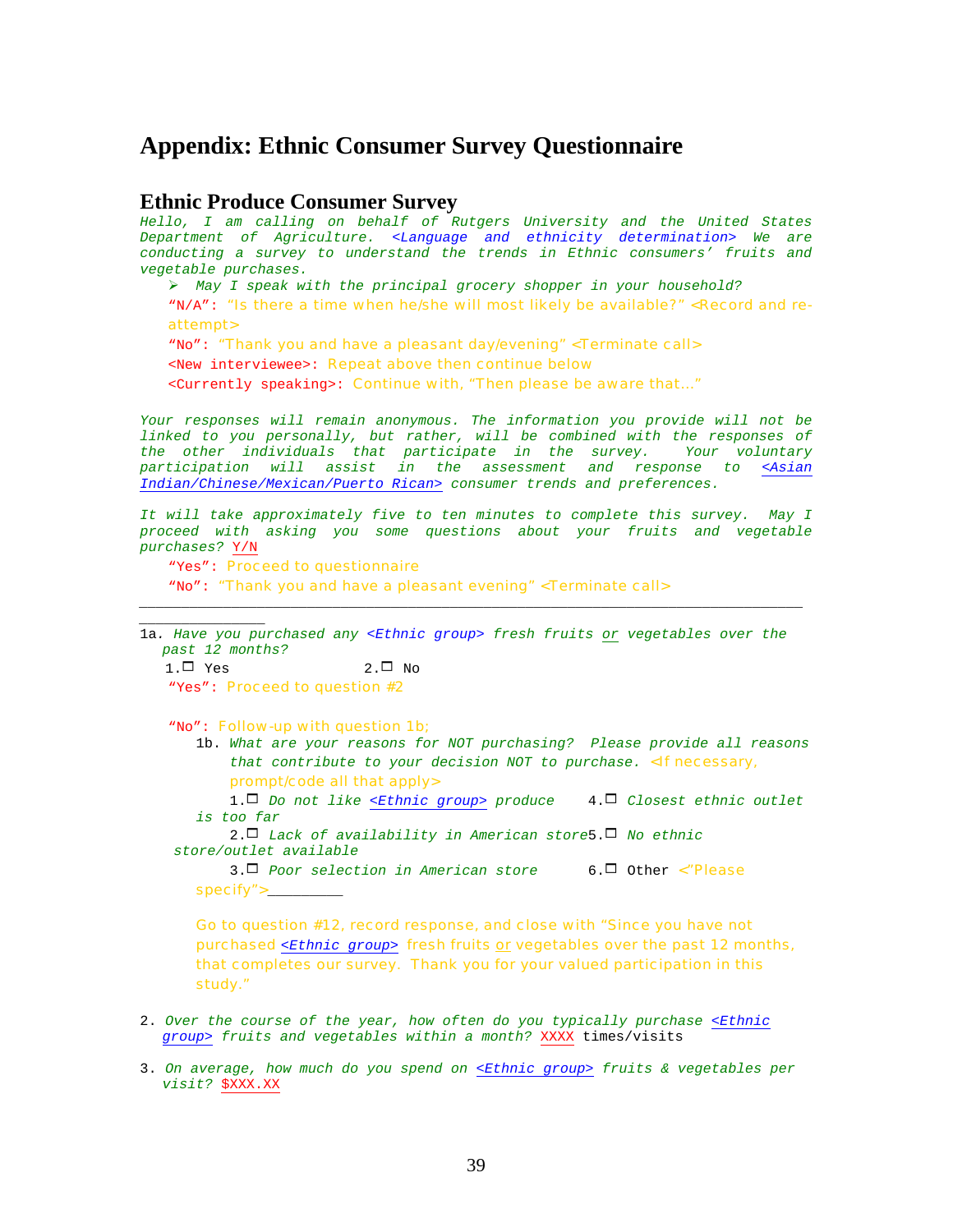- 4. *On average, how much do you spend for all of your fruits & vegetables, in a month?* \$XXX.XX
- 5. *Where do you tend to buy <Ethnic group> fruits & vegetable during the course of the year? Please indicate all places, even if only available seasonally, from the following:*  <Code all that apply> 1.1 *Typical American grocery stores* 4.1 *On-farm markets or roadside stands*

2.1 *Ethnic grocery stores* 5.1 Other *<"Please specify"*>\_\_\_\_\_\_\_\_\_ 3.1 *Community farmers' market* 

6. *What portion of your <Ethnic group> fruits & vegetables are purchased at typical American grocery stores? Would you say, "ALL, MOST, SOME, or NONE"?*  <If necessary, provide examples of *"American grocery stores" such as; "A&P, Albertsons/ACME, Food Lion, Foodtown, Piggly Wiggly, Sam's Club/Walmart, and Wegmans"* >

1.  $\Box$  All  $2.\Box$  Most 3.  $\Box$  Some 4.  $\Box$  None

*7. How close to your home is the nearest <Ethnic group> grocery store or market?* XXXX miles <If necessary, encourage to approximate, or code:>

 $\Box$  Not aware of such a store w/in 60 miles

- 8. *I am now going to read you, in your language of origin, the names of some <Ethnic group> fruits and vegetables. I will ask you for the quantity that you buy per week and the typical price that you pay for the item, regardless of where you purchase.* 
	- <Respondent purchase data is to be collected and recorded, by produce item, as follows;

 Read first name listed for item. List alternate names, as needed, until respondent recognizes item.

If necessary, prompt with *"pounds, bunches, or numbers"*. Code response accordingly.

If necessary, prompt with *"either price per unit OR total purchase cost"*. Code as appropriate; only one of the two (price or purchase cost) need be recorded, as it will be used to estimate the other.>

| No: | Name | Quantity/Week     | Price/Unit | Total<br>Purchase Cost |  |
|-----|------|-------------------|------------|------------------------|--|
|     |      | Lbs/bunch/numbers |            |                        |  |
| 2   |      | Lbs/bunch/numbers |            |                        |  |
| 3   |      | Lbs/bunch/numbers |            |                        |  |
| 4   |      | Lbs/bunch/numbers |            |                        |  |
| 5   |      | Lbs/bunch/numbers |            |                        |  |
| 6   |      | Lbs/bunch/numbers |            |                        |  |
| 7   |      | Lbs/bunch/numbers |            |                        |  |
| 8   |      | Lbs/bunch/numbers |            |                        |  |
| 9   |      | Lbs/bunch/numbers |            |                        |  |
| 10  |      | Lbs/bunch/numbers |            |                        |  |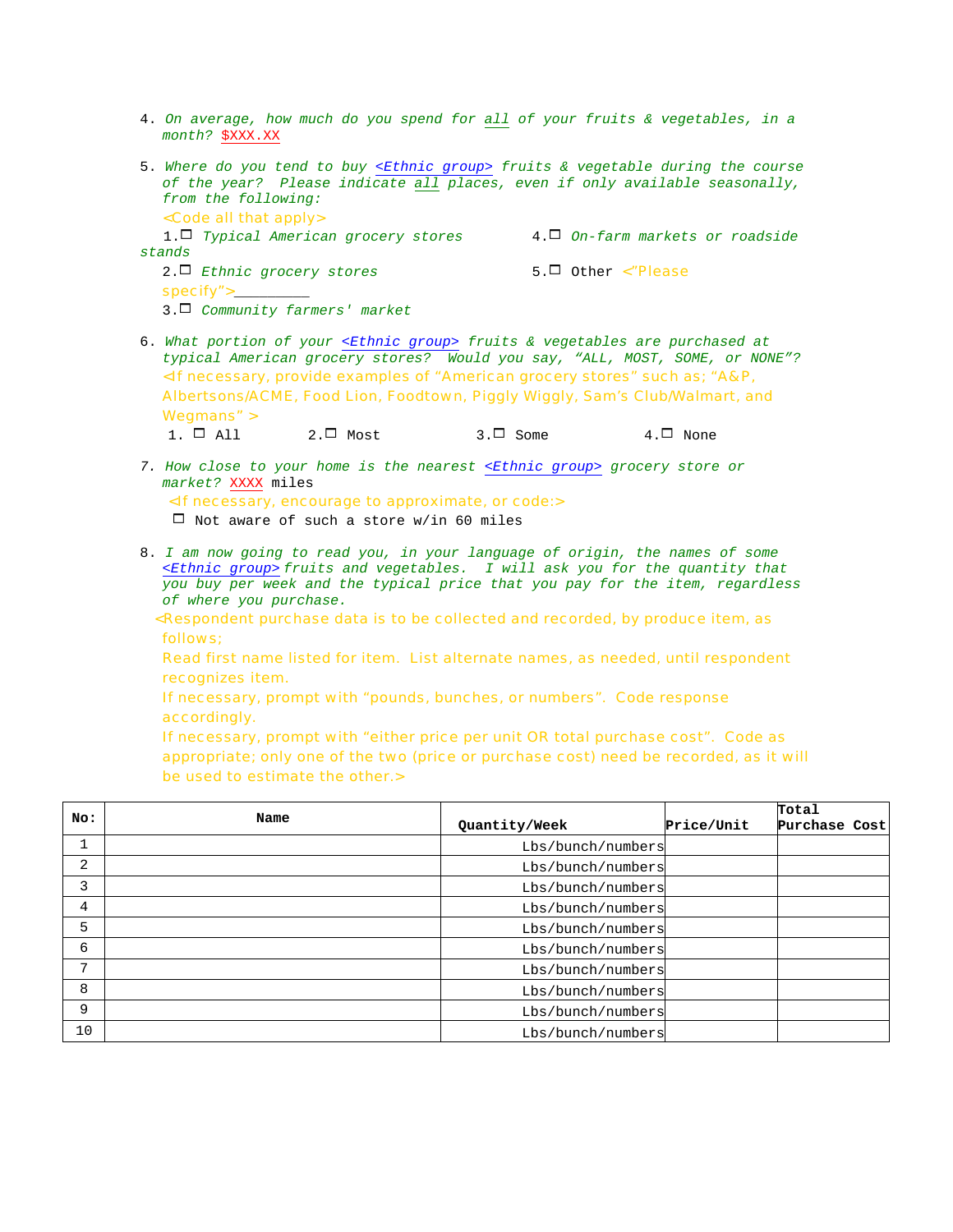*I am going to read to you a list of attributes, and ask you to rate the importance of each in terms of your decision to shop for and purchase <Ethnic group> fruits and vegetables.* 

9. *Please respond to each of the following with whether the attribute is "VERY, SOMEWHAT, or NOT" important:* <If necessary, repeat categories and/or define attribute as indicated>

|                                                                                  | Very         | Somewhat     | Not          |
|----------------------------------------------------------------------------------|--------------|--------------|--------------|
| important<br>Unsure                                                              |              |              |              |
| a) Store Availability (Location/Season)                                          | $1. \Box$    | $2. \Box$    | $3. \square$ |
| $4. \Box$<br>b) Language (Spoken/Understood/Labels/Ads) $1.\Box$<br>$4. \square$ |              | $2. \Box$    | $3. \square$ |
| And specifically, in terms of the fruits and vegetables:                         |              |              |              |
| c) Selection (Variety/Origin)                                                    | $1. \square$ | $2. \Box$    | $3. \square$ |
| $4. \Box$                                                                        |              |              |              |
| d) Freshness (Ripeness/Maturity)                                                 | $1. \Box$    | $2. \square$ | $3. \square$ |
| $4. \Box$                                                                        |              |              |              |
| e) Ouality (Taste/Nutrition/Shelf-life)                                          | $1. \Box$    | 2. $\Box$    | $3. \square$ |
| $4. \square$                                                                     |              |              |              |
| f) Price (per relative unit)                                                     | 1 . □        | $2. \square$ | $3. \square$ |
| $4. \Box$                                                                        |              |              |              |
| q) Packaging (Type or pack size/units)<br>$4. \Box$                              | $1. \square$ | $2. \Box$    | $3. \Box$    |
| h) Other <"Please specify">: ___                                                 | 1 . □        | $2. \Box$    |              |
|                                                                                  |              |              |              |

*Now I will read you a few of those same attributes, and ask you to compare <Ethnic group> outlets to typical American or conventional establishments, based on each attribute.* 

10. *Please respond to the following with whether you find the <Ethnic group> outlets to be "BETTER, the SAME, or WORSE" than the conventional establishments, in terms of their fruits and vegetables:* <If necessary, repeat categories and/or define as in #9 and below>

|              |                                        | <b>Better</b> | Same         | Worse        |
|--------------|----------------------------------------|---------------|--------------|--------------|
|              | Unsure                                 |               |              |              |
|              | a) Selection is                        | $1. \Box$     | $2. \square$ | 3. $\Box$    |
| $4. \square$ |                                        |               |              |              |
|              | b) Freshness is                        | $1. \Box$     | $2.\Box$     | $3. \square$ |
| $4. \Box$    |                                        |               |              |              |
|              | c) Quality is (Includes packaging)     | $1. \Box$     | $2. \Box$    | $3. \square$ |
| $4. \Box$    |                                        |               |              |              |
|              | d) Price is                            | $1. \Box$     | $2. \Box$    | 3 . □        |
| $4. \Box$    |                                        |               |              |              |
|              | e) Packaging (Type or pack size/units) | $1. \Box$     | $2.\Box$     | 3. $\Box$    |
| $4. \Box$    |                                        |               |              |              |
|              | f) Other <"Please specify">:           | $1. \Box$     | $2. \Box$    | $3. \square$ |
| $4. \Box$    |                                        |               |              |              |

11. *Are you willing to pay more for <Ethnic group> fruits and vegetables than the comparable American or conventional substitutes, and if so, what percent more?* XXXX percent ("No" =0)

<If necessary, prompt with, *"Would you say approximately 5, 10, 15, 20%, or more than 20%?"*>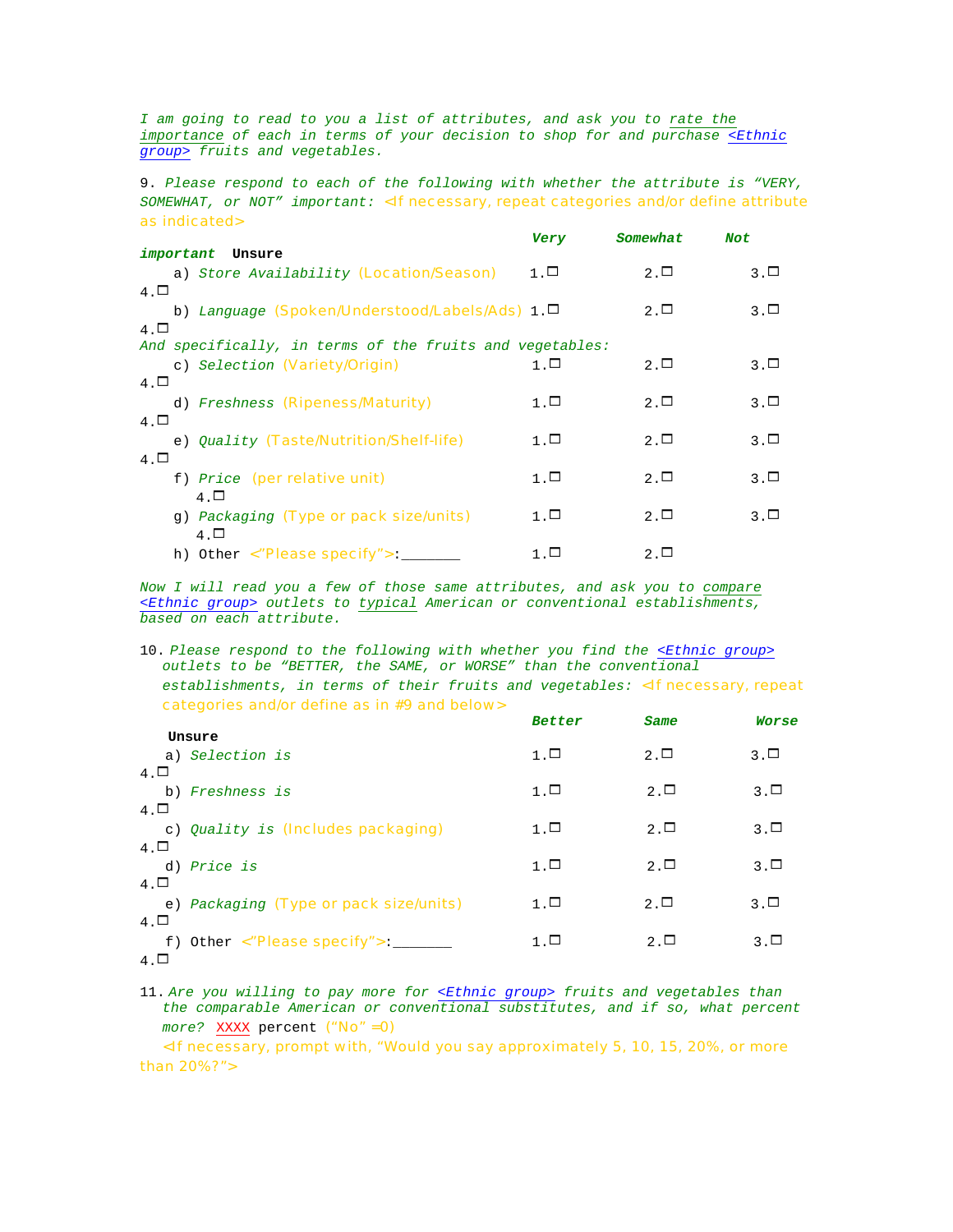12. *If made available to you, would you be "MORE willing to buy, INDIFFERENT to, or LESS willing to buy" <Ethnic group> fruits and vegetables that are*:

|                                               | <if answer="" choices:="" necessary,="" repeat=""></if> | More willing Indifferent Less |           |
|-----------------------------------------------|---------------------------------------------------------|-------------------------------|-----------|
|                                               | willing<br>Unsure                                       |                               |           |
| a) Sold in <ethnic group=""> outlets</ethnic> | $1. \Box$                                               | $2. \square$                  | 3 . □     |
| $4. \Box$<br>b) Grown on local farms          |                                                         | $1. \Box$                     | 2. $\Box$ |
| २ □<br>$4$ $\Box$                             |                                                         |                               |           |
| c) Organically grown                          | $1. \Box$                                               | $2. \square$                  | 3 . □     |
| $4. \Box$<br>d) Genetically modified          |                                                         |                               | $1. \Box$ |
| $2.\Box$<br>3 . □<br>4 O                      |                                                         |                               |           |
| d) Labeled according to country of origin     | $1. \Box$                                               | $2. \Box$                     | 3 . □     |
| $4. \Box$                                     |                                                         |                               |           |
| e) Recently introduced or new to market       | $1. \Box$                                               | $2. \square$                  | 3 . □     |
| $4. \square$                                  |                                                         |                               |           |

13. *Which types of advertisements would influence your decision to purchase <Ethnic group> fruits & vegetables? Please indicate all types, even if not currently available, from the following:* <Code all categories that apply, after providing examples listed>

 1.1 *Out-of-store ads (media including radio, TV, newspaper, and on-line)*  2.1 *Visible-from-road ads (such as billboards and on-farm or roadside stands promotions)* 

3.1 *On-site or in-store ads (displays, demos, brochures, posters/banners, or announcements)* 

4.1 *Point-of-purchase ads (price cards/tags or produce identification; labels/stickers)* 

- $5.\Box$  None
- 6.1 Other *<"Please specify"*>\_\_\_\_\_\_\_\_\_
- 14. *Do you grow <Ethnic group> fruits or vegetables for consumption at home?*   $1.\Box$  Yes 2. $\Box$  No
- 15. *Are you a vegetarian?*   $1.\Box$  Yes 2. $\Box$  No

*The following information concerning you and your household are necessary for classification purpose. Again, your answers will be kept strictly confidential and used only to help us interpret the aggregate survey results.* 

16. *Is your neighborhood URBAN, SUBURBAN, or RURAL?* 

 $1. \Box$  Urban  $2. \Box$  Suburban  $3. \Box$  Rural

17. *How many years have you been living in <City, State>?* XXXX years

18. *Including yourself, how many people are in your household?* XXXX people

19. *How many of the people in your household are age 17 or less?* XXXX people

20. *Which of the following ranges includes your age:* <Read options>

| $1. \Box$ Less than 20 | $4. \Box$ 51 to 65 |
|------------------------|--------------------|
| $2. \Box$ 21 to 35     | 5. $\Box$ Over 65  |
| $3. \Box$ 36 to 50     |                    |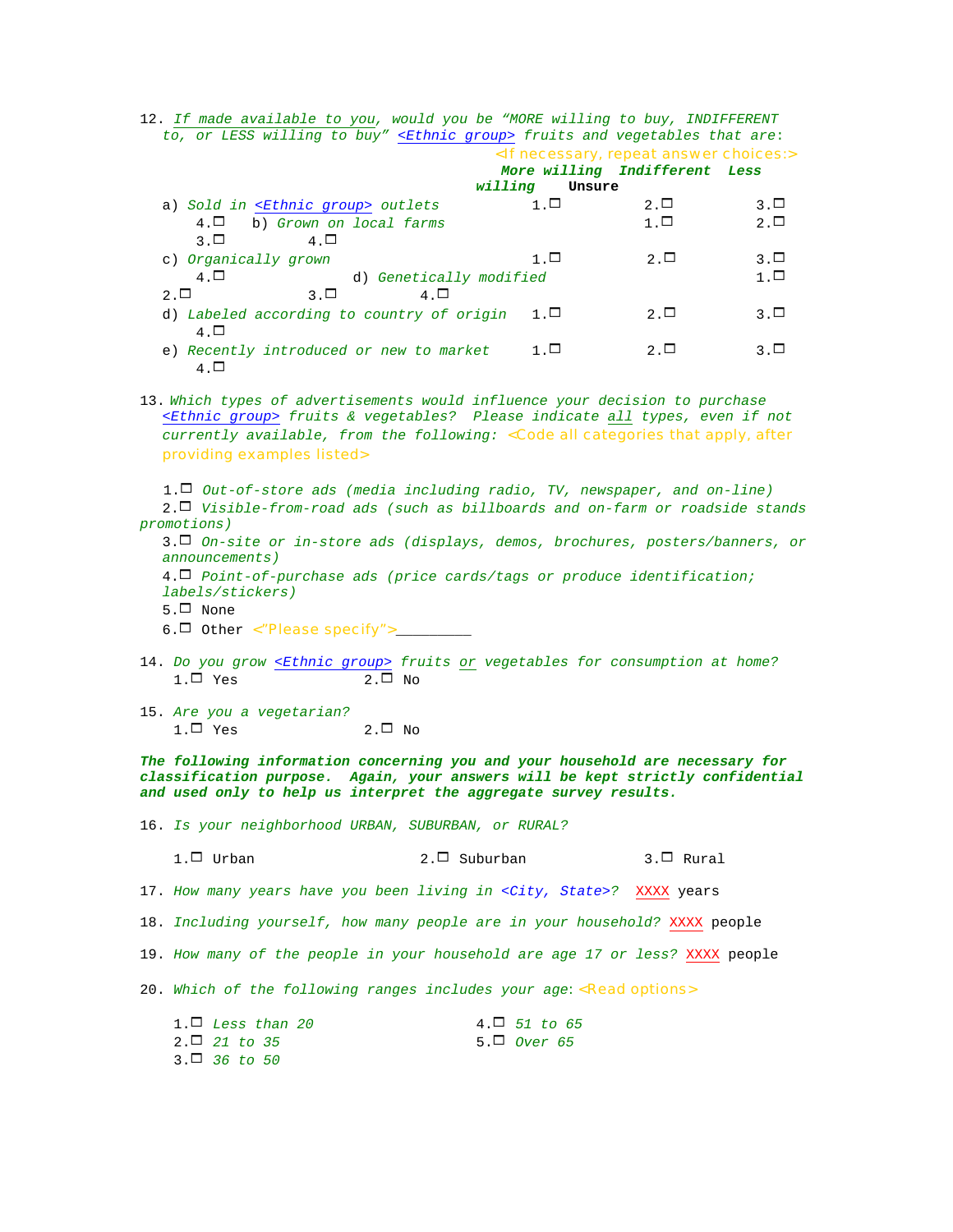21. *What is the highest level of education equivalent that you have completed:* <Read options> 1.1 *Less than 12th grade* 3.1 *4 year college degree* 2.1 *High school graduate* 4.1 *Post graduate or advanced degree* 3.1 *2 year college degree* 22. Which of the following best describes your current occupation? <**Read** options> 1.1 *Employed by someone else* 4.1 *Full-time Homemaker* 2.1 Self-employed 5.1 *Unemployed*  3.1 *Retired* 6.1 Other *<"Please specify">*:\_\_\_\_\_\_\_ 23. *Which of the following ranges includes the annual-income of your household before taxes: 1.*<sup>1</sup> *Less than \$20,000 4.*<sup>1</sup> *\$60,000 to \$79,999 7.*<sup>1</sup> *\$125,000 to \$149,999 2.*<sup>1</sup> *\$20,000 to \$39,999 5.*<sup>1</sup> *\$80,000 to \$99,999 8.*<sup>1</sup> *\$150,000 to \$199,999 3.*<sup>1</sup> *\$40,000 to \$59,999 6.*<sup>1</sup> *\$100,000 to \$124,999 9.*<sup>1</sup> *\$200,000 or more*  24. Which of the following best describes your current marital status? <**Read** options> 1.<sup> $\Box$ </sup> Married 4.<sup> $\Box$ </sup> Separated 2.□ Single 5.□ Widower 3.□ Divorced the set of the set of the set of the set of the set of the set of the set of the set of the set of the set of the set of the set of the set of the set of the set of the set of the set of the set of the set of 25. <Code based on interviewer's determination>  $1. \Box$  Female 2. $\Box$  Male 26. *Do you speak your ethnic language?* <If necessary, prompt to answer with *"Yes" or "No"*> 1. $\Box$  Yes 2. $\Box$  No 3. $\Box$  Somewhat/very little <Only if indecisive> 27. *Where were you born?*  1.1 *U.S.* 2.1 *<Country of Ethnic origin>* 3.1*Other (please specify)*:\_\_\_\_\_\_\_\_ "US": (Skip question #28) Read final statements and then terminate call *<Country of Ethnic origin> or "Other":* proceed to question #28 28. *How old were you when you arrived in the US?* XXXX Years *Our survey is now complete. Thank you for your valued participation in this study.* 

<If necessary at any time during the survey, provide project sponsor information and contacts below:>